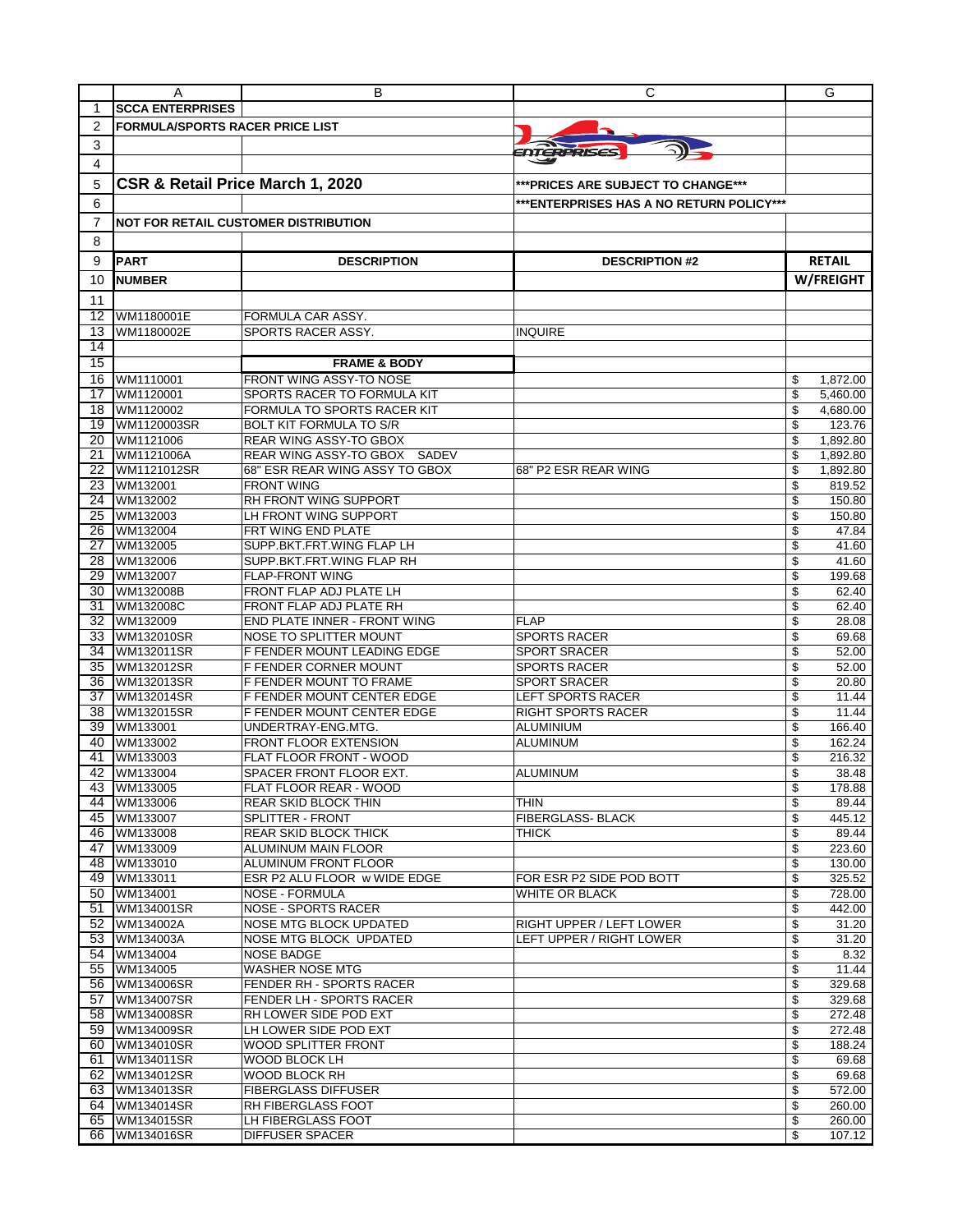|          | A                                      | В                                                               | С                                         | G                          |
|----------|----------------------------------------|-----------------------------------------------------------------|-------------------------------------------|----------------------------|
| 1        | <b>SCCA ENTERPRISES</b>                |                                                                 |                                           |                            |
| 2        | <b>FORMULA/SPORTS RACER PRICE LIST</b> |                                                                 |                                           |                            |
| 3        |                                        |                                                                 |                                           |                            |
|          |                                        |                                                                 | ENTERPRISES                               |                            |
| 4        |                                        |                                                                 |                                           |                            |
| 5        | CSR & Retail Price March 1, 2020       |                                                                 | *** PRICES ARE SUBJECT TO CHANGE***       |                            |
| 6        |                                        |                                                                 | *** ENTERPRISES HAS A NO RETURN POLICY*** |                            |
| 7        |                                        | <b>NOT FOR RETAIL CUSTOMER DISTRIBUTION</b>                     |                                           |                            |
| 8        |                                        |                                                                 |                                           |                            |
|          |                                        |                                                                 |                                           |                            |
| 9        | <b>PART</b>                            | <b>DESCRIPTION</b>                                              | <b>DESCRIPTION #2</b>                     | <b>RETAIL</b>              |
| 10       | <b>NUMBER</b>                          |                                                                 |                                           | W/FREIGHT                  |
| 67       | WM134019                               | <b>FRONT TOW HOOK</b>                                           |                                           | 54.08<br>S                 |
| 68       | WM134019A                              | <b>VERTICAL FRONT TOW HOOK</b>                                  |                                           | \$<br>173.68               |
| 69       | WM134020                               | <b>REAR TOW HOOK</b>                                            |                                           | \$<br>46.80                |
| 70       | WM134022SR                             | LH FLOOR EXT BLOCK                                              |                                           | \$<br>74.88                |
| 71       | WM134023SR                             | RH FLOOR EXT BLOCK                                              |                                           | \$<br>74.88                |
| 72       | WM134024                               | LIFT BAR AT ROLL HOOP                                           | <b>WRECKER LIFT BAR AT ROLL HOOP</b>      | \$<br>82.16                |
| 73       | WM135000                               | 68" ESR REAR WING                                               | P2 WING                                   | \$<br>1,092.00             |
| 74       | WM135000A                              | 6MM REAR WING 68" WICKER                                        | P <sub>2</sub> WING                       | \$<br>82.16                |
| 75       | WM135000B                              | 12MM REAR WING 68" WICKER                                       | P <sub>2</sub> WING                       | 85.28<br>\$                |
| 76       | WM135001                               | LWR ELEMENT REAR WING                                           |                                           | \$<br>884.00               |
| 77       | WM135002                               | TOP ELEMENT REAR WING                                           |                                           | \$<br>364.00               |
| 78       | WM135003                               | MIDDLE ELEMENT REAR WING                                        |                                           | \$<br>391.04               |
| 79       | WM135004                               | <b>REAR WING MTG PLATE - FORMUL</b>                             |                                           | \$<br>162.24               |
| 80       | WM135005                               | LH REAR WING END PLATE W/TEAR DROP                              | FE                                        | \$<br>123.76               |
| 81       | WM135005A                              | LH REAR WING END PLATE W/RIB                                    | <b>FE</b>                                 | \$<br>123.76               |
| 82       | WM135006                               | RH REAR WING END PLATE W/TEAR DROP                              | <b>FE</b>                                 | \$<br>123.76               |
| 83       | WM135006A                              | RH REAR WING END PLATE W/RIB                                    | FE                                        | 123.76<br>\$               |
| 84       | WM135007                               | RH REAR WING ADJUSTER PLATE                                     |                                           | \$<br>37.44                |
| 85       | WM135008                               | LH REAR WING ADJUSTER PLATE<br><b>WASHER Rr. WING END PLATE</b> |                                           | \$<br>37.44                |
| 86<br>87 | WM135009<br>WM135010SR                 | P2 ESR LG. REAR WING END PLATE                                  | 68" P2                                    | \$<br>13.52<br>\$<br>83.20 |
| 88       | WM135011SR                             | ESR WING MOUNTING PLATE                                         | <b>STANDARD WING</b>                      | \$<br>136.24               |
| 89       | WM135012SR                             | <b>REAR WING SPORTS RACER</b>                                   |                                           | \$<br>234.00               |
| 90       | WM135013SR                             | WING END PLATE SPORTS RACER                                     |                                           | \$<br>74.88                |
| 91       | WM135014SR                             | WING MOUNT STIFFENER                                            | <b>SPORTS RACER</b>                       | 74.88<br>\$                |
| 92       | WM135015SR                             | JACKING POINTS SPORT RACER                                      |                                           | \$<br>71.76                |
| 93       | WM135016                               | WING MOUNT BLOCK AT TRANS                                       |                                           | \$<br>38.48                |
| 94       | WM135017                               | <b>REAR WING BRACKET - SADEV OD</b>                             | SADEV FE TO WING                          | \$<br>101.92               |
| 95       | WM135017A                              | <b>REAR P2 WING MTG BRACKET</b>                                 | SADEV TO P2 WING                          | \$<br>75.92                |
| 96       | WM135018SR                             | <b>REAR BODY SUPPORT BRACKETS</b>                               | ESR <sub>P2</sub>                         | 17.68<br>\$                |
| 97       | WM135019SR                             | <b>REAR WING TRAY/STIFFENER</b>                                 | ESR <sub>P2</sub>                         | \$<br>37.44                |
| 98       | WM135020SR                             | <b>REAR BODY SUPPORT BAR</b>                                    | <b>ESR TAIL TO TRANSMISSION</b>           | \$<br>128.96               |
|          | 99 WM135021                            | WING MOUNT SPACER-SADEV                                         | USE WITH WM135004                         | ፍ<br>5.20                  |
|          | 100 WM136001                           | RH SIDE POD TOP - FORMULA                                       | WHITE OR BLACK                            | \$<br>651.04               |
|          | 101 WM136001SR                         | RH SIDE POD TOP - SPORTS                                        | RACER                                     | 528.32<br>\$               |
|          | 102 WM136002                           | LH SIDE POD TOP - FORMULA                                       | WHITE OR BLACK                            | \$<br>651.04               |
|          | 103 WM136002SR                         | LH SIDE POD TOP - SPORTS                                        | RACER                                     | \$<br>528.32               |
|          | 104 WM136003                           | RH SIDE POD BOTTOM                                              | <b>BLACK</b>                              | 651.04                     |
|          | 105 WM136003SRGLS                      | RH 1-PIECE SIDE POD BOTTOM                                      | BLACK ESR P2                              | \$<br>1,130.48             |
|          | 106 WM136003SRCARB                     | RH 1-PC CARBON SIDE POD BOTTOM                                  | BLACK ESR P2                              | 2,575.04<br>\$             |
|          | 107 WM136004                           | LH SIDE POD BOTTOM                                              | <b>BLACK</b>                              | \$<br>651.04               |
|          | 108 WM13004SRGLS                       | LH 1-PIECE SIDE POD BOTTOM                                      | <b>BLACK ESR P2</b>                       | 1,130.48<br>\$             |
|          | 109 WM136004SRCARB                     | LH 1-PC CARBON SIDE BOD BOTTOM                                  | BLACK ESR P2                              | \$<br>2,575.04             |
|          | 110 WM136005                           | SIDE POD TO TAIL PLATE                                          |                                           | \$<br>17.68                |
|          | 111 WM136006                           | REAR WINGLET LH                                                 | WHITE OR BLACK                            | \$<br>377.52               |
|          | 112 WM136007                           | <b>REAR WINGLET RH</b>                                          | WHITE OR BLACK                            | \$<br>377.52               |
|          | 113 WM137000                           | WINDSCREEN                                                      |                                           | \$<br>9.36                 |
|          | 114 WM137001                           | SHOCK COVER - FORMULA                                           | WHITE OR BLACK                            | 367.12<br>\$               |
|          | 115 WM137001SR                         | SHOCK COVER - SPORTS RACER                                      |                                           | \$<br>367.12               |
|          | 116 WM137002                           | COCKPIT SIDE LH                                                 | WHITE OR BLACK                            | \$<br>661.44               |
|          | 117 WM137003                           | <b>COCKPIT SIDE RH</b>                                          | WHITE OR BLACK                            | \$<br>661.44               |
|          | 118 WM137004                           | COCKPIT SURROUND LH                                             | WHITE OR BLACK                            | \$<br>346.32               |
|          | 119 WM137005                           | <b>COCKPIT SURROUND RH</b>                                      | WHITE OR BLACK                            | \$<br>346.32               |
|          | 120 WM137006                           | ROLL HOOP COVER                                                 | WHITE OR BLACK                            | \$<br>329.68               |
|          | 121 WM137007                           | HEAD REST - WHITE OR BLACK                                      |                                           | \$<br>256.88               |
|          | 122 WM137007C                          | FE HEAD SURROUND KIT                                            | DRIVER FITMENT REQUIRED                   | \$<br>$\overline{520.00}$  |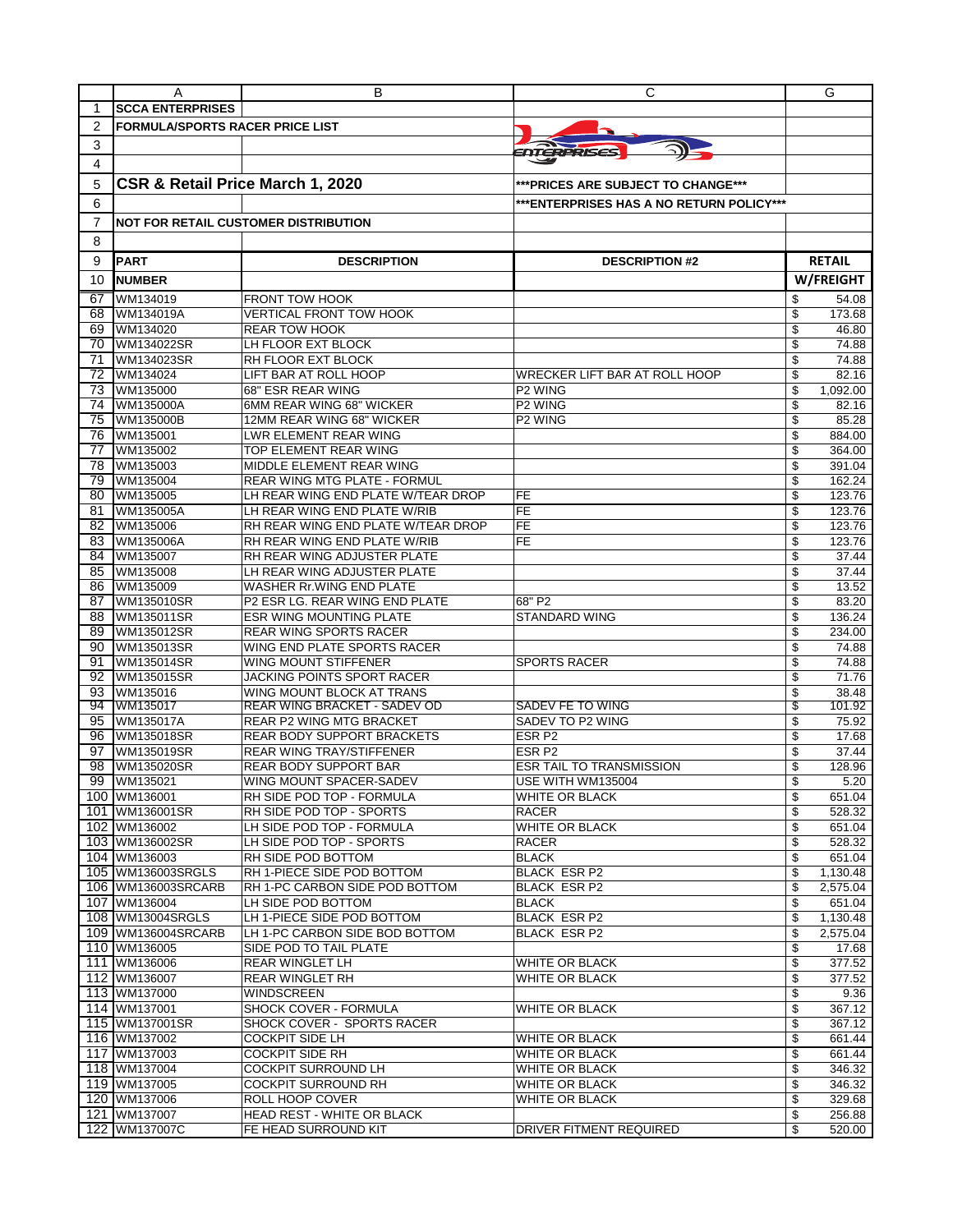| <b>SCCA ENTERPRISES</b><br>1<br>2<br><b>FORMULA/SPORTS RACER PRICE LIST</b><br>3<br><i>ENTERPRISES</i><br>4<br>CSR & Retail Price March 1, 2020<br>5<br>***PRICES ARE SUBJECT TO CHANGE***<br>6<br>*** ENTERPRISES HAS A NO RETURN POLICY***<br>7<br><b>NOT FOR RETAIL CUSTOMER DISTRIBUTION</b><br>8<br><b>RETAIL</b><br>9<br><b>PART</b><br><b>DESCRIPTION</b><br><b>DESCRIPTION #2</b><br>W/FREIGHT<br>10<br><b>NUMBER</b><br>123<br>WM137008<br><b>CATCH-HEAD RESTRAINT</b><br>ON CAR<br>\$<br>48.88<br><b>ON SURROUND</b><br>124<br>WM137009<br>PLATE-CATCH-HD.RESTRAINT<br>\$<br>48.88<br>125<br>WM137010<br>LH OIL FILLER COVER<br>WHITE OR BLACK<br>\$<br>67.60<br>RH OIL FILLER COVER<br>126<br>WM137011<br>WHITE OR BLACK<br>\$<br>67.60<br>127<br>WM137014<br>SPACER, ROLL HOOP COVER<br><b>TO FRAME</b><br>\$<br>17.68<br>128<br>WM138001<br>UNIVERSAL STAY - 10 1/4<br>\$<br>39.52<br>FUEL COVER ON TAIL<br>67.60<br>WM138002<br>WHITE OR BLACK<br>\$<br>129<br>TAIL FE 2.3L - CAMLOCK<br>130<br>WM138003<br>WHITE OR BLACK<br>\$<br>884.00<br>221.52<br>131<br>WM138003A<br>TAIL SCOOP KIT<br>\$<br>\$<br>WM138003SR<br>TAIL - SPORTS RACER<br>644.80<br>132<br>WM138004C<br><b>CONVEX MIRROR LH</b><br>\$<br>128.96<br>133<br>134 WM138005C<br>CONVEX MIRROR RH<br>\$<br>128.96<br>135<br>SR94620-0<br>SCHROTH 2X2 FORMULA BLACK<br>NON ADJ LAP-COLOR ON REQ<br>\$<br>582.40<br>136 SR94530-0<br><b>SCHROTH 2X2 FORMULA BLACK</b><br><b>SCHROTH FLEXI 2X2</b><br>\$<br>582.40<br>137 WM138006<br><b>SEAT</b><br>\$<br>72.80<br>138<br>WM138009SR<br>TAIL STIFFENER SPORTS RACER<br>\$<br>54.08<br>139<br>WM138010SR<br>FRONT STAY SPORTS RACER<br>54.08<br>16 1/8" OAL<br>\$<br><b>REAR STAY SPORT SRACER</b><br>140 WM138011SR<br>23 1/4 " OAL<br>\$<br>36.40<br>141 WM138012<br>CABLE STAY KIT FORMULA<br>\$<br>172.64<br>142 WM138013SR<br>CABLE STAY KIT SPORTS RACER<br>\$<br>540.80<br>143<br>WM138014<br>TAIL FE2 & FE - CAMLOCK<br>\$<br>832.00<br>WHITE OR BLACK WITH FE2 BUBBLE<br>144 WM138014A<br>FE2 TAIL BUBBLE GLASS-IN KIT<br>CONVERTING FE TAIL TO FE2 BUBBLE TAIL<br>210.08<br>\$<br>145 WM139000SR<br><b>P2 REAR DIFFUSER</b><br>\$<br>1,382.16<br>146 WM139001SR<br>P2 REAR DIFFUSER STRAKE KIT<br>282.88<br>\$<br>147<br>WM139002SR<br>\$<br>150.80<br>P2 REAR DIFFUSER HDWR KIT<br>148 WM180003<br><b>SCCA CHASSIS PLATE</b><br>\$<br>8.32<br>149 WM180004<br>ROLL HOOP<br>\$<br>1.040.00<br><b>FRONT BULKHEAD - PLATE</b><br>150<br>WM180005<br>\$<br>54.08<br>151<br>WM180006<br><b>MAIN FIREWALL</b><br>\$<br>54.08<br>45.76<br>152 WM180007<br><b>RH FIREWALL</b><br>\$<br>153<br>WM180008<br>LH FIREWALL<br>\$<br>45.76<br>\$<br>154 WM180009<br><b>ENGINE CHASSIS</b><br><b>ENG. MOUNTING FRAME</b><br>884.00<br>155 WM180010<br><b>MTG - RACK &amp; SWAY BAR</b><br>\$<br>148.72<br>\$<br>156 WM180011<br>DASH PANEL MTG - SMALL<br>11.44<br>157 WM180012<br><b>INSULATING MOUNT - MASTER</b><br>SWITCH AND RAIN LIGHT<br>\$<br>8.32<br>\$<br>158 WM180014<br><b>MTG.BKT - PEDALS</b><br>106.08<br>159 WM180015<br>PEDAL STOP ROD - CLUTCH<br>& THROTTLE<br>\$<br>52.00<br>160 WM180016<br>PAD-THROTTLESTOP ASSY.<br>\$<br>16.64<br>161 WM180017<br><b>REAR CENTER UPPER FIREWALL</b><br>\$<br>44.72<br>162 WM180020<br>\$<br>FOOT DROP BOX<br>62.40<br>163 WM180021<br><b>MAIN CHASSIS</b><br>9,500.00<br>\$<br>164 WM180022<br>2 1/2 INCH PEDAL ROD EXT<br>\$<br>62.40<br>165 WM180024<br>TOW HOOK KIT AT ROLL HOOP<br>\$<br>120.64<br>AND TRANSMISSION<br>\$<br>166 WM180025<br>FRONT UPPER FORWARD<br>SUSPENSION CHASSIS MOUNT<br>117.52<br>167 WM180026<br><b>FRONT UPPER REAR</b><br>SUSPENSION CHASSIS MOUNT<br>\$<br>117.52<br>168 WM180027<br>SUSPENSION CHASSIS MOUNT<br>\$<br>117.52<br><b>FRONT LOWER REAR</b><br>169 WM201024<br>CABLE MOUNT, SWAY BAR LINK<br><b>FRONT SWAY BAR</b><br>\$<br>52.00<br>170 WM201025<br>\$<br>CABLE MOUNT, ADJUSTER END<br>FRONT SWAY BAR<br>54.08<br>171 WM1011017<br>ALUMINUM COUNTERSUNK<br><b>BODY MOUNT - ROUND</b><br>\$<br>8.32<br>172 WM1011018<br><b>BODY MOUNT - SQUARE</b><br>\$<br>ALUMINUM THREADED<br>8.32<br>173<br>\$<br>$\sim$<br>174<br>\$<br><b>CRUSH BOX &amp; BRACKETS</b><br>$\blacksquare$<br>175 WM1180023A<br><b>BOX MOUNTING BLOCKS KIT</b><br>\$<br>114.40<br>176 WM1180023B<br>\$<br><b>BOX MOUNTING BOLT KIT</b><br>20.80<br>\$<br>177 WM134002A<br>NOSE MTG BLOCK UPDATED<br>RIGHT UPPER / LEFT LOWER<br>36.40<br>178 WM134003A<br>NOSE MTG BLOCK UPDATED<br>LEFT UPPER / RIGHT LOWER<br>\$<br>36.40 | A | в | С | G |
|----------------------------------------------------------------------------------------------------------------------------------------------------------------------------------------------------------------------------------------------------------------------------------------------------------------------------------------------------------------------------------------------------------------------------------------------------------------------------------------------------------------------------------------------------------------------------------------------------------------------------------------------------------------------------------------------------------------------------------------------------------------------------------------------------------------------------------------------------------------------------------------------------------------------------------------------------------------------------------------------------------------------------------------------------------------------------------------------------------------------------------------------------------------------------------------------------------------------------------------------------------------------------------------------------------------------------------------------------------------------------------------------------------------------------------------------------------------------------------------------------------------------------------------------------------------------------------------------------------------------------------------------------------------------------------------------------------------------------------------------------------------------------------------------------------------------------------------------------------------------------------------------------------------------------------------------------------------------------------------------------------------------------------------------------------------------------------------------------------------------------------------------------------------------------------------------------------------------------------------------------------------------------------------------------------------------------------------------------------------------------------------------------------------------------------------------------------------------------------------------------------------------------------------------------------------------------------------------------------------------------------------------------------------------------------------------------------------------------------------------------------------------------------------------------------------------------------------------------------------------------------------------------------------------------------------------------------------------------------------------------------------------------------------------------------------------------------------------------------------------------------------------------------------------------------------------------------------------------------------------------------------------------------------------------------------------------------------------------------------------------------------------------------------------------------------------------------------------------------------------------------------------------------------------------------------------------------------------------------------------------------------------------------------------------------------------------------------------------------------------------------------------------------------------------------------------------------------------------------------------------------------------------------------------------------------------------------------------------------------------------------------------------------------------------------------------------------------------------------------------------------------------------------------------------------------------------------------------------------------------------------------------------------------------------------------------------------------------------------------------------------------------------------------------------------------------------------------------------------------------------------------------------|---|---|---|---|
|                                                                                                                                                                                                                                                                                                                                                                                                                                                                                                                                                                                                                                                                                                                                                                                                                                                                                                                                                                                                                                                                                                                                                                                                                                                                                                                                                                                                                                                                                                                                                                                                                                                                                                                                                                                                                                                                                                                                                                                                                                                                                                                                                                                                                                                                                                                                                                                                                                                                                                                                                                                                                                                                                                                                                                                                                                                                                                                                                                                                                                                                                                                                                                                                                                                                                                                                                                                                                                                                                                                                                                                                                                                                                                                                                                                                                                                                                                                                                                                                                                                                                                                                                                                                                                                                                                                                                                                                                                                                                                                            |   |   |   |   |
|                                                                                                                                                                                                                                                                                                                                                                                                                                                                                                                                                                                                                                                                                                                                                                                                                                                                                                                                                                                                                                                                                                                                                                                                                                                                                                                                                                                                                                                                                                                                                                                                                                                                                                                                                                                                                                                                                                                                                                                                                                                                                                                                                                                                                                                                                                                                                                                                                                                                                                                                                                                                                                                                                                                                                                                                                                                                                                                                                                                                                                                                                                                                                                                                                                                                                                                                                                                                                                                                                                                                                                                                                                                                                                                                                                                                                                                                                                                                                                                                                                                                                                                                                                                                                                                                                                                                                                                                                                                                                                                            |   |   |   |   |
|                                                                                                                                                                                                                                                                                                                                                                                                                                                                                                                                                                                                                                                                                                                                                                                                                                                                                                                                                                                                                                                                                                                                                                                                                                                                                                                                                                                                                                                                                                                                                                                                                                                                                                                                                                                                                                                                                                                                                                                                                                                                                                                                                                                                                                                                                                                                                                                                                                                                                                                                                                                                                                                                                                                                                                                                                                                                                                                                                                                                                                                                                                                                                                                                                                                                                                                                                                                                                                                                                                                                                                                                                                                                                                                                                                                                                                                                                                                                                                                                                                                                                                                                                                                                                                                                                                                                                                                                                                                                                                                            |   |   |   |   |
|                                                                                                                                                                                                                                                                                                                                                                                                                                                                                                                                                                                                                                                                                                                                                                                                                                                                                                                                                                                                                                                                                                                                                                                                                                                                                                                                                                                                                                                                                                                                                                                                                                                                                                                                                                                                                                                                                                                                                                                                                                                                                                                                                                                                                                                                                                                                                                                                                                                                                                                                                                                                                                                                                                                                                                                                                                                                                                                                                                                                                                                                                                                                                                                                                                                                                                                                                                                                                                                                                                                                                                                                                                                                                                                                                                                                                                                                                                                                                                                                                                                                                                                                                                                                                                                                                                                                                                                                                                                                                                                            |   |   |   |   |
|                                                                                                                                                                                                                                                                                                                                                                                                                                                                                                                                                                                                                                                                                                                                                                                                                                                                                                                                                                                                                                                                                                                                                                                                                                                                                                                                                                                                                                                                                                                                                                                                                                                                                                                                                                                                                                                                                                                                                                                                                                                                                                                                                                                                                                                                                                                                                                                                                                                                                                                                                                                                                                                                                                                                                                                                                                                                                                                                                                                                                                                                                                                                                                                                                                                                                                                                                                                                                                                                                                                                                                                                                                                                                                                                                                                                                                                                                                                                                                                                                                                                                                                                                                                                                                                                                                                                                                                                                                                                                                                            |   |   |   |   |
|                                                                                                                                                                                                                                                                                                                                                                                                                                                                                                                                                                                                                                                                                                                                                                                                                                                                                                                                                                                                                                                                                                                                                                                                                                                                                                                                                                                                                                                                                                                                                                                                                                                                                                                                                                                                                                                                                                                                                                                                                                                                                                                                                                                                                                                                                                                                                                                                                                                                                                                                                                                                                                                                                                                                                                                                                                                                                                                                                                                                                                                                                                                                                                                                                                                                                                                                                                                                                                                                                                                                                                                                                                                                                                                                                                                                                                                                                                                                                                                                                                                                                                                                                                                                                                                                                                                                                                                                                                                                                                                            |   |   |   |   |
|                                                                                                                                                                                                                                                                                                                                                                                                                                                                                                                                                                                                                                                                                                                                                                                                                                                                                                                                                                                                                                                                                                                                                                                                                                                                                                                                                                                                                                                                                                                                                                                                                                                                                                                                                                                                                                                                                                                                                                                                                                                                                                                                                                                                                                                                                                                                                                                                                                                                                                                                                                                                                                                                                                                                                                                                                                                                                                                                                                                                                                                                                                                                                                                                                                                                                                                                                                                                                                                                                                                                                                                                                                                                                                                                                                                                                                                                                                                                                                                                                                                                                                                                                                                                                                                                                                                                                                                                                                                                                                                            |   |   |   |   |
|                                                                                                                                                                                                                                                                                                                                                                                                                                                                                                                                                                                                                                                                                                                                                                                                                                                                                                                                                                                                                                                                                                                                                                                                                                                                                                                                                                                                                                                                                                                                                                                                                                                                                                                                                                                                                                                                                                                                                                                                                                                                                                                                                                                                                                                                                                                                                                                                                                                                                                                                                                                                                                                                                                                                                                                                                                                                                                                                                                                                                                                                                                                                                                                                                                                                                                                                                                                                                                                                                                                                                                                                                                                                                                                                                                                                                                                                                                                                                                                                                                                                                                                                                                                                                                                                                                                                                                                                                                                                                                                            |   |   |   |   |
|                                                                                                                                                                                                                                                                                                                                                                                                                                                                                                                                                                                                                                                                                                                                                                                                                                                                                                                                                                                                                                                                                                                                                                                                                                                                                                                                                                                                                                                                                                                                                                                                                                                                                                                                                                                                                                                                                                                                                                                                                                                                                                                                                                                                                                                                                                                                                                                                                                                                                                                                                                                                                                                                                                                                                                                                                                                                                                                                                                                                                                                                                                                                                                                                                                                                                                                                                                                                                                                                                                                                                                                                                                                                                                                                                                                                                                                                                                                                                                                                                                                                                                                                                                                                                                                                                                                                                                                                                                                                                                                            |   |   |   |   |
|                                                                                                                                                                                                                                                                                                                                                                                                                                                                                                                                                                                                                                                                                                                                                                                                                                                                                                                                                                                                                                                                                                                                                                                                                                                                                                                                                                                                                                                                                                                                                                                                                                                                                                                                                                                                                                                                                                                                                                                                                                                                                                                                                                                                                                                                                                                                                                                                                                                                                                                                                                                                                                                                                                                                                                                                                                                                                                                                                                                                                                                                                                                                                                                                                                                                                                                                                                                                                                                                                                                                                                                                                                                                                                                                                                                                                                                                                                                                                                                                                                                                                                                                                                                                                                                                                                                                                                                                                                                                                                                            |   |   |   |   |
|                                                                                                                                                                                                                                                                                                                                                                                                                                                                                                                                                                                                                                                                                                                                                                                                                                                                                                                                                                                                                                                                                                                                                                                                                                                                                                                                                                                                                                                                                                                                                                                                                                                                                                                                                                                                                                                                                                                                                                                                                                                                                                                                                                                                                                                                                                                                                                                                                                                                                                                                                                                                                                                                                                                                                                                                                                                                                                                                                                                                                                                                                                                                                                                                                                                                                                                                                                                                                                                                                                                                                                                                                                                                                                                                                                                                                                                                                                                                                                                                                                                                                                                                                                                                                                                                                                                                                                                                                                                                                                                            |   |   |   |   |
|                                                                                                                                                                                                                                                                                                                                                                                                                                                                                                                                                                                                                                                                                                                                                                                                                                                                                                                                                                                                                                                                                                                                                                                                                                                                                                                                                                                                                                                                                                                                                                                                                                                                                                                                                                                                                                                                                                                                                                                                                                                                                                                                                                                                                                                                                                                                                                                                                                                                                                                                                                                                                                                                                                                                                                                                                                                                                                                                                                                                                                                                                                                                                                                                                                                                                                                                                                                                                                                                                                                                                                                                                                                                                                                                                                                                                                                                                                                                                                                                                                                                                                                                                                                                                                                                                                                                                                                                                                                                                                                            |   |   |   |   |
|                                                                                                                                                                                                                                                                                                                                                                                                                                                                                                                                                                                                                                                                                                                                                                                                                                                                                                                                                                                                                                                                                                                                                                                                                                                                                                                                                                                                                                                                                                                                                                                                                                                                                                                                                                                                                                                                                                                                                                                                                                                                                                                                                                                                                                                                                                                                                                                                                                                                                                                                                                                                                                                                                                                                                                                                                                                                                                                                                                                                                                                                                                                                                                                                                                                                                                                                                                                                                                                                                                                                                                                                                                                                                                                                                                                                                                                                                                                                                                                                                                                                                                                                                                                                                                                                                                                                                                                                                                                                                                                            |   |   |   |   |
|                                                                                                                                                                                                                                                                                                                                                                                                                                                                                                                                                                                                                                                                                                                                                                                                                                                                                                                                                                                                                                                                                                                                                                                                                                                                                                                                                                                                                                                                                                                                                                                                                                                                                                                                                                                                                                                                                                                                                                                                                                                                                                                                                                                                                                                                                                                                                                                                                                                                                                                                                                                                                                                                                                                                                                                                                                                                                                                                                                                                                                                                                                                                                                                                                                                                                                                                                                                                                                                                                                                                                                                                                                                                                                                                                                                                                                                                                                                                                                                                                                                                                                                                                                                                                                                                                                                                                                                                                                                                                                                            |   |   |   |   |
|                                                                                                                                                                                                                                                                                                                                                                                                                                                                                                                                                                                                                                                                                                                                                                                                                                                                                                                                                                                                                                                                                                                                                                                                                                                                                                                                                                                                                                                                                                                                                                                                                                                                                                                                                                                                                                                                                                                                                                                                                                                                                                                                                                                                                                                                                                                                                                                                                                                                                                                                                                                                                                                                                                                                                                                                                                                                                                                                                                                                                                                                                                                                                                                                                                                                                                                                                                                                                                                                                                                                                                                                                                                                                                                                                                                                                                                                                                                                                                                                                                                                                                                                                                                                                                                                                                                                                                                                                                                                                                                            |   |   |   |   |
|                                                                                                                                                                                                                                                                                                                                                                                                                                                                                                                                                                                                                                                                                                                                                                                                                                                                                                                                                                                                                                                                                                                                                                                                                                                                                                                                                                                                                                                                                                                                                                                                                                                                                                                                                                                                                                                                                                                                                                                                                                                                                                                                                                                                                                                                                                                                                                                                                                                                                                                                                                                                                                                                                                                                                                                                                                                                                                                                                                                                                                                                                                                                                                                                                                                                                                                                                                                                                                                                                                                                                                                                                                                                                                                                                                                                                                                                                                                                                                                                                                                                                                                                                                                                                                                                                                                                                                                                                                                                                                                            |   |   |   |   |
|                                                                                                                                                                                                                                                                                                                                                                                                                                                                                                                                                                                                                                                                                                                                                                                                                                                                                                                                                                                                                                                                                                                                                                                                                                                                                                                                                                                                                                                                                                                                                                                                                                                                                                                                                                                                                                                                                                                                                                                                                                                                                                                                                                                                                                                                                                                                                                                                                                                                                                                                                                                                                                                                                                                                                                                                                                                                                                                                                                                                                                                                                                                                                                                                                                                                                                                                                                                                                                                                                                                                                                                                                                                                                                                                                                                                                                                                                                                                                                                                                                                                                                                                                                                                                                                                                                                                                                                                                                                                                                                            |   |   |   |   |
|                                                                                                                                                                                                                                                                                                                                                                                                                                                                                                                                                                                                                                                                                                                                                                                                                                                                                                                                                                                                                                                                                                                                                                                                                                                                                                                                                                                                                                                                                                                                                                                                                                                                                                                                                                                                                                                                                                                                                                                                                                                                                                                                                                                                                                                                                                                                                                                                                                                                                                                                                                                                                                                                                                                                                                                                                                                                                                                                                                                                                                                                                                                                                                                                                                                                                                                                                                                                                                                                                                                                                                                                                                                                                                                                                                                                                                                                                                                                                                                                                                                                                                                                                                                                                                                                                                                                                                                                                                                                                                                            |   |   |   |   |
|                                                                                                                                                                                                                                                                                                                                                                                                                                                                                                                                                                                                                                                                                                                                                                                                                                                                                                                                                                                                                                                                                                                                                                                                                                                                                                                                                                                                                                                                                                                                                                                                                                                                                                                                                                                                                                                                                                                                                                                                                                                                                                                                                                                                                                                                                                                                                                                                                                                                                                                                                                                                                                                                                                                                                                                                                                                                                                                                                                                                                                                                                                                                                                                                                                                                                                                                                                                                                                                                                                                                                                                                                                                                                                                                                                                                                                                                                                                                                                                                                                                                                                                                                                                                                                                                                                                                                                                                                                                                                                                            |   |   |   |   |
|                                                                                                                                                                                                                                                                                                                                                                                                                                                                                                                                                                                                                                                                                                                                                                                                                                                                                                                                                                                                                                                                                                                                                                                                                                                                                                                                                                                                                                                                                                                                                                                                                                                                                                                                                                                                                                                                                                                                                                                                                                                                                                                                                                                                                                                                                                                                                                                                                                                                                                                                                                                                                                                                                                                                                                                                                                                                                                                                                                                                                                                                                                                                                                                                                                                                                                                                                                                                                                                                                                                                                                                                                                                                                                                                                                                                                                                                                                                                                                                                                                                                                                                                                                                                                                                                                                                                                                                                                                                                                                                            |   |   |   |   |
|                                                                                                                                                                                                                                                                                                                                                                                                                                                                                                                                                                                                                                                                                                                                                                                                                                                                                                                                                                                                                                                                                                                                                                                                                                                                                                                                                                                                                                                                                                                                                                                                                                                                                                                                                                                                                                                                                                                                                                                                                                                                                                                                                                                                                                                                                                                                                                                                                                                                                                                                                                                                                                                                                                                                                                                                                                                                                                                                                                                                                                                                                                                                                                                                                                                                                                                                                                                                                                                                                                                                                                                                                                                                                                                                                                                                                                                                                                                                                                                                                                                                                                                                                                                                                                                                                                                                                                                                                                                                                                                            |   |   |   |   |
|                                                                                                                                                                                                                                                                                                                                                                                                                                                                                                                                                                                                                                                                                                                                                                                                                                                                                                                                                                                                                                                                                                                                                                                                                                                                                                                                                                                                                                                                                                                                                                                                                                                                                                                                                                                                                                                                                                                                                                                                                                                                                                                                                                                                                                                                                                                                                                                                                                                                                                                                                                                                                                                                                                                                                                                                                                                                                                                                                                                                                                                                                                                                                                                                                                                                                                                                                                                                                                                                                                                                                                                                                                                                                                                                                                                                                                                                                                                                                                                                                                                                                                                                                                                                                                                                                                                                                                                                                                                                                                                            |   |   |   |   |
|                                                                                                                                                                                                                                                                                                                                                                                                                                                                                                                                                                                                                                                                                                                                                                                                                                                                                                                                                                                                                                                                                                                                                                                                                                                                                                                                                                                                                                                                                                                                                                                                                                                                                                                                                                                                                                                                                                                                                                                                                                                                                                                                                                                                                                                                                                                                                                                                                                                                                                                                                                                                                                                                                                                                                                                                                                                                                                                                                                                                                                                                                                                                                                                                                                                                                                                                                                                                                                                                                                                                                                                                                                                                                                                                                                                                                                                                                                                                                                                                                                                                                                                                                                                                                                                                                                                                                                                                                                                                                                                            |   |   |   |   |
|                                                                                                                                                                                                                                                                                                                                                                                                                                                                                                                                                                                                                                                                                                                                                                                                                                                                                                                                                                                                                                                                                                                                                                                                                                                                                                                                                                                                                                                                                                                                                                                                                                                                                                                                                                                                                                                                                                                                                                                                                                                                                                                                                                                                                                                                                                                                                                                                                                                                                                                                                                                                                                                                                                                                                                                                                                                                                                                                                                                                                                                                                                                                                                                                                                                                                                                                                                                                                                                                                                                                                                                                                                                                                                                                                                                                                                                                                                                                                                                                                                                                                                                                                                                                                                                                                                                                                                                                                                                                                                                            |   |   |   |   |
|                                                                                                                                                                                                                                                                                                                                                                                                                                                                                                                                                                                                                                                                                                                                                                                                                                                                                                                                                                                                                                                                                                                                                                                                                                                                                                                                                                                                                                                                                                                                                                                                                                                                                                                                                                                                                                                                                                                                                                                                                                                                                                                                                                                                                                                                                                                                                                                                                                                                                                                                                                                                                                                                                                                                                                                                                                                                                                                                                                                                                                                                                                                                                                                                                                                                                                                                                                                                                                                                                                                                                                                                                                                                                                                                                                                                                                                                                                                                                                                                                                                                                                                                                                                                                                                                                                                                                                                                                                                                                                                            |   |   |   |   |
|                                                                                                                                                                                                                                                                                                                                                                                                                                                                                                                                                                                                                                                                                                                                                                                                                                                                                                                                                                                                                                                                                                                                                                                                                                                                                                                                                                                                                                                                                                                                                                                                                                                                                                                                                                                                                                                                                                                                                                                                                                                                                                                                                                                                                                                                                                                                                                                                                                                                                                                                                                                                                                                                                                                                                                                                                                                                                                                                                                                                                                                                                                                                                                                                                                                                                                                                                                                                                                                                                                                                                                                                                                                                                                                                                                                                                                                                                                                                                                                                                                                                                                                                                                                                                                                                                                                                                                                                                                                                                                                            |   |   |   |   |
|                                                                                                                                                                                                                                                                                                                                                                                                                                                                                                                                                                                                                                                                                                                                                                                                                                                                                                                                                                                                                                                                                                                                                                                                                                                                                                                                                                                                                                                                                                                                                                                                                                                                                                                                                                                                                                                                                                                                                                                                                                                                                                                                                                                                                                                                                                                                                                                                                                                                                                                                                                                                                                                                                                                                                                                                                                                                                                                                                                                                                                                                                                                                                                                                                                                                                                                                                                                                                                                                                                                                                                                                                                                                                                                                                                                                                                                                                                                                                                                                                                                                                                                                                                                                                                                                                                                                                                                                                                                                                                                            |   |   |   |   |
|                                                                                                                                                                                                                                                                                                                                                                                                                                                                                                                                                                                                                                                                                                                                                                                                                                                                                                                                                                                                                                                                                                                                                                                                                                                                                                                                                                                                                                                                                                                                                                                                                                                                                                                                                                                                                                                                                                                                                                                                                                                                                                                                                                                                                                                                                                                                                                                                                                                                                                                                                                                                                                                                                                                                                                                                                                                                                                                                                                                                                                                                                                                                                                                                                                                                                                                                                                                                                                                                                                                                                                                                                                                                                                                                                                                                                                                                                                                                                                                                                                                                                                                                                                                                                                                                                                                                                                                                                                                                                                                            |   |   |   |   |
|                                                                                                                                                                                                                                                                                                                                                                                                                                                                                                                                                                                                                                                                                                                                                                                                                                                                                                                                                                                                                                                                                                                                                                                                                                                                                                                                                                                                                                                                                                                                                                                                                                                                                                                                                                                                                                                                                                                                                                                                                                                                                                                                                                                                                                                                                                                                                                                                                                                                                                                                                                                                                                                                                                                                                                                                                                                                                                                                                                                                                                                                                                                                                                                                                                                                                                                                                                                                                                                                                                                                                                                                                                                                                                                                                                                                                                                                                                                                                                                                                                                                                                                                                                                                                                                                                                                                                                                                                                                                                                                            |   |   |   |   |
|                                                                                                                                                                                                                                                                                                                                                                                                                                                                                                                                                                                                                                                                                                                                                                                                                                                                                                                                                                                                                                                                                                                                                                                                                                                                                                                                                                                                                                                                                                                                                                                                                                                                                                                                                                                                                                                                                                                                                                                                                                                                                                                                                                                                                                                                                                                                                                                                                                                                                                                                                                                                                                                                                                                                                                                                                                                                                                                                                                                                                                                                                                                                                                                                                                                                                                                                                                                                                                                                                                                                                                                                                                                                                                                                                                                                                                                                                                                                                                                                                                                                                                                                                                                                                                                                                                                                                                                                                                                                                                                            |   |   |   |   |
|                                                                                                                                                                                                                                                                                                                                                                                                                                                                                                                                                                                                                                                                                                                                                                                                                                                                                                                                                                                                                                                                                                                                                                                                                                                                                                                                                                                                                                                                                                                                                                                                                                                                                                                                                                                                                                                                                                                                                                                                                                                                                                                                                                                                                                                                                                                                                                                                                                                                                                                                                                                                                                                                                                                                                                                                                                                                                                                                                                                                                                                                                                                                                                                                                                                                                                                                                                                                                                                                                                                                                                                                                                                                                                                                                                                                                                                                                                                                                                                                                                                                                                                                                                                                                                                                                                                                                                                                                                                                                                                            |   |   |   |   |
|                                                                                                                                                                                                                                                                                                                                                                                                                                                                                                                                                                                                                                                                                                                                                                                                                                                                                                                                                                                                                                                                                                                                                                                                                                                                                                                                                                                                                                                                                                                                                                                                                                                                                                                                                                                                                                                                                                                                                                                                                                                                                                                                                                                                                                                                                                                                                                                                                                                                                                                                                                                                                                                                                                                                                                                                                                                                                                                                                                                                                                                                                                                                                                                                                                                                                                                                                                                                                                                                                                                                                                                                                                                                                                                                                                                                                                                                                                                                                                                                                                                                                                                                                                                                                                                                                                                                                                                                                                                                                                                            |   |   |   |   |
|                                                                                                                                                                                                                                                                                                                                                                                                                                                                                                                                                                                                                                                                                                                                                                                                                                                                                                                                                                                                                                                                                                                                                                                                                                                                                                                                                                                                                                                                                                                                                                                                                                                                                                                                                                                                                                                                                                                                                                                                                                                                                                                                                                                                                                                                                                                                                                                                                                                                                                                                                                                                                                                                                                                                                                                                                                                                                                                                                                                                                                                                                                                                                                                                                                                                                                                                                                                                                                                                                                                                                                                                                                                                                                                                                                                                                                                                                                                                                                                                                                                                                                                                                                                                                                                                                                                                                                                                                                                                                                                            |   |   |   |   |
|                                                                                                                                                                                                                                                                                                                                                                                                                                                                                                                                                                                                                                                                                                                                                                                                                                                                                                                                                                                                                                                                                                                                                                                                                                                                                                                                                                                                                                                                                                                                                                                                                                                                                                                                                                                                                                                                                                                                                                                                                                                                                                                                                                                                                                                                                                                                                                                                                                                                                                                                                                                                                                                                                                                                                                                                                                                                                                                                                                                                                                                                                                                                                                                                                                                                                                                                                                                                                                                                                                                                                                                                                                                                                                                                                                                                                                                                                                                                                                                                                                                                                                                                                                                                                                                                                                                                                                                                                                                                                                                            |   |   |   |   |
|                                                                                                                                                                                                                                                                                                                                                                                                                                                                                                                                                                                                                                                                                                                                                                                                                                                                                                                                                                                                                                                                                                                                                                                                                                                                                                                                                                                                                                                                                                                                                                                                                                                                                                                                                                                                                                                                                                                                                                                                                                                                                                                                                                                                                                                                                                                                                                                                                                                                                                                                                                                                                                                                                                                                                                                                                                                                                                                                                                                                                                                                                                                                                                                                                                                                                                                                                                                                                                                                                                                                                                                                                                                                                                                                                                                                                                                                                                                                                                                                                                                                                                                                                                                                                                                                                                                                                                                                                                                                                                                            |   |   |   |   |
|                                                                                                                                                                                                                                                                                                                                                                                                                                                                                                                                                                                                                                                                                                                                                                                                                                                                                                                                                                                                                                                                                                                                                                                                                                                                                                                                                                                                                                                                                                                                                                                                                                                                                                                                                                                                                                                                                                                                                                                                                                                                                                                                                                                                                                                                                                                                                                                                                                                                                                                                                                                                                                                                                                                                                                                                                                                                                                                                                                                                                                                                                                                                                                                                                                                                                                                                                                                                                                                                                                                                                                                                                                                                                                                                                                                                                                                                                                                                                                                                                                                                                                                                                                                                                                                                                                                                                                                                                                                                                                                            |   |   |   |   |
|                                                                                                                                                                                                                                                                                                                                                                                                                                                                                                                                                                                                                                                                                                                                                                                                                                                                                                                                                                                                                                                                                                                                                                                                                                                                                                                                                                                                                                                                                                                                                                                                                                                                                                                                                                                                                                                                                                                                                                                                                                                                                                                                                                                                                                                                                                                                                                                                                                                                                                                                                                                                                                                                                                                                                                                                                                                                                                                                                                                                                                                                                                                                                                                                                                                                                                                                                                                                                                                                                                                                                                                                                                                                                                                                                                                                                                                                                                                                                                                                                                                                                                                                                                                                                                                                                                                                                                                                                                                                                                                            |   |   |   |   |
|                                                                                                                                                                                                                                                                                                                                                                                                                                                                                                                                                                                                                                                                                                                                                                                                                                                                                                                                                                                                                                                                                                                                                                                                                                                                                                                                                                                                                                                                                                                                                                                                                                                                                                                                                                                                                                                                                                                                                                                                                                                                                                                                                                                                                                                                                                                                                                                                                                                                                                                                                                                                                                                                                                                                                                                                                                                                                                                                                                                                                                                                                                                                                                                                                                                                                                                                                                                                                                                                                                                                                                                                                                                                                                                                                                                                                                                                                                                                                                                                                                                                                                                                                                                                                                                                                                                                                                                                                                                                                                                            |   |   |   |   |
|                                                                                                                                                                                                                                                                                                                                                                                                                                                                                                                                                                                                                                                                                                                                                                                                                                                                                                                                                                                                                                                                                                                                                                                                                                                                                                                                                                                                                                                                                                                                                                                                                                                                                                                                                                                                                                                                                                                                                                                                                                                                                                                                                                                                                                                                                                                                                                                                                                                                                                                                                                                                                                                                                                                                                                                                                                                                                                                                                                                                                                                                                                                                                                                                                                                                                                                                                                                                                                                                                                                                                                                                                                                                                                                                                                                                                                                                                                                                                                                                                                                                                                                                                                                                                                                                                                                                                                                                                                                                                                                            |   |   |   |   |
|                                                                                                                                                                                                                                                                                                                                                                                                                                                                                                                                                                                                                                                                                                                                                                                                                                                                                                                                                                                                                                                                                                                                                                                                                                                                                                                                                                                                                                                                                                                                                                                                                                                                                                                                                                                                                                                                                                                                                                                                                                                                                                                                                                                                                                                                                                                                                                                                                                                                                                                                                                                                                                                                                                                                                                                                                                                                                                                                                                                                                                                                                                                                                                                                                                                                                                                                                                                                                                                                                                                                                                                                                                                                                                                                                                                                                                                                                                                                                                                                                                                                                                                                                                                                                                                                                                                                                                                                                                                                                                                            |   |   |   |   |
|                                                                                                                                                                                                                                                                                                                                                                                                                                                                                                                                                                                                                                                                                                                                                                                                                                                                                                                                                                                                                                                                                                                                                                                                                                                                                                                                                                                                                                                                                                                                                                                                                                                                                                                                                                                                                                                                                                                                                                                                                                                                                                                                                                                                                                                                                                                                                                                                                                                                                                                                                                                                                                                                                                                                                                                                                                                                                                                                                                                                                                                                                                                                                                                                                                                                                                                                                                                                                                                                                                                                                                                                                                                                                                                                                                                                                                                                                                                                                                                                                                                                                                                                                                                                                                                                                                                                                                                                                                                                                                                            |   |   |   |   |
|                                                                                                                                                                                                                                                                                                                                                                                                                                                                                                                                                                                                                                                                                                                                                                                                                                                                                                                                                                                                                                                                                                                                                                                                                                                                                                                                                                                                                                                                                                                                                                                                                                                                                                                                                                                                                                                                                                                                                                                                                                                                                                                                                                                                                                                                                                                                                                                                                                                                                                                                                                                                                                                                                                                                                                                                                                                                                                                                                                                                                                                                                                                                                                                                                                                                                                                                                                                                                                                                                                                                                                                                                                                                                                                                                                                                                                                                                                                                                                                                                                                                                                                                                                                                                                                                                                                                                                                                                                                                                                                            |   |   |   |   |
|                                                                                                                                                                                                                                                                                                                                                                                                                                                                                                                                                                                                                                                                                                                                                                                                                                                                                                                                                                                                                                                                                                                                                                                                                                                                                                                                                                                                                                                                                                                                                                                                                                                                                                                                                                                                                                                                                                                                                                                                                                                                                                                                                                                                                                                                                                                                                                                                                                                                                                                                                                                                                                                                                                                                                                                                                                                                                                                                                                                                                                                                                                                                                                                                                                                                                                                                                                                                                                                                                                                                                                                                                                                                                                                                                                                                                                                                                                                                                                                                                                                                                                                                                                                                                                                                                                                                                                                                                                                                                                                            |   |   |   |   |
|                                                                                                                                                                                                                                                                                                                                                                                                                                                                                                                                                                                                                                                                                                                                                                                                                                                                                                                                                                                                                                                                                                                                                                                                                                                                                                                                                                                                                                                                                                                                                                                                                                                                                                                                                                                                                                                                                                                                                                                                                                                                                                                                                                                                                                                                                                                                                                                                                                                                                                                                                                                                                                                                                                                                                                                                                                                                                                                                                                                                                                                                                                                                                                                                                                                                                                                                                                                                                                                                                                                                                                                                                                                                                                                                                                                                                                                                                                                                                                                                                                                                                                                                                                                                                                                                                                                                                                                                                                                                                                                            |   |   |   |   |
|                                                                                                                                                                                                                                                                                                                                                                                                                                                                                                                                                                                                                                                                                                                                                                                                                                                                                                                                                                                                                                                                                                                                                                                                                                                                                                                                                                                                                                                                                                                                                                                                                                                                                                                                                                                                                                                                                                                                                                                                                                                                                                                                                                                                                                                                                                                                                                                                                                                                                                                                                                                                                                                                                                                                                                                                                                                                                                                                                                                                                                                                                                                                                                                                                                                                                                                                                                                                                                                                                                                                                                                                                                                                                                                                                                                                                                                                                                                                                                                                                                                                                                                                                                                                                                                                                                                                                                                                                                                                                                                            |   |   |   |   |
|                                                                                                                                                                                                                                                                                                                                                                                                                                                                                                                                                                                                                                                                                                                                                                                                                                                                                                                                                                                                                                                                                                                                                                                                                                                                                                                                                                                                                                                                                                                                                                                                                                                                                                                                                                                                                                                                                                                                                                                                                                                                                                                                                                                                                                                                                                                                                                                                                                                                                                                                                                                                                                                                                                                                                                                                                                                                                                                                                                                                                                                                                                                                                                                                                                                                                                                                                                                                                                                                                                                                                                                                                                                                                                                                                                                                                                                                                                                                                                                                                                                                                                                                                                                                                                                                                                                                                                                                                                                                                                                            |   |   |   |   |
|                                                                                                                                                                                                                                                                                                                                                                                                                                                                                                                                                                                                                                                                                                                                                                                                                                                                                                                                                                                                                                                                                                                                                                                                                                                                                                                                                                                                                                                                                                                                                                                                                                                                                                                                                                                                                                                                                                                                                                                                                                                                                                                                                                                                                                                                                                                                                                                                                                                                                                                                                                                                                                                                                                                                                                                                                                                                                                                                                                                                                                                                                                                                                                                                                                                                                                                                                                                                                                                                                                                                                                                                                                                                                                                                                                                                                                                                                                                                                                                                                                                                                                                                                                                                                                                                                                                                                                                                                                                                                                                            |   |   |   |   |
|                                                                                                                                                                                                                                                                                                                                                                                                                                                                                                                                                                                                                                                                                                                                                                                                                                                                                                                                                                                                                                                                                                                                                                                                                                                                                                                                                                                                                                                                                                                                                                                                                                                                                                                                                                                                                                                                                                                                                                                                                                                                                                                                                                                                                                                                                                                                                                                                                                                                                                                                                                                                                                                                                                                                                                                                                                                                                                                                                                                                                                                                                                                                                                                                                                                                                                                                                                                                                                                                                                                                                                                                                                                                                                                                                                                                                                                                                                                                                                                                                                                                                                                                                                                                                                                                                                                                                                                                                                                                                                                            |   |   |   |   |
|                                                                                                                                                                                                                                                                                                                                                                                                                                                                                                                                                                                                                                                                                                                                                                                                                                                                                                                                                                                                                                                                                                                                                                                                                                                                                                                                                                                                                                                                                                                                                                                                                                                                                                                                                                                                                                                                                                                                                                                                                                                                                                                                                                                                                                                                                                                                                                                                                                                                                                                                                                                                                                                                                                                                                                                                                                                                                                                                                                                                                                                                                                                                                                                                                                                                                                                                                                                                                                                                                                                                                                                                                                                                                                                                                                                                                                                                                                                                                                                                                                                                                                                                                                                                                                                                                                                                                                                                                                                                                                                            |   |   |   |   |
|                                                                                                                                                                                                                                                                                                                                                                                                                                                                                                                                                                                                                                                                                                                                                                                                                                                                                                                                                                                                                                                                                                                                                                                                                                                                                                                                                                                                                                                                                                                                                                                                                                                                                                                                                                                                                                                                                                                                                                                                                                                                                                                                                                                                                                                                                                                                                                                                                                                                                                                                                                                                                                                                                                                                                                                                                                                                                                                                                                                                                                                                                                                                                                                                                                                                                                                                                                                                                                                                                                                                                                                                                                                                                                                                                                                                                                                                                                                                                                                                                                                                                                                                                                                                                                                                                                                                                                                                                                                                                                                            |   |   |   |   |
|                                                                                                                                                                                                                                                                                                                                                                                                                                                                                                                                                                                                                                                                                                                                                                                                                                                                                                                                                                                                                                                                                                                                                                                                                                                                                                                                                                                                                                                                                                                                                                                                                                                                                                                                                                                                                                                                                                                                                                                                                                                                                                                                                                                                                                                                                                                                                                                                                                                                                                                                                                                                                                                                                                                                                                                                                                                                                                                                                                                                                                                                                                                                                                                                                                                                                                                                                                                                                                                                                                                                                                                                                                                                                                                                                                                                                                                                                                                                                                                                                                                                                                                                                                                                                                                                                                                                                                                                                                                                                                                            |   |   |   |   |
|                                                                                                                                                                                                                                                                                                                                                                                                                                                                                                                                                                                                                                                                                                                                                                                                                                                                                                                                                                                                                                                                                                                                                                                                                                                                                                                                                                                                                                                                                                                                                                                                                                                                                                                                                                                                                                                                                                                                                                                                                                                                                                                                                                                                                                                                                                                                                                                                                                                                                                                                                                                                                                                                                                                                                                                                                                                                                                                                                                                                                                                                                                                                                                                                                                                                                                                                                                                                                                                                                                                                                                                                                                                                                                                                                                                                                                                                                                                                                                                                                                                                                                                                                                                                                                                                                                                                                                                                                                                                                                                            |   |   |   |   |
|                                                                                                                                                                                                                                                                                                                                                                                                                                                                                                                                                                                                                                                                                                                                                                                                                                                                                                                                                                                                                                                                                                                                                                                                                                                                                                                                                                                                                                                                                                                                                                                                                                                                                                                                                                                                                                                                                                                                                                                                                                                                                                                                                                                                                                                                                                                                                                                                                                                                                                                                                                                                                                                                                                                                                                                                                                                                                                                                                                                                                                                                                                                                                                                                                                                                                                                                                                                                                                                                                                                                                                                                                                                                                                                                                                                                                                                                                                                                                                                                                                                                                                                                                                                                                                                                                                                                                                                                                                                                                                                            |   |   |   |   |
|                                                                                                                                                                                                                                                                                                                                                                                                                                                                                                                                                                                                                                                                                                                                                                                                                                                                                                                                                                                                                                                                                                                                                                                                                                                                                                                                                                                                                                                                                                                                                                                                                                                                                                                                                                                                                                                                                                                                                                                                                                                                                                                                                                                                                                                                                                                                                                                                                                                                                                                                                                                                                                                                                                                                                                                                                                                                                                                                                                                                                                                                                                                                                                                                                                                                                                                                                                                                                                                                                                                                                                                                                                                                                                                                                                                                                                                                                                                                                                                                                                                                                                                                                                                                                                                                                                                                                                                                                                                                                                                            |   |   |   |   |
|                                                                                                                                                                                                                                                                                                                                                                                                                                                                                                                                                                                                                                                                                                                                                                                                                                                                                                                                                                                                                                                                                                                                                                                                                                                                                                                                                                                                                                                                                                                                                                                                                                                                                                                                                                                                                                                                                                                                                                                                                                                                                                                                                                                                                                                                                                                                                                                                                                                                                                                                                                                                                                                                                                                                                                                                                                                                                                                                                                                                                                                                                                                                                                                                                                                                                                                                                                                                                                                                                                                                                                                                                                                                                                                                                                                                                                                                                                                                                                                                                                                                                                                                                                                                                                                                                                                                                                                                                                                                                                                            |   |   |   |   |
|                                                                                                                                                                                                                                                                                                                                                                                                                                                                                                                                                                                                                                                                                                                                                                                                                                                                                                                                                                                                                                                                                                                                                                                                                                                                                                                                                                                                                                                                                                                                                                                                                                                                                                                                                                                                                                                                                                                                                                                                                                                                                                                                                                                                                                                                                                                                                                                                                                                                                                                                                                                                                                                                                                                                                                                                                                                                                                                                                                                                                                                                                                                                                                                                                                                                                                                                                                                                                                                                                                                                                                                                                                                                                                                                                                                                                                                                                                                                                                                                                                                                                                                                                                                                                                                                                                                                                                                                                                                                                                                            |   |   |   |   |
|                                                                                                                                                                                                                                                                                                                                                                                                                                                                                                                                                                                                                                                                                                                                                                                                                                                                                                                                                                                                                                                                                                                                                                                                                                                                                                                                                                                                                                                                                                                                                                                                                                                                                                                                                                                                                                                                                                                                                                                                                                                                                                                                                                                                                                                                                                                                                                                                                                                                                                                                                                                                                                                                                                                                                                                                                                                                                                                                                                                                                                                                                                                                                                                                                                                                                                                                                                                                                                                                                                                                                                                                                                                                                                                                                                                                                                                                                                                                                                                                                                                                                                                                                                                                                                                                                                                                                                                                                                                                                                                            |   |   |   |   |
|                                                                                                                                                                                                                                                                                                                                                                                                                                                                                                                                                                                                                                                                                                                                                                                                                                                                                                                                                                                                                                                                                                                                                                                                                                                                                                                                                                                                                                                                                                                                                                                                                                                                                                                                                                                                                                                                                                                                                                                                                                                                                                                                                                                                                                                                                                                                                                                                                                                                                                                                                                                                                                                                                                                                                                                                                                                                                                                                                                                                                                                                                                                                                                                                                                                                                                                                                                                                                                                                                                                                                                                                                                                                                                                                                                                                                                                                                                                                                                                                                                                                                                                                                                                                                                                                                                                                                                                                                                                                                                                            |   |   |   |   |
|                                                                                                                                                                                                                                                                                                                                                                                                                                                                                                                                                                                                                                                                                                                                                                                                                                                                                                                                                                                                                                                                                                                                                                                                                                                                                                                                                                                                                                                                                                                                                                                                                                                                                                                                                                                                                                                                                                                                                                                                                                                                                                                                                                                                                                                                                                                                                                                                                                                                                                                                                                                                                                                                                                                                                                                                                                                                                                                                                                                                                                                                                                                                                                                                                                                                                                                                                                                                                                                                                                                                                                                                                                                                                                                                                                                                                                                                                                                                                                                                                                                                                                                                                                                                                                                                                                                                                                                                                                                                                                                            |   |   |   |   |
|                                                                                                                                                                                                                                                                                                                                                                                                                                                                                                                                                                                                                                                                                                                                                                                                                                                                                                                                                                                                                                                                                                                                                                                                                                                                                                                                                                                                                                                                                                                                                                                                                                                                                                                                                                                                                                                                                                                                                                                                                                                                                                                                                                                                                                                                                                                                                                                                                                                                                                                                                                                                                                                                                                                                                                                                                                                                                                                                                                                                                                                                                                                                                                                                                                                                                                                                                                                                                                                                                                                                                                                                                                                                                                                                                                                                                                                                                                                                                                                                                                                                                                                                                                                                                                                                                                                                                                                                                                                                                                                            |   |   |   |   |
|                                                                                                                                                                                                                                                                                                                                                                                                                                                                                                                                                                                                                                                                                                                                                                                                                                                                                                                                                                                                                                                                                                                                                                                                                                                                                                                                                                                                                                                                                                                                                                                                                                                                                                                                                                                                                                                                                                                                                                                                                                                                                                                                                                                                                                                                                                                                                                                                                                                                                                                                                                                                                                                                                                                                                                                                                                                                                                                                                                                                                                                                                                                                                                                                                                                                                                                                                                                                                                                                                                                                                                                                                                                                                                                                                                                                                                                                                                                                                                                                                                                                                                                                                                                                                                                                                                                                                                                                                                                                                                                            |   |   |   |   |
|                                                                                                                                                                                                                                                                                                                                                                                                                                                                                                                                                                                                                                                                                                                                                                                                                                                                                                                                                                                                                                                                                                                                                                                                                                                                                                                                                                                                                                                                                                                                                                                                                                                                                                                                                                                                                                                                                                                                                                                                                                                                                                                                                                                                                                                                                                                                                                                                                                                                                                                                                                                                                                                                                                                                                                                                                                                                                                                                                                                                                                                                                                                                                                                                                                                                                                                                                                                                                                                                                                                                                                                                                                                                                                                                                                                                                                                                                                                                                                                                                                                                                                                                                                                                                                                                                                                                                                                                                                                                                                                            |   |   |   |   |
|                                                                                                                                                                                                                                                                                                                                                                                                                                                                                                                                                                                                                                                                                                                                                                                                                                                                                                                                                                                                                                                                                                                                                                                                                                                                                                                                                                                                                                                                                                                                                                                                                                                                                                                                                                                                                                                                                                                                                                                                                                                                                                                                                                                                                                                                                                                                                                                                                                                                                                                                                                                                                                                                                                                                                                                                                                                                                                                                                                                                                                                                                                                                                                                                                                                                                                                                                                                                                                                                                                                                                                                                                                                                                                                                                                                                                                                                                                                                                                                                                                                                                                                                                                                                                                                                                                                                                                                                                                                                                                                            |   |   |   |   |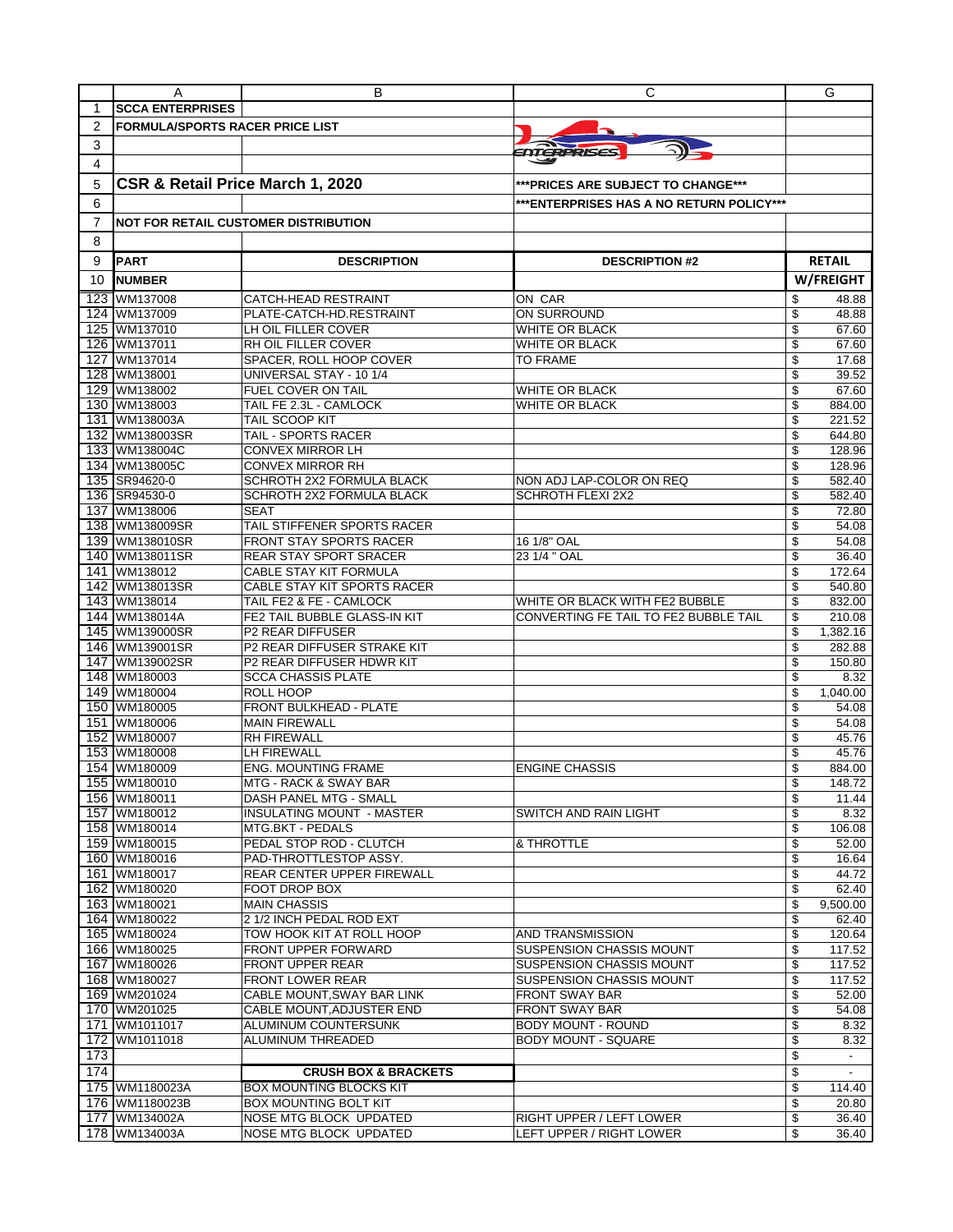|            | A                                      | в                                                     | С                                         | G                            |
|------------|----------------------------------------|-------------------------------------------------------|-------------------------------------------|------------------------------|
| 1          | <b>SCCA ENTERPRISES</b>                |                                                       |                                           |                              |
| 2          | <b>FORMULA/SPORTS RACER PRICE LIST</b> |                                                       |                                           |                              |
| 3          |                                        |                                                       |                                           |                              |
| 4          |                                        |                                                       | <i>ENTERPRISES</i>                        |                              |
|            |                                        |                                                       |                                           |                              |
| 5          | CSR & Retail Price March 1, 2020       |                                                       | ***PRICES ARE SUBJECT TO CHANGE***        |                              |
| 6          |                                        |                                                       | *** ENTERPRISES HAS A NO RETURN POLICY*** |                              |
| 7          |                                        | <b>NOT FOR RETAIL CUSTOMER DISTRIBUTION</b>           |                                           |                              |
| 8          |                                        |                                                       |                                           |                              |
| 9          | <b>PART</b>                            | <b>DESCRIPTION</b>                                    | <b>DESCRIPTION #2</b>                     | <b>RETAIL</b>                |
| 10         | <b>NUMBER</b>                          |                                                       |                                           | W/FREIGHT                    |
|            |                                        |                                                       |                                           |                              |
| 179        | WM180023                               | FE FRONT CRUSH BOX                                    | NOSEBOX ALI HONEYCOMB                     | 1,060.80<br>\$               |
| 180<br>181 | WM180023SR                             | SPORTS RACER CRUSH BOX                                | ALU HONEYCOMB                             | \$<br>1,060.80<br>\$         |
| 182        |                                        | <b>SUSPENSION-FRONT</b>                               |                                           | \$                           |
| 183        | WM1010501                              | <b>CIRCLIP-FRONT LCA OUTER</b>                        |                                           | \$<br>3.12                   |
| 184        | WM1121001                              | FRONT UPPER CONTROL ARM                               |                                           | \$<br>494.00                 |
| 185        | WM1121003                              | FRONT UPRIGHT ASSY RH                                 |                                           | \$<br>1,431.04               |
| 186        | WM1121005                              | FRONT UPRIGHT ASSY LH                                 |                                           | \$<br>1,431.04               |
|            | 187 WM1121007                          | <b>BLADE ADUSTABLE FRONT BAR</b>                      | KIT                                       | \$<br>736.32                 |
|            | 188 WM1121008                          | COCKPIT ADUSTER WITH BAR KIT                          |                                           | \$<br>1.079.52               |
| 189        | WM1121009                              | COCKPIT ADJUSTER KIT ONLY                             |                                           | \$<br>497.12                 |
|            | 190 WM1121013                          | WIDE STEERING ARM KIT                                 | W / HARDWARE                              | \$<br>201.76                 |
|            | 191 WM201002                           | LH F LWR W/BONE                                       |                                           | \$<br>499.20                 |
|            | 192 WM201003                           | RH F LWR W/BONE                                       |                                           | \$<br>499.20                 |
|            | 193 WM201004                           | <b>FRONT PUSH ROD</b>                                 |                                           | \$<br>225.68                 |
|            | 194 WM201005<br>195 WM201006           | FRT. UPRIGHT RH<br>FRT. UPRIGHT LH                    |                                           | \$<br>617.76<br>\$<br>617.76 |
|            | 196 WM201007                           | <b>FRT. ROCKER LEVER</b>                              |                                           | \$<br>176.80                 |
| 197        | WM201008                               | RETAINING CAP FT. SUS. LEVER                          |                                           | \$<br>43.68                  |
|            | 198 WM201009                           | THRUST PLATE                                          |                                           | \$<br>6.24                   |
|            | 199 WM201010                           | FRONT SWAY BAR-NON ADJUSTABL                          |                                           | \$<br>315.12                 |
|            | 200 WM201011                           | LINK - FRONT SWAY BAR                                 |                                           | \$<br>45.76                  |
|            | 201 WM201012                           | PIN-CHASS-LWR.FRT.W/BONE                              |                                           | 78.00<br>S                   |
|            | 202 WM201013                           | SPACER-Ft.UPPER W/B INNER                             | 1/4 TOP HAT STRAIGHT                      | \$<br>16.64                  |
|            | 203 WM201014                           | SPACER-FRT. TOP W/B OUTER                             | 5/16 STEPPED & BEVELLED                   | \$<br>16.64                  |
|            | 204 WM201015                           | FRONT CAMBER SHIM 1MM                                 |                                           | \$<br>6.24                   |
|            | 205 WM201015A                          | FRONT CAMBER SHIM 032 IN                              |                                           | \$<br>8.32                   |
| 207        | 206 WM201015B<br>WM201015C             | FRONT CAMBER SHIM 063 IN<br>FRONT CAMBER SHIM 125 IN  |                                           | \$<br>8.32<br>\$<br>8.32     |
|            | 208 WM201015D                          | FRONT CAMBER SHIM .250 IN                             |                                           | \$<br>20.80                  |
| 209        | WM201015E                              | <b>FRONT CAMBER SHIM .375 IN</b>                      |                                           | \$<br>22.88                  |
| 210        | WM201016                               | SHIM WASHER - .005                                    |                                           | \$<br>6.24                   |
|            | 211 WM201017                           | 1/4 x 1 1/4 SPECIAL SHK                               | & THREAD                                  | \$<br>6.24                   |
|            | 212 WM201019                           | INNER BRG RACE/FRONT ROCKER                           |                                           | \$<br>41.60                  |
|            | 213 WM201020                           | TOP HAT 3/16 STRAIGHT                                 |                                           | \$<br>14.56                  |
|            | 214 WM201021                           | SPACER - FRT UPRIGHT LOWER                            |                                           | \$<br>28.08                  |
|            | 215 WM201022                           | NEW ADJUSTABLE BAR W/O BLADE                          |                                           | \$<br>416.00                 |
|            | 216 WM201023                           | SWAY BAR BLADE                                        |                                           | \$<br>344.24                 |
|            | 217 WM201024<br>218 WM201025           | SWAY BAR CABLE MOUNT<br>SWAY BAR CABLE MOUNT ADJ. END | <b>SWAY BAR LINK</b>                      | \$<br>54.08<br>\$<br>54.08   |
|            | 219 WM201026                           | SWAY BAR CABLE                                        |                                           | 162.24<br>\$                 |
|            | 220 WM201027                           | <b>COCKPIT ADJUSTER</b>                               |                                           | \$<br>385.84                 |
|            | 221 WM201028                           | <b>COCKPIT ADJUSTER MOUNT</b>                         |                                           | \$<br>57.20                  |
|            | 222 WM202021                           | ADJUSTER FRONT ANTI ROLL BAR                          | OE VD                                     | \$<br>45.76                  |
|            | 223 WM202034                           | WASHER FT CONTROL ARM LWR                             |                                           | \$<br>20.80                  |
| 224        |                                        |                                                       |                                           | \$<br>$\sim$                 |
| 225        |                                        | <b>SUSPENSION-REAR</b>                                |                                           | \$                           |
|            | 226 WM1102024                          | REAR SWAY BAR ROD END                                 | ASSY - LONG SHANK                         | \$<br>265.20                 |
|            | 227 WM1102025                          | RARB ADJUSTABLE SWAY BAR KIT                          | <b>COMPLETE KIT</b>                       | \$<br>428.48                 |
|            | 228 WM1121002                          | REAR UPPER CONTOL ARM                                 |                                           | \$<br>468.00                 |
|            | 229 WM1121004                          | <b>REAR UPRIGHT ASSY</b>                              |                                           | \$<br>1,976.00<br>33.28      |
|            | 230 WM201018<br>231 WM202011           | RETAINER - LWR SPHERICAL<br>REAR LOWER ARM RH         |                                           | \$<br>\$<br>416.00           |
|            | 232 WM202012                           | REAR LOWER ARM LH                                     |                                           | \$<br>416.00                 |
|            | 233 WM202013                           | REAR PUSH ROD                                         |                                           | \$<br>225.68                 |
|            | 234 WM202014                           | REAR UPRIGHT                                          |                                           | \$<br>830.96                 |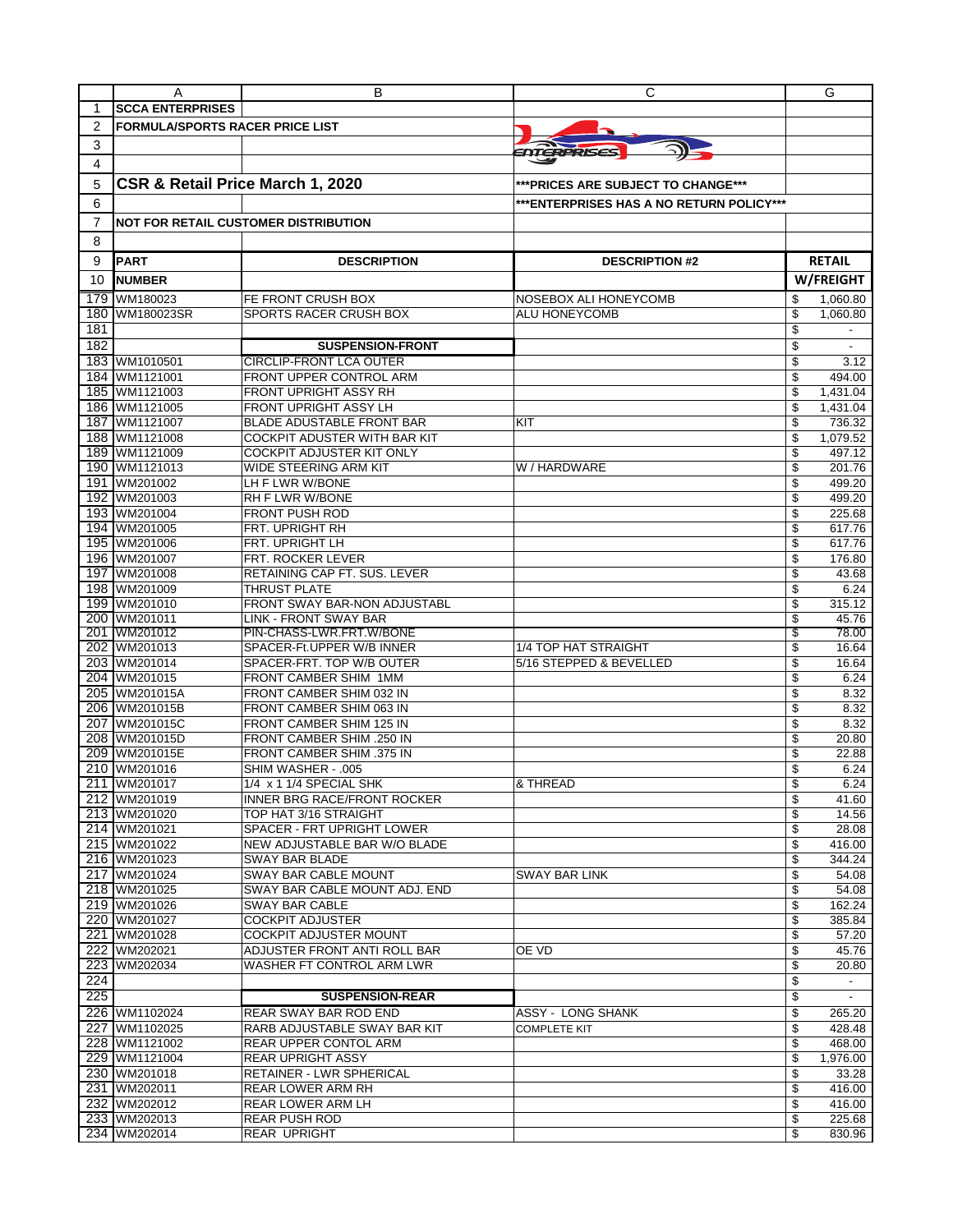|     | A                                      | в                                           | С                                        | G                              |
|-----|----------------------------------------|---------------------------------------------|------------------------------------------|--------------------------------|
| 1   | <b>SCCA ENTERPRISES</b>                |                                             |                                          |                                |
| 2   | <b>FORMULA/SPORTS RACER PRICE LIST</b> |                                             |                                          |                                |
| 3   |                                        |                                             |                                          |                                |
|     |                                        |                                             | ENTERPRISES                              |                                |
| 4   |                                        |                                             |                                          |                                |
| 5   | CSR & Retail Price March 1, 2020       |                                             | ***PRICES ARE SUBJECT TO CHANGE***       |                                |
| 6   |                                        |                                             | ***ENTERPRISES HAS A NO RETURN POLICY*** |                                |
| 7   |                                        | <b>NOT FOR RETAIL CUSTOMER DISTRIBUTION</b> |                                          |                                |
|     |                                        |                                             |                                          |                                |
| 8   |                                        |                                             |                                          |                                |
| 9   | <b>PART</b>                            | <b>DESCRIPTION</b>                          | <b>DESCRIPTION #2</b>                    | <b>RETAIL</b>                  |
| 10  | <b>NUMBER</b>                          |                                             |                                          | W/FREIGHT                      |
| 235 | WM202015                               | <b>REAR LEVER - SCCA</b>                    |                                          | 357.76<br>S                    |
| 236 | WM202016                               | CAP - LEVER RETENTION                       |                                          | \$<br>33.28                    |
| 237 | WM202017                               | PIVOT PIN - Rr. LEVER                       |                                          | 108.16<br>\$                   |
| 238 | WM202018                               | TURNBUCKLE-REAR TOE                         |                                          | \$<br>67.60                    |
| 239 | WM202019                               | RARB NON ADJUSTABLE                         |                                          | \$<br>351.52                   |
| 240 | WM202020                               | LINK RARB ADJUSTABLE                        | w TOP NUT BOLT                           | \$<br>93.60                    |
| 241 | WM202022                               | SPACER R.A.R.B. LINK                        | <b>TO LEVER</b>                          | \$<br>16.64                    |
| 242 | WM202023                               | REAR. ANTI ROLL BAR BLOCK                   |                                          | \$<br>87.36                    |
|     | 243 WM202025                           | <b>BEARING SPACER - Rr. LEVER</b>           |                                          | \$<br>12.48                    |
| 244 | WM202027                               | <b>CLEVIS - REAR UPRIGHT LH</b>             |                                          | \$<br>249.60                   |
| 245 | WM202028                               | CLEVIS - REAR UPRIGHT RH                    |                                          | \$<br>249.60                   |
|     | 246 WM202029                           | CLEVIS - RLWB - FORWARD                     |                                          | \$<br>61.36                    |
| 247 | WM202030                               | CLEVIS - RLWB - REARWARD                    |                                          | \$<br>92.56                    |
|     | 248 WM202031                           | CLEVIS - RTWB - FORWARD                     |                                          | \$<br>61.36                    |
|     | 249 WM202032                           | <b>CLEVIS - RTWB - REARWARD</b>             |                                          | \$<br>167.44                   |
| 250 | WM202033                               | SPACER 5/16 TOP HAT                         | BEVELLED-REAR SUSPENSION                 | \$<br>16.64                    |
| 251 | WM202035                               | REAR CAMBER SHIM 14SWG                      |                                          | \$<br>6.24                     |
| 252 | WM202035A                              | REAR CAMBER SHIM 032 IN                     |                                          | \$<br>6.24                     |
|     | 253 WM202035B                          |                                             |                                          | \$                             |
|     |                                        | REAR CAMBER SHIM 063 IN                     |                                          | 8.32<br>\$                     |
| 254 | WM202035C                              | REAR CAMBER SHIM 125 IN                     |                                          | 8.32                           |
| 255 | WM202035D                              | REAR CAMBER SHIM 250 IN                     |                                          | \$<br>20.80                    |
|     | 256 WM202035E                          | REAR CAMBER SHIM 375 IN                     |                                          | \$<br>26.00                    |
| 257 | WM202036                               | WASHER-LWR W/B to UPRIGHT                   |                                          | \$<br>13.52                    |
| 258 | WM202037                               | LOWER PIN-REAR UPRIGHT                      |                                          | \$<br>81.12                    |
|     | 259 WM202038                           | SPACER 1/4 TOP HAT - STEPPED                | REAR UPPER CONTROL ARM                   | \$<br>16.64                    |
| 260 | WM202039                               | SHIM WASHER - .005                          |                                          | \$<br>8.32                     |
| 261 | WM202040                               | SPACER 5/16 STRAIGHT THICK                  | <b>REAR PUSH ROD UPPER</b>               | \$<br>16.64                    |
| 262 | WM202041                               | RARB ADJUSTABLE SWAY BAR                    |                                          | \$<br>378.56                   |
| 263 | WM202042                               | <b>BUSHING-ADJ REAR BAR</b>                 |                                          | \$<br>17.68                    |
| 264 | WM202043                               | ROD END-FEMALE ADJ REAR BAR                 |                                          | \$<br>13.52                    |
| 265 |                                        |                                             |                                          | \$                             |
| 266 |                                        | <b>SHOCKS &amp; SPRINGS</b>                 |                                          | \$<br>$\overline{\phantom{a}}$ |
|     | 267 WM1180090                          | <b>PENSKE FOR FORMULA</b>                   | <b>ASSEMBLY</b>                          | 638.56                         |
|     | 268 WM203001P                          | PENSKE FOR FORMULA                          |                                          | \$<br>494.00                   |
|     | 269 WM203002                           | SPACER-SHOCK FRONT SUSP                     |                                          | \$<br>6.24                     |
|     | 270 WM203003                           | TOP EYE - BILSTEIN DAMPER                   |                                          | \$<br>45.76                    |
|     | 271 WM203003P                          | PENSKE SHOCK EYE                            |                                          | \$<br>97.76                    |
|     | 272 WM203004                           | SPRING PLATFORM - TOP - BILS                | THREADED                                 | \$<br>57.20                    |
|     | 273 WM203004P                          | SPRING MOUNT PENSKE                         | THREADED                                 | \$<br>45.76                    |
|     | 274 WM203005P                          | PENSKE SPRING SEAT                          | <b>UNTHREADED</b>                        | \$<br>36.40                    |
|     | 275 WM203006                           | CLEVIS - SHOCK to G/BOX RH                  |                                          | \$<br>221.52                   |
|     | 276 WM203006A                          | CLEVIS - SHOCK to G/BOX RH                  | UPDATED 2 PIECE- CLEVIS ONLY             | \$<br>272.48                   |
|     | 277 WM203006B                          | ADAPTER - CLEVIS TO SHIFT                   | CABLE MOUNT RE WM203006A                 | \$<br>62.40                    |
|     | 278 WM203007                           | CLEVIS - SHOCK to GEARBOX LH                |                                          | \$<br>271.44                   |
|     | 279 WM203010                           | SPACER-SHOCK REAR SUSP                      |                                          | \$<br>16.64                    |
|     | 280 WM203011                           | 4" X 600 LB. HYPERCOIL FRONT                | FE OPTION ONLY                           | \$<br>124.80                   |
|     | 281 WM203012                           | 4" X 1000 LB. HYPERCOIL REAR                | FE OPTION ONLY                           | \$<br>124.80                   |
|     | 282 WM203013                           | 4" X 800 LB. HYPERCOIL FRONT SILVER         | FE2 / FE                                 | \$<br>124.80                   |
|     | 283 WM203014                           | 4" x 900 LB. HYPERCOIL REAR SILVER          | FE2 / FE                                 | \$<br>124.80                   |
| 284 |                                        |                                             |                                          | \$<br>$\sim$                   |
| 285 |                                        | <b>STEERING</b>                             |                                          | \$                             |
|     | 286 WM1010707                          | STEERING COLUMN BUSHING                     | <b>FORWARD</b>                           | \$<br>17.68                    |
|     | 287 WM1010709                          | <b>BUSHING STEERING COLUMN REAR</b>         | REAR                                     | \$<br>8.32                     |
|     | 288 WM1010710                          | <b>BUSHING - BRASS EARLY RACK</b>           |                                          | \$<br>16.64                    |
|     | 289 WM1010710A                         | <b>BUSHING - PLASTIC LATE RACK</b>          |                                          | \$<br>48.88                    |
|     | 290 WM1120400                          | COLUMN UPDATE KIT WITH                      | EXCHANGE O/E COLUMN                      | \$<br>1,034.80                 |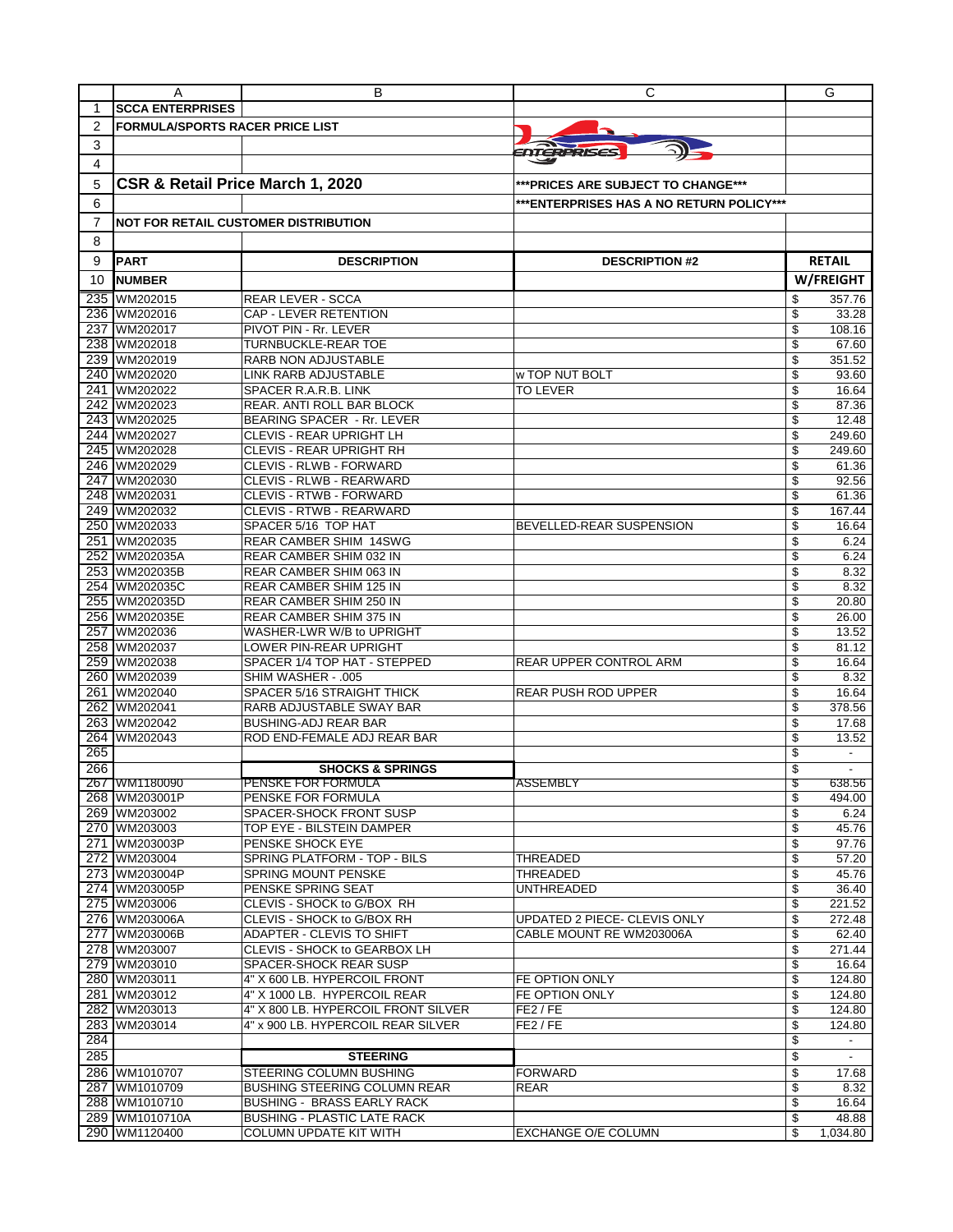|                | A                                      | В                                                                    | С                                           | G                              |
|----------------|----------------------------------------|----------------------------------------------------------------------|---------------------------------------------|--------------------------------|
| 1              | <b>SCCA ENTERPRISES</b>                |                                                                      |                                             |                                |
| $\overline{2}$ | <b>FORMULA/SPORTS RACER PRICE LIST</b> |                                                                      |                                             |                                |
|                |                                        |                                                                      |                                             |                                |
| 3              |                                        |                                                                      | FOTERPRISES                                 |                                |
| 4              |                                        |                                                                      |                                             |                                |
| 5              | CSR & Retail Price March 1, 2020       |                                                                      | ***PRICES ARE SUBJECT TO CHANGE***          |                                |
| 6              |                                        |                                                                      | ***ENTERPRISES HAS A NO RETURN POLICY***    |                                |
| 7              |                                        | <b>NOT FOR RETAIL CUSTOMER DISTRIBUTION</b>                          |                                             |                                |
| 8              |                                        |                                                                      |                                             |                                |
|                |                                        |                                                                      |                                             |                                |
| 9              | <b>PART</b>                            | <b>DESCRIPTION</b>                                                   | <b>DESCRIPTION #2</b>                       | <b>RETAIL</b>                  |
| 10             | <b>NUMBER</b>                          |                                                                      |                                             | W/FREIGHT                      |
| 291            | WM204001                               | STEERING WHEEL - MOMO                                                | <b>USE SRF 280392M</b>                      | \$<br>249.60                   |
| 292            | WM204002A                              | STEERING COLUMN FOR APEX                                             | <b>EXCHANGE</b>                             | \$<br>321.36                   |
| 293            | WM204003                               | <b>FORWARD STEERING COLUMN</b>                                       |                                             | 69.68<br>\$                    |
|                | 294 WM204004                           | STEERING COL. LOWER SPLINE                                           |                                             | \$<br>39.52                    |
| 295            | WM204005                               | SPACER - STEERING COLUMN                                             | <b>LOWER</b>                                | \$<br>11.44                    |
|                | 296 WM204006                           | STEERING RACK - SHORT SHAFT                                          | 1 3/16                                      | \$<br>1,606.80                 |
|                | 297 WM204007                           | <b>STEERING TRACK ROD</b>                                            |                                             | \$<br>152.88                   |
|                | 298 WM204008                           | <b>STEERING ARM</b>                                                  |                                             | \$<br>97.76                    |
|                | 299 WM204008A                          | <b>STEERING ARM-WIDE</b>                                             | <b>OPTIONAL</b>                             | \$<br>198.64                   |
|                | 300 WM204009                           | <b>RACK STOP</b>                                                     |                                             | \$<br>36.40                    |
|                | 301 WM204010                           | TRACK ROD SPACER END                                                 | TO CLEVIS AND FRONT SWAYBAR                 | 20.80<br>\$                    |
|                | 302 WM204011                           | STEERING WHEEL ADAPTER                                               |                                             | \$<br>293.28                   |
|                | 303 WM204013                           | COUPLING UJ TO UJ                                                    |                                             | \$<br>16.64                    |
|                | 304 WM204014                           | COUPLING UJ TO PINION                                                |                                             | \$<br>99.84                    |
|                | 305 WM204014A                          | PINON TO SHAFT COUPLER                                               |                                             | \$<br>141.44                   |
|                | 306 WM204015                           | STEERING WHEEL SPACER 12 MM                                          |                                             | \$<br>40.56                    |
| 307            | WM204015A                              | STEERING WHEEL SPACER 1/4 IN                                         |                                             | \$<br>40.56                    |
| 308            | WM204015B                              | STEERING WHEEL SPACER 1 IN                                           |                                             | \$<br>40.56                    |
| 309            |                                        |                                                                      |                                             | \$<br>$\overline{\phantom{a}}$ |
| 310            |                                        | <b>WHEELS &amp; HUBS</b>                                             |                                             | \$<br>$\overline{\phantom{a}}$ |
|                | 311 WM1125015                          | WHEEL NUT ASSEMBLY - FF                                              | NUT, CONE, AND WASHER                       | \$<br>99.84                    |
|                | 312 WM1125015A                         | WHEEL NUT ASSEMBLY - VD                                              | NUT, CONE, AND WASHER                       | \$<br>99.84                    |
|                |                                        |                                                                      |                                             | 406.64                         |
|                | 313 WM205001                           | BLK FRT WHEEL - 8 X 13-16.5MM                                        | OZ BLACK<br><b>OZ SILVER</b>                | \$<br>\$                       |
|                | 314 WM205001B<br>315 WM205002          | SIL FRT WHEEL - 8 X 13-16.5MM                                        |                                             | 406.64<br>\$<br>436.80         |
|                | 316 WM205002B                          | BLK REAR WHEEL - 10 X 13-34.87MM<br>SIL REAR WHEEL - 10 X 13-34.87MM | OZ BLACK<br><b>OZ SILVER</b>                | \$<br>436.80                   |
|                |                                        | <b>WHEEL CENTRE LOCK CONE - VD</b>                                   |                                             | \$                             |
| 317            | WM205003                               |                                                                      | <b>BLACK</b>                                | 59.28                          |
|                | 318 WM205003A<br>319 WM205004          | WHEEL CENTER LOCK CONE - FF                                          | <b>BLACK</b><br>W RETAINING RING            | \$<br>59.28                    |
|                |                                        | CENTER LOCK WHEEL NUT - VD                                           | W RETAINING RING                            | \$<br>36.40                    |
| 320            | WM205004A                              | CENTER LOCK WHEEL NUT - FF                                           |                                             | \$<br>36.40                    |
| 321            | WM205005                               | HUB                                                                  |                                             | \$<br>520.00                   |
| 322            | WM205006                               | WHEEL BEARING                                                        |                                             | \$<br>128.96                   |
|                | 323 WM205007                           | RETAINING RING-WHEEL BEARING                                         |                                             | \$<br>45.76                    |
|                | 324 WM205008                           | SPECIAL WASHER WHEEL NUT - VD                                        |                                             | \$<br>9.36                     |
|                | 325 WM205008A                          | SPECIAL WASHER WHEEL NUT - FF                                        |                                             | \$<br>9.36                     |
|                | 326 WM205009                           | <b>CENTER PIN F &amp; R</b><br><b>INNER FLANGE - FRONT ONLY</b>      | AKA STUB AXLE                               | \$<br>156.00                   |
|                | 327 WM205010                           |                                                                      | WITH SENSOR POINTS                          | \$<br>81.12                    |
|                | 328 WM205010A                          | INNER FLANGE - FRONT ONLY                                            |                                             | \$<br>54.08                    |
|                | 329 WM205011<br>330 WM205012           | WASHER - R. HUB DRIVE BOLT                                           |                                             | \$<br>11.44<br>\$<br>18.72     |
|                |                                        | WHEEL DRIVE PEG OE VD                                                |                                             |                                |
|                | 331 WM205012A                          | WHEEL DRIVE PEG UPDATED                                              |                                             | \$<br>33.28                    |
|                | 332 WM205018                           | <b>SCCA WHEEL DECAL BLACK</b>                                        | FOR OZ SILVER WHEELS<br>FOR OZ BLACK WHEELS | \$<br>7.28                     |
| 333            | WM205019                               | <b>SCCA WHEEL DECAL SILVER</b>                                       |                                             | \$<br>7.28                     |
| 334            |                                        |                                                                      |                                             | \$<br>$\overline{\phantom{a}}$ |
| 335            |                                        | <b>ENGINE</b>                                                        |                                             | \$                             |
|                | 336 WM1180003                          | 2.0L MZR MOTOR KIT                                                   | <b>FE2 CONVERSION KIT</b>                   | \$<br>12,500.00                |
|                | 337 WM1180004                          | 2.0L MZR FE2 SPARE MOTOR                                             | COMPLETE DROP IN SPARE                      | \$<br>7,450.00                 |
|                | 338 WM1131004                          | <b>WELDED SCAVENGE FITTING</b>                                       |                                             | \$<br>214.24                   |
|                | 339 WM1131046                          | STD PACKABLE MUFFLER KIT                                             |                                             | \$<br>387.92                   |
|                | 340 WM1131046C                         | SILENT SPORT PACKING KIT                                             | W / BOLTS                                   | \$<br>39.52                    |
|                | 341 WM1131047                          | NO PACK MUFFLER KIT                                                  | W / CLAMPS                                  | \$<br>320.32                   |
|                | 342 WM301065SR                         | 2.3 HO MUFFLER BRACKET HANGER                                        |                                             | \$<br>91.52                    |
|                | 343 WM303017SR                         | 2.3 HO COAST PACKABLE MUFFLER                                        | W / HARDWARE                                | \$<br>491.92                   |
|                | 344 WM303018SR                         | HO SECONDARY COLLECTOR PIPE                                          | <b>CUSTOM MADE USES FE COLLECTOR</b>        | \$<br>177.84                   |
|                | 345 WM1192498                          | THREADED NIPPLE, 1" OAL                                              |                                             | \$<br>11.44                    |
|                | 346 MZR2001                            | FE2 TENSIONER BRACKET                                                |                                             | \$<br>83.20                    |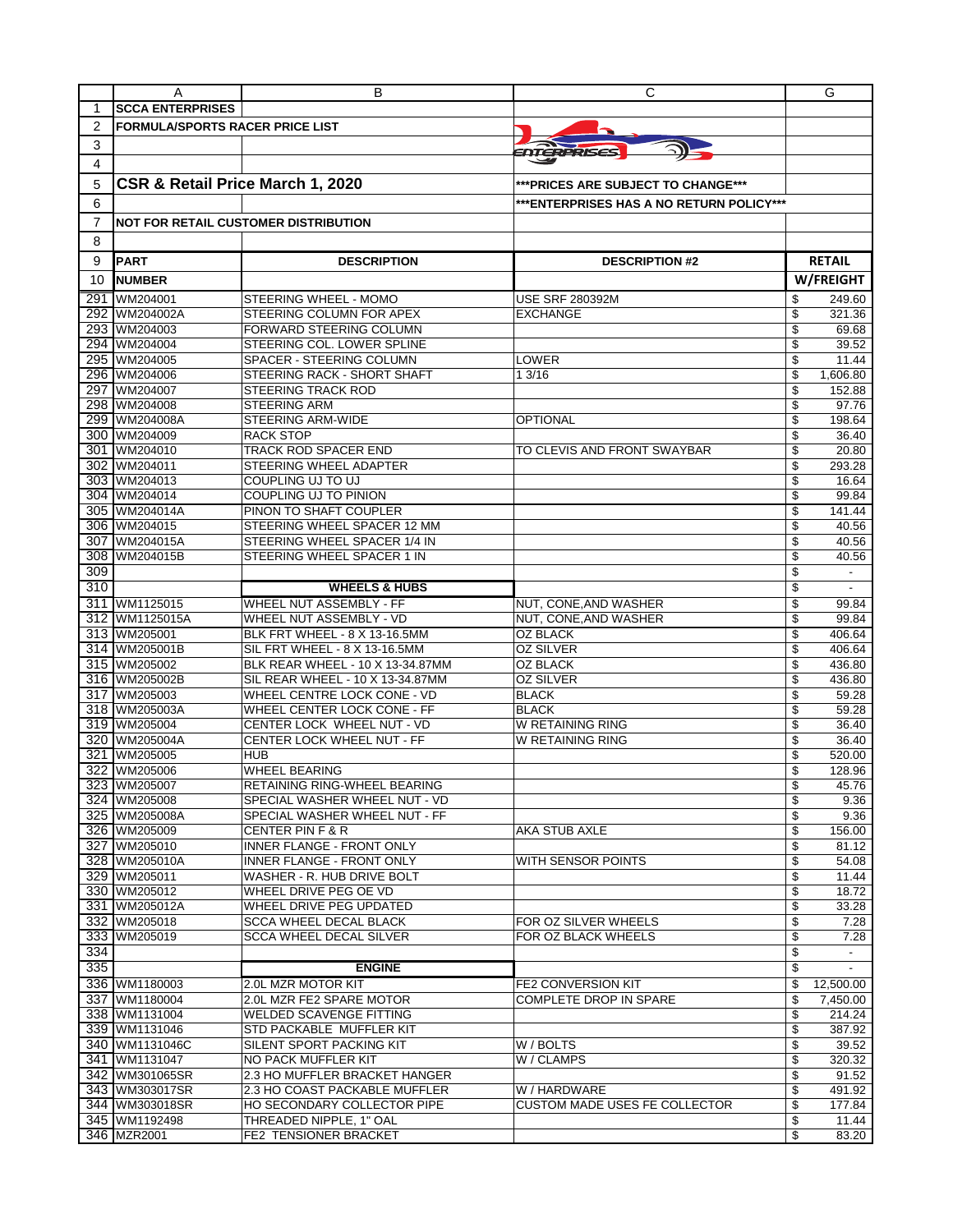|                  | A                                      | В                                                | С                                         | G                           |
|------------------|----------------------------------------|--------------------------------------------------|-------------------------------------------|-----------------------------|
| 1                | <b>SCCA ENTERPRISES</b>                |                                                  |                                           |                             |
| 2                | <b>FORMULA/SPORTS RACER PRICE LIST</b> |                                                  |                                           |                             |
| 3                |                                        |                                                  |                                           |                             |
| 4                |                                        |                                                  | ENTERPRISES                               |                             |
|                  |                                        |                                                  |                                           |                             |
| 5                | CSR & Retail Price March 1, 2020       |                                                  | *** PRICES ARE SUBJECT TO CHANGE***       |                             |
| 6                |                                        |                                                  | *** ENTERPRISES HAS A NO RETURN POLICY*** |                             |
| 7                |                                        | <b>NOT FOR RETAIL CUSTOMER DISTRIBUTION</b>      |                                           |                             |
| 8                |                                        |                                                  |                                           |                             |
|                  |                                        |                                                  |                                           |                             |
| 9                | <b>PART</b>                            | <b>DESCRIPTION</b>                               | <b>DESCRIPTION #2</b>                     | <b>RETAIL</b>               |
| 10               | <b>NUMBER</b>                          |                                                  |                                           | W/FREIGHT                   |
|                  | 347 MZR2002                            | <b>FE2 TENSIONER ECCENTRIC</b>                   |                                           | \$<br>52.00                 |
|                  | 348 MZR2003                            | FE2 TENSIONER WASHER                             |                                           | \$<br>34.32                 |
|                  | 349 MZR2004                            | FE2 UPPER ALTERNATOR BRKT                        |                                           | \$<br>81.12                 |
|                  | 350 MZR2005                            | FE2 LOWER ALTERNATOR BRKT                        |                                           | 57.20<br>\$                 |
|                  | 351 MZR2006                            | FE2 ALTERNATOR ADJUSTER                          |                                           | \$<br>6.24                  |
|                  | 352 MZR2007                            | FE2 BOTTLE BRACKET                               |                                           | \$<br>48.88                 |
|                  | 353 MZR2008                            | <b>FE2 COIL BRACKET</b>                          |                                           | \$<br>41.60                 |
|                  | 354 MZR2009                            | FE2 CAM HUB                                      |                                           | \$<br>74.88                 |
|                  | 355 MZR2010<br>356 MZR2011             | FE2 3/4-16 THREADED NIPPLE<br>FE2 NUMBER PLATE   |                                           | 6.24<br>\$<br>\$<br>14.56   |
|                  | 357 MZR2012                            | FE2 CRANK SENSOR HEAT SHEILD                     |                                           | \$<br>9.36                  |
|                  | 358 MZR2013                            | <b>M6 X 1 X 15 SHCS</b>                          |                                           | \$<br>2.08                  |
|                  | 359 MZR2014                            | SELF TAPPING 8-16 X 1/2                          |                                           | \$<br>2.08                  |
|                  | 360 MZR2016                            | M8 X 1.25 X60 FLG HD SCRW                        |                                           | \$<br>2.08                  |
|                  | 361 MZR29354                           | PCV VALVE FE2                                    | 2.0 <sub>L</sub>                          | \$<br>23.92                 |
|                  | 362 MZR60425                           | <b>FE2 SERPENTINE BELT</b>                       |                                           | \$<br>14.56                 |
|                  | 363 WM592301A                          | FE2 VALVE COVER EGR PLUG                         |                                           | 13.52<br>\$                 |
|                  | 364 WM301001                           | <b>ADAPTOR 2.3 L</b>                             |                                           | \$<br>2,260.96              |
|                  | 365 WM301002                           | <b>SUMP 2.3 L</b>                                |                                           | \$<br>1,032.72              |
|                  | 366 WM301003                           | BAFFLE - SUMP 2.3 L                              |                                           | 99.84<br>\$                 |
| 367              | WM301004                               | SCAVENGE - SUMP 2.3 L                            |                                           | \$<br>205.92                |
|                  | 368 WM301005                           | <b>SCREEN - SUMP SCAVENGE</b>                    |                                           | 56.16<br>\$                 |
|                  | 369 WM301006                           | <b>SCREEN - TANK SCAVENGE</b>                    |                                           | \$<br>65.52                 |
|                  | 370 WM301007                           | BLOCK - FRT. LWR. ENG. MTG                       |                                           | 221.52<br>\$                |
|                  | 371 WM301008                           | PLATE - FRT. LWR. ENG. MTG                       |                                           | 123.76<br>\$                |
|                  | 372 WM301009                           | RH FORWARD ENG. MTG.                             |                                           | \$<br>211.12                |
|                  | 373 WM301010                           | LH FORWARD ENG. MTG.                             |                                           | \$<br>195.52                |
|                  | 374 WM301011                           | SPACER - FRT. LWR. ENG. MTG                      |                                           | 26.00<br>\$                 |
|                  | 375 WM301012                           | <b>OIL TANK - SCCA</b>                           |                                           | \$<br>427.44                |
| $\overline{377}$ | 376 WM301013                           | <b>OIL FILLER CAP</b><br>O RING - ADAPTOR - SCCA | W/O O-RING USE WM1010401                  | 50.96<br>\$                 |
|                  | WM301014<br>378 WM301015               | SPACER CLEVIS to ADAPTOR                         |                                           | \$<br>8.32<br>\$            |
|                  | 379 WM301016                           | O RING ADAPTOR                                   |                                           | 14.56<br>\$<br>2.08         |
|                  | 380 WM301017                           | O RING ADAPTOR                                   |                                           | \$<br>2.08                  |
|                  | 381 WM301019                           | <b>THRUST WASHER</b>                             | <b>INQUIRE</b>                            | \$<br>$\overline{a}$        |
|                  | 382 WM301020                           | AIR FILTER - FORMULA                             | SAME FOR SRF3                             | \$<br>52.00                 |
|                  | 383 WM301021                           | <b>EXHAUST SYSTEM w/o MUFFLER</b>                | HEADERS, COLLECTOR, TAIL PIPE             | \$<br>1,900.00              |
|                  | 384 WM301022                           | OIL FILTER 2.3                                   |                                           | 31.20<br>\$                 |
|                  | 385 WM301023                           | <b>BAROMETRIC SENDER</b>                         |                                           | \$<br>98.80                 |
|                  | 386 WM301024                           | EGR BLOCK PLATE                                  |                                           | \$<br>30.16                 |
|                  | 387 WM301024A                          | <b>EGR GASKET</b>                                | FE 2.3L & FE2 2.0L                        | \$<br>18.72                 |
|                  | 388 WM301025                           | <b>BLOCK BREATHER PLATE</b>                      |                                           | \$<br>69.68                 |
|                  | 389 WM301030                           | DRY SUMP OIL PUMP KIT                            |                                           | \$<br>1,803.36              |
|                  | 390 WM301030A                          | PUMP WITH MANIFOLD AND                           | <b>FITTINGS</b>                           | \$<br>1,445.60              |
|                  | 391 WM301030D                          | SLIP FITTING -12                                 | <b>FITTINGS</b>                           | \$<br>23.92                 |
|                  | 392 WM301032                           | PULLEY 32TH OIL PUMP                             |                                           | \$<br>131.04                |
|                  | 393 WM301033                           | PULLEY 28TH WATER PUMP                           |                                           | \$<br>170.56                |
|                  | 394 WM301034                           | <b>CRANK PULLEY</b>                              |                                           | \$<br>148.72                |
|                  | 395 WM301035                           | OIL PUMP MOUNTING BRACKET                        |                                           | \$<br>123.76                |
|                  | 396 WM301036                           | <b>INTAKE MANIFOLD</b>                           |                                           | \$<br>1,155.44              |
|                  | 397 WM301037<br>398 WM301038           | OIL INLET TO BLOCK<br>TAIL PIPE BRACKET          |                                           | 104.00<br>\$<br>\$<br>74.88 |
|                  | 399 WM301039                           | OIL PUMP BELT                                    |                                           | \$<br>54.08                 |
|                  | 400 WM301040A                          | STD PACKABLE MUFFLER                             |                                           | \$<br>327.60                |
|                  | 401 WM301040B                          | <b>MUFFLER PACKING - BB</b>                      | PACKING ONLY                              | \$<br>119.60                |
|                  | 402 WM301040C                          | MUFFLER PACKING -SILENTSPORT                     | PACKING ONLY                              | \$<br>36.40                 |
|                  |                                        |                                                  |                                           |                             |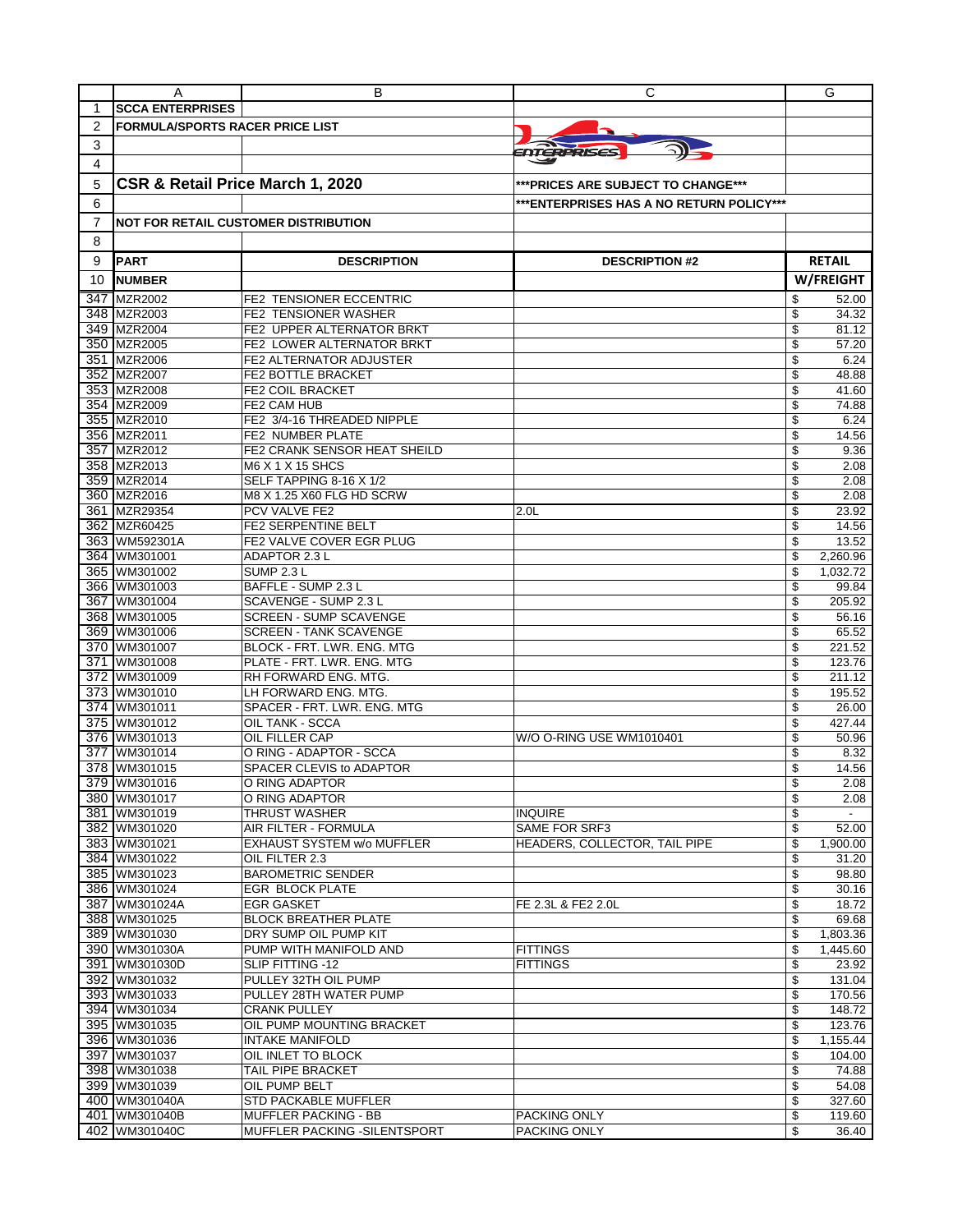|     | A                                      | в                                           | С                                        | G                              |
|-----|----------------------------------------|---------------------------------------------|------------------------------------------|--------------------------------|
| 1   | <b>SCCA ENTERPRISES</b>                |                                             |                                          |                                |
| 2   | <b>FORMULA/SPORTS RACER PRICE LIST</b> |                                             |                                          |                                |
| 3   |                                        |                                             |                                          |                                |
|     |                                        |                                             | ENTERPRISES                              |                                |
| 4   |                                        |                                             |                                          |                                |
| 5   | CSR & Retail Price March 1, 2020       |                                             | ***PRICES ARE SUBJECT TO CHANGE***       |                                |
| 6   |                                        |                                             | ***ENTERPRISES HAS A NO RETURN POLICY*** |                                |
|     |                                        |                                             |                                          |                                |
| 7   |                                        | <b>NOT FOR RETAIL CUSTOMER DISTRIBUTION</b> |                                          |                                |
| 8   |                                        |                                             |                                          |                                |
| 9   | <b>PART</b>                            | <b>DESCRIPTION</b>                          | <b>DESCRIPTION #2</b>                    | <b>RETAIL</b>                  |
| 10  | <b>NUMBER</b>                          |                                             |                                          | W/FREIGHT                      |
| 403 |                                        |                                             |                                          |                                |
| 404 | WM301040D<br>WM301041                  | <b>MUFFLER SLEEVE</b><br>SPARK PLUG - 2.3L  | FE                                       | 162.24<br>\$<br>\$<br>17.68    |
| 405 | WM301042                               | <b>HEADER GASKET</b>                        |                                          | \$<br>37.44                    |
| 406 | WM301043                               | INTAKE GASKET SET-4 PARTS                   |                                          | \$<br>28.08                    |
| 407 | WM301046                               | FE 2.0L ENGINE PALLET                       |                                          | \$<br>98.80                    |
|     | 408 WM301047                           | 2.3 TO PALLET LEFT                          |                                          | \$<br>14.56                    |
| 409 | WM301048                               | 2.3 TO PALLET RIGHT                         |                                          | \$<br>18.72                    |
| 410 | WM301049                               | 2.3 TO PALLET REAR                          |                                          | 27.04<br>\$                    |
| 411 | WM301050                               | 2.3L OIL FILTER HOUSING                     | FE                                       | 224.64<br>\$                   |
|     | 412 WM301050A                          | 2.0L MZR OIL FILTER HOUSING                 | FE <sub>2</sub>                          | \$<br>180.96                   |
|     | 413 WM301051                           | <b>EX PORT PLUG</b>                         |                                          | \$<br>14.56                    |
|     | 414 WM301052                           | SPARK PLUG WIRES - 2.3L                     | FE SET OF 4                              | \$<br>67.60                    |
|     | 415 WM301056                           | PILOT BEARING                               |                                          | \$<br>14.56                    |
|     | 416 WM301057                           | REAR MAIN SEAL - FORMULA                    |                                          | \$<br>94.64                    |
|     | 417 WM301058                           | SPARK PLUG WIRES - 2.0L MZR                 | FE2 SET OF 4                             | \$<br>53.04                    |
|     | 418 WM301061                           | 2.3LHO & 2.0L INTAKE MANIFOLD               | MOUNTUNE SCCA CUSTOM                     | \$<br>1,643.20                 |
|     | 419 WM301062                           | O-RING MOUNTUNE INTAKE                      |                                          | \$<br>2.08                     |
|     | 420 WM301063                           | <b>NO PACK MUFFLER</b>                      | <b>FE</b>                                | \$<br>281.84                   |
|     | 421 WM301064                           | TURNOUT - FE MUFFLER                        | FE NO PACK                               | \$<br>68.64                    |
| 422 | WM301066                               | UPPER FRT ENG MT FRAME                      | <b>ADAPTOR</b>                           | \$<br>53.04                    |
| 423 | WM301067                               | 2.0L FRT UPR ENG MT                         | FE <sub>2</sub>                          | \$<br>107.12                   |
|     | 424 WM301068                           | 2.0L FRT LWR ENG MT                         | FE <sub>2</sub>                          | \$<br>55.12                    |
|     | 425 WM301069                           | 2.0L FRONT LWR ENG MT SPACER                | FE <sub>2</sub>                          | \$<br>83.20                    |
|     | 426 WM301070                           | 2.0L FRONT UPPER MT SPACER                  | FE <sub>2</sub>                          | 83.20<br>\$                    |
|     | 427 WM301071                           | SPARK PLUG - 2.0L MZR                       | FE <sub>2</sub>                          | \$<br>20.80                    |
|     | 428 WM301072                           | <b>FE/FE2 EXHAUST SHIELD</b>                |                                          | \$<br>99.84                    |
|     | 429 WM391502                           | 2.0 MZR ENGINE BLOCK OFF PLATES             |                                          | \$<br>32.24                    |
| 430 | WM392704                               | OIL PAN 2.0L                                | DRY SUMP KIT-MOUNTUNE                    | \$<br>2.808.00                 |
| 431 | WM392705                               | 2.0L OIL PAN TO OIL LINE FITTING            |                                          | \$<br>14.56                    |
| 432 | WM392002                               | <b>ECU MOUNTING PLATE</b>                   |                                          | \$<br>17.68                    |
| 433 |                                        |                                             |                                          | \$                             |
| 434 |                                        | <b>TRANSMISSION</b>                         |                                          | \$<br>$\overline{\phantom{a}}$ |
|     | 435 WM1170003                          | SADEV 6 SPEED OPEN TRANSAXLE                |                                          | 10,950.00<br>\$                |
|     | 436 WM1170004                          | SAVEV 6 SPEED LSD TRANSAXLE                 | P2 ESR HO ONLY                           | \$<br>11,500.00                |
|     | 437 WM1170005                          | TILTON THROW OUT BEARING KIT                | NEW KIT W ADAPTOR                        | \$<br>509.60                   |
|     | 438 WM302002                           | GEAR SHIFT KNOB                             |                                          | \$<br>54.08                    |
|     | 439 WM302003                           | <b>GEAR SHIFT LEVER</b>                     |                                          | \$<br>247.52                   |
|     | 440 WM302004                           | WASHER - GEAR LEVER                         |                                          | \$<br>9.36                     |
|     | 441 WM302005                           | SHIFT CABLE OE VAN DIEMEN                   |                                          | \$<br>229.84                   |
|     | 442 WM302005A                          | SHIFT CABLE - HIGH TEMP                     |                                          | \$<br>229.84                   |
|     | 443 WM302006                           | PULL CABLE - G/BOX REVERSE                  |                                          | \$<br>102.96                   |
|     | 444 WM302007                           | CABLE CLAMP L SIZE                          |                                          | \$<br>13.52                    |
|     | 445 WM302008                           | SPACER - G/SHIFT CABLE MTG.                 | <b>FRONT TO CHASSIS</b>                  | \$<br>11.44                    |
|     | 446 WM302009                           | LEVER REVERSE INTERLOCK                     |                                          | \$<br>50.96                    |
|     | 447 WM302010                           | LEVER PLATE- REV. INTERLOCK                 |                                          | \$<br>50.96                    |
|     | 448 WM302011                           | CLEVIS - REVERSE INTERLOCK                  |                                          | \$<br>62.40                    |
|     | 449 WM302012                           | PIVOT SLEEVE - REV INTERLOCK                |                                          | \$<br>17.68                    |
|     | 450 WM302013                           | BARREL - REV. INTERLOCK                     |                                          | \$<br>80.08                    |
|     | 451 WM302014                           | BKT OUTER CABLE - REV. IN                   |                                          | \$<br>50.96                    |
|     | 452 WM302016                           | SHIFT CABLE FERRULE KIT                     | 2 PER CAR                                | \$<br>14.56                    |
|     | 453 WM302017A                          | SHIFT CABLE SPRING                          |                                          | \$<br>9.36                     |
|     | 454 WM302018                           | SHIFT CABLE TAB TO MOTOR                    |                                          | \$<br>28.08                    |
|     | 455 WM302019                           | SHIFT CABLE - SADEV OD                      | SADEV                                    | \$<br>323.44                   |
|     | 456 WM302019A                          | SHIFT CABLE - SADEV LSD                     | SADEV                                    | \$<br>323.44                   |
|     | 457 WM302020                           | HEAT SLEEVE - SHIFT CABLE                   | SADEV                                    | \$<br>34.32                    |
|     | 458 WM302021                           | 3/8" 24 TO -4 FITTING                       | SADEV                                    | \$<br>12.48                    |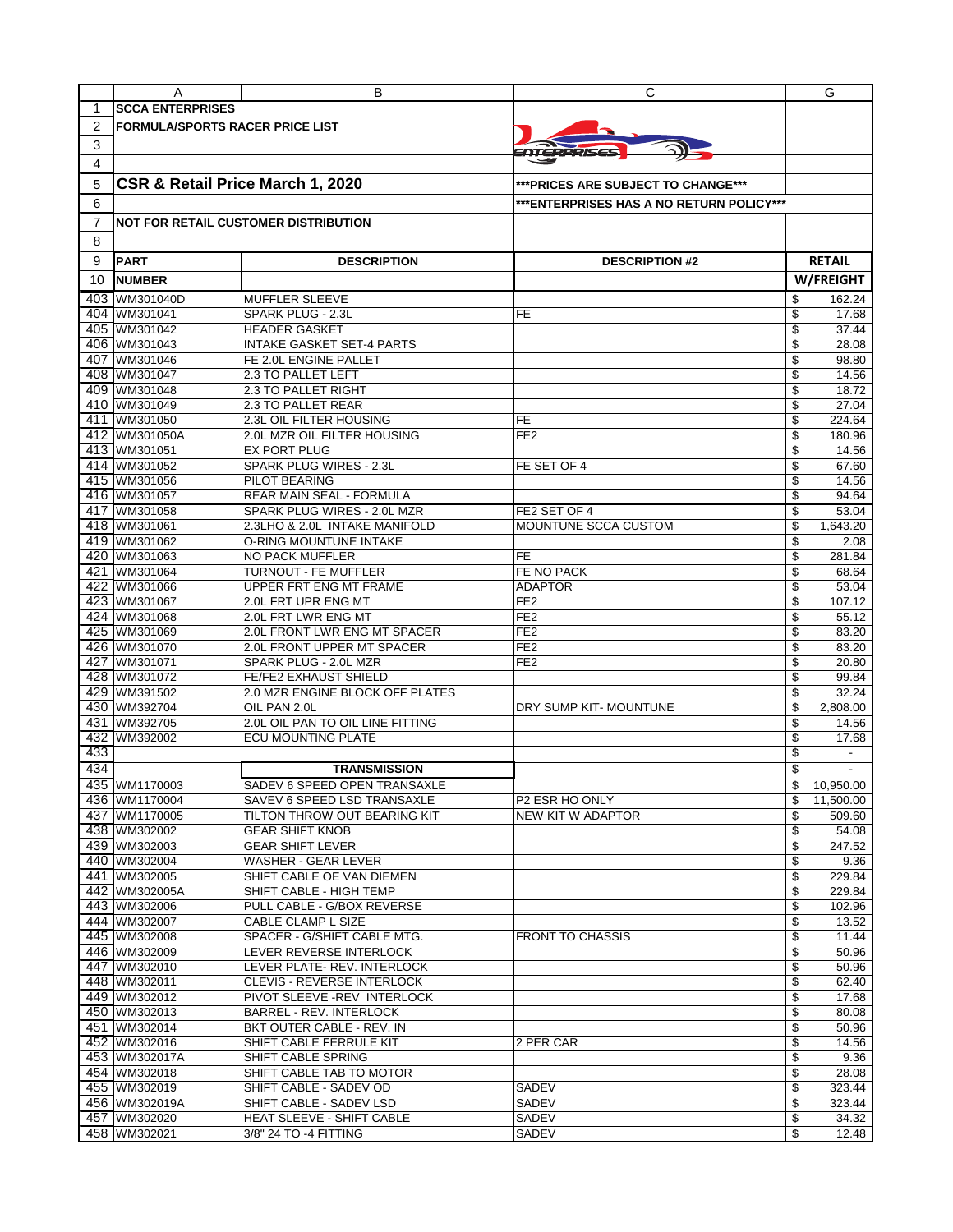|                | A                                      | В                                                        | С                                         | G                              |
|----------------|----------------------------------------|----------------------------------------------------------|-------------------------------------------|--------------------------------|
| 1              | <b>SCCA ENTERPRISES</b>                |                                                          |                                           |                                |
| $\overline{2}$ | <b>FORMULA/SPORTS RACER PRICE LIST</b> |                                                          |                                           |                                |
| 3              |                                        |                                                          |                                           |                                |
| 4              |                                        |                                                          | ENTERPRISES                               |                                |
|                |                                        |                                                          |                                           |                                |
| 5              | CSR & Retail Price March 1, 2020       |                                                          | ***PRICES ARE SUBJECT TO CHANGE***        |                                |
| 6              |                                        |                                                          | *** ENTERPRISES HAS A NO RETURN POLICY*** |                                |
| 7              |                                        | <b>NOT FOR RETAIL CUSTOMER DISTRIBUTION</b>              |                                           |                                |
| 8              |                                        |                                                          |                                           |                                |
|                |                                        |                                                          |                                           | <b>RETAIL</b>                  |
| 9              | <b>PART</b>                            | <b>DESCRIPTION</b>                                       | <b>DESCRIPTION #2</b>                     |                                |
| 10             | <b>NUMBER</b>                          |                                                          |                                           | W/FREIGHT                      |
| 459            | WM302022                               | -4 90 DEG PUSH ON FITTING                                | SADEV                                     | \$<br>49.92                    |
|                | 460 WM302023                           | 5/16" FUEL LINE                                          | <b>SADEV</b>                              | \$<br>5.20                     |
| 461            | WM302024                               | REV LOCK OUT SLEEVE-SADEV                                | <b>SADEV</b>                              | \$<br>37.44                    |
|                | 462 WM302025                           | REV LOCK OUT KNOB-SADEV                                  | <b>SADEV</b>                              | \$<br>42.64                    |
| 463            | WM302026                               | PILOT BEARING BUSHING-OIL IMPREGATED                     | SADEV                                     | \$<br>76.96                    |
|                | 464 WM701010                           | SADEV-LOCKING PLATE                                      | SADEV                                     | \$<br>8.32                     |
| 465            |                                        |                                                          |                                           | \$                             |
| 466            |                                        | <b>DRIVE SHAFT</b>                                       |                                           | \$<br>$\blacksquare$           |
| 467            | WM302015                               | PLUNGER-INBOARD CV                                       |                                           | \$<br>74.88                    |
|                | 468 WM302027                           | SNAP RING - SADEV DRIVESHAFT<br>TRIPOD HOUSING O/B       | <b>SADEV</b>                              | \$<br>9.36<br>370.24           |
|                | 469 WM303002<br>470 WM303003GKN        | <b>TRIPOD - GKN BRAND</b>                                |                                           | \$<br>\$<br>210.08             |
| 471            | WM303004                               | <b>BOOT - TRIPOTJOINT O/B</b>                            |                                           | \$<br>75.92                    |
| 472            | WM303005                               | <b>BOOT - TRIPOT JOINT I/B</b>                           |                                           | 35.36<br>\$                    |
|                | 473 WM303006                           | DRIVESHAFT STOP - O/B                                    |                                           | \$<br>17.68                    |
|                | 474 WM303009                           | SPRING - D/SHAFT ABUTMENT                                |                                           | \$<br>9.36                     |
|                | 475 WM303010                           | DRIVESHAFT - SADEV TRANS                                 | SADEV                                     | \$<br>566.80                   |
| 476            | WM303011                               | TRIPOD - SADEV TRANS                                     | <b>SADEV</b>                              | \$<br>148.72                   |
| 477            |                                        |                                                          |                                           | \$<br>$\overline{\phantom{a}}$ |
| 478            |                                        |                                                          |                                           | \$<br>$\overline{\phantom{a}}$ |
| 479            |                                        | <b>COOLING</b>                                           |                                           | \$                             |
| 480            | WM114001                               | <b>INLINE THERMOSTAT KIT</b>                             |                                           | \$<br>166.40                   |
| 481            | WM114001A                              | <b>INLINE THERMOSTAT KIT</b>                             | 180 DEGREE                                | \$<br>166.40                   |
| 482            | WM114001B                              | <b>INLINE THERMOSTAT KIT</b>                             | 160 DEGREE                                | \$<br>133.12                   |
| 483            | WM1141020                              | WATER PUMP W/ IMPELLER                                   |                                           | \$<br>159.12                   |
|                | 484 WM401002                           | <b>WATER INLET FLANGE</b>                                |                                           | \$<br>57.20                    |
|                | 485 WM401002U                          | WATER INLET - USED                                       |                                           | \$<br>57.20                    |
|                | 486 WM401003                           | WINDOW CATCH TANK ADAPTOR                                |                                           | \$<br>28.08                    |
| 487            | WM401004                               | <b>RAD SUPPORT BKT</b>                                   |                                           | \$<br>46.80                    |
|                | 488 WM401005                           | <b>WATER PUMP IMPELLOR</b>                               |                                           | \$<br>74.88                    |
|                | 489 WM401006                           | WATER PIPE UNDER HEADER                                  |                                           | \$<br>80.08                    |
|                | 490 WM401007                           | <b>WATER PIPE TO RH RADIATOR</b>                         |                                           | \$<br>80.08                    |
|                | 491 WM401008                           | <b>WATER PIPE CROSSOVER</b>                              |                                           | \$<br>80.08                    |
|                | 492 WM401009                           | <b>CROSSOVER TUBE COVER</b>                              |                                           | \$<br>50.96                    |
|                | 493 WM401010                           | WATER PIPE LH. CROSS TO RAD                              | 90 DEGREE                                 | \$<br>71.76                    |
|                | 494 WM401011<br>495 WM401012           | WATER PIPE LH TO WATER PUMP<br>WATER OUTLET-BACK OF HEAD |                                           | \$<br>71.76                    |
|                | 496 WM401012A                          | <b>WATER OUTLET GASKET</b>                               |                                           | \$<br>186.16<br>\$<br>8.32     |
|                | 497 WM401013                           | COOLANT OVERFLOW BOTTLE                                  |                                           | \$<br>29.12                    |
|                | 498 WM401014                           | <b>OVERFLOW BOTTLE BRACKET</b>                           |                                           | \$<br>38.48                    |
|                | 499 WM401015                           | WATER HEADER TANK                                        | <b>NEW STYLE</b>                          | \$<br>408.72                   |
|                | 500 WM401016                           | THERMOSTAT HSG MALE                                      |                                           | \$<br>55.12                    |
|                | 501 WM401017                           | THERMOSTAT HSG FEMALE                                    |                                           | \$<br>55.12                    |
|                | 502 WM401018                           | FE THERMOSTAT 180 DEGREE                                 |                                           | \$<br>30.16                    |
|                | 503 WM401018A                          | FE THERMOSTAT 160 DEGREE                                 |                                           | \$<br>30.16                    |
|                | 504 WM401019                           | THERMOSTAT SEALING RING                                  |                                           | \$<br>8.32                     |
|                | 505 WM401021                           | FE2 SWIRL POT BRKT                                       |                                           | \$<br>63.44                    |
|                | 506 WM462805                           | RAD CAP 16 LB.                                           | USE SRF #462805                           | \$<br>16.64                    |
|                | 507 WM480466                           | RADIATOR                                                 |                                           | \$<br>520.00                   |
|                | 508 WM602014                           | HOSE - COOLANT FILL TO BLOCK                             |                                           | \$<br>13.52                    |
| 509            |                                        |                                                          |                                           | \$<br>$\blacksquare$           |
| 510            |                                        | <b>FUEL</b>                                              |                                           | \$                             |
|                | 511 WM1150001                          | IN CELL FUEL LINE UPDATE KIT                             |                                           | \$<br>41.60                    |
|                | 512 WM1159102                          | <b>FUEL RAIL</b>                                         |                                           | \$<br>123.76                   |
|                | 513 WM1159103                          | FUEL RAIL ASSEMBLY                                       | <b>LONGBLOCK</b>                          | \$<br>179.92                   |
|                | 514 WM11592301                         | REPLACEMENT CABLE KIT                                    | W/O HOUSING                               | \$<br>74.88                    |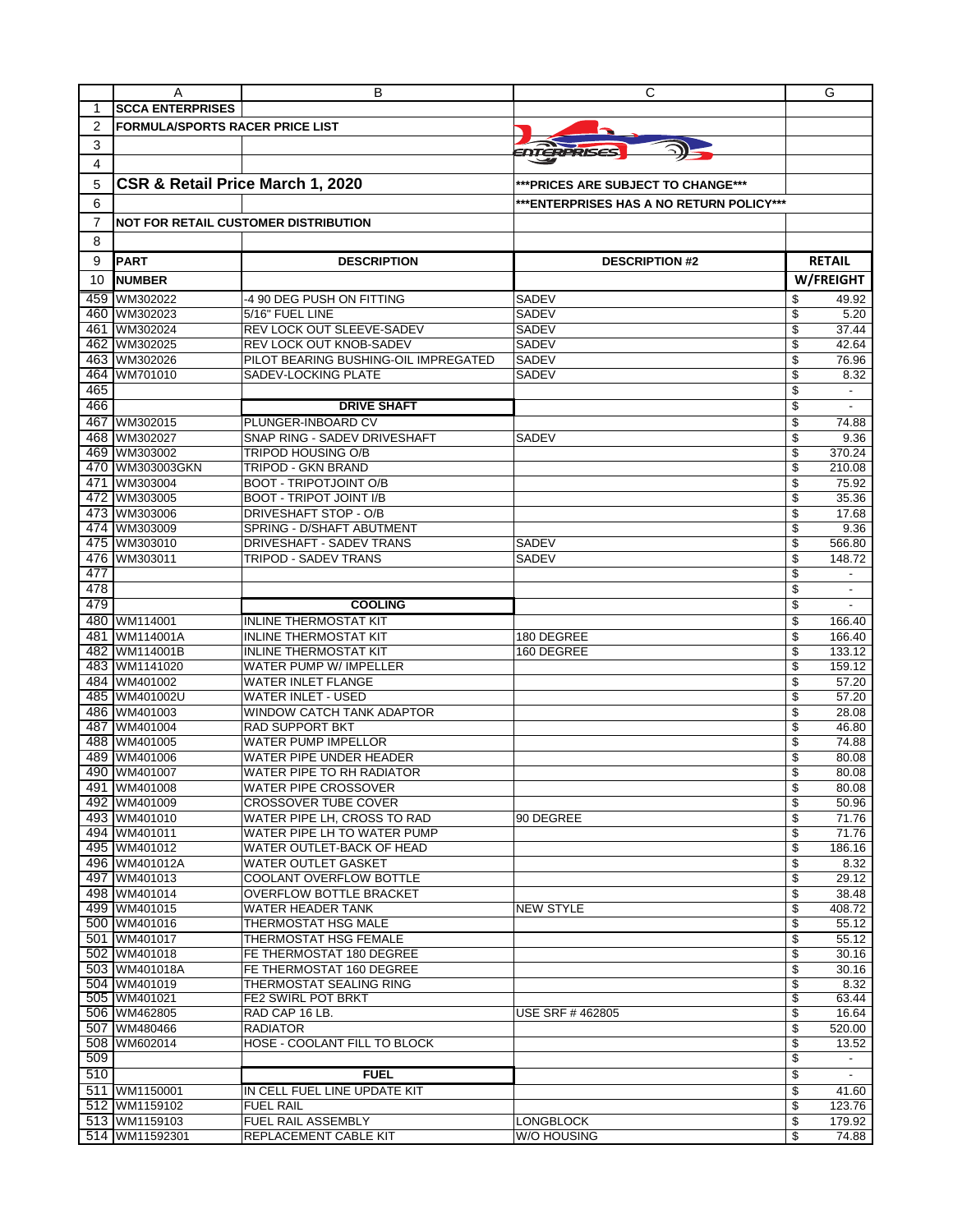|     | A                                      | в                                                   | С                                        | G                          |
|-----|----------------------------------------|-----------------------------------------------------|------------------------------------------|----------------------------|
| 1   | <b>SCCA ENTERPRISES</b>                |                                                     |                                          |                            |
| 2   | <b>FORMULA/SPORTS RACER PRICE LIST</b> |                                                     |                                          |                            |
| 3   |                                        |                                                     |                                          |                            |
|     |                                        |                                                     | ENTERPRISES                              |                            |
| 4   |                                        |                                                     |                                          |                            |
| 5   | CSR & Retail Price March 1, 2020       |                                                     | ***PRICES ARE SUBJECT TO CHANGE***       |                            |
| 6   |                                        |                                                     | ***ENTERPRISES HAS A NO RETURN POLICY*** |                            |
| 7   |                                        | <b>NOT FOR RETAIL CUSTOMER DISTRIBUTION</b>         |                                          |                            |
| 8   |                                        |                                                     |                                          |                            |
|     |                                        |                                                     |                                          |                            |
| 9   | <b>PART</b>                            | <b>DESCRIPTION</b>                                  | <b>DESCRIPTION #2</b>                    | <b>RETAIL</b>              |
| 10  | <b>NUMBER</b>                          |                                                     |                                          | W/FREIGHT                  |
|     | 515 WM11592301A                        | <b>HIGH TEMP THROTTLE CABLE</b>                     | KIT WITH HOUSING & CONNECTOR             | 78.00<br>\$                |
| 516 | WM11592302                             | THROTTLE CAM UPDATE KIT                             |                                          | \$<br>190.32               |
|     | 517 WM580122                           | THROTTLE PEDAL                                      |                                          | 128.96<br>\$               |
|     | 518 WM580623                           | OVAL GASKET FOR FUEL CELL                           |                                          | \$<br>21.84                |
|     | 519 WM580624                           | FUEL CELL - BLADDER AND FOAM                        | <b>WITH GASKET</b>                       | \$<br>1,073.28             |
|     | 520 WM580625                           | FUEL CELL CONTAINER                                 |                                          | \$<br>297.44               |
| 521 | WM580625A                              | LH SIDE FUEL CELL CONTAINER                         |                                          | \$<br>88.40                |
| 522 | WM580625B                              | RH SIDE FUEL CELL CONTAINER                         |                                          | \$<br>88.40                |
|     | 523 WM580625C                          | FRONT FUEL CELL CONTAINER                           |                                          | 89.44<br>\$                |
|     | 524 WM580625D                          | <b>BACK FUEL CELL CONTAINER</b>                     |                                          | \$<br>53.04                |
|     | 525 WM580626                           | FUEL FILLER NECK - THREADED                         |                                          | \$<br>50.96                |
|     | 526 WM580626A                          | FUEL FILLER NECK - ANGLED                           | <b>NOT THREADED</b>                      | \$<br>50.96                |
| 527 | WM580627                               | FUEL FILL CAP W/O O RING                            | FOR O RING USE WM1010401                 | \$<br>43.68                |
|     | 528 WM580628                           | <b>FUEL TANK TOWER</b>                              |                                          | \$<br>297.44               |
|     | 529 WM580629                           | <b>FUEL TANK HATCH COVER</b>                        |                                          | \$<br>292.24               |
|     | 530 WM591901A                          | UPDATED FUEL PUMP                                   |                                          | \$<br>182.00               |
| 531 | WM591913                               | FUEL FILTER-IN CELL                                 |                                          | \$<br>17.68                |
|     | 532 WM591914                           | <b>PUMP SLEEVE</b>                                  |                                          | \$<br>8.32                 |
|     | 533 WM591915                           | SPACER - FUEL PUMP                                  |                                          | \$<br>11.44                |
|     | 534 WM591916                           | ROLL OVER VALVE                                     |                                          | \$<br>43.68                |
|     | 535 WM591917                           | <b>FUEL PRESSURE REGULATOR</b>                      |                                          | \$<br>305.76               |
|     | 536 WM591917D                          | DIAPHRAGM FOR REGULATOR                             |                                          | \$<br>54.08                |
|     | 537 WM591917M                          | FUEL PRESS REG MOUNT                                |                                          | \$<br>26.00                |
|     | 538 WM591917S                          | SPRING FOR REGULATOR                                |                                          | \$<br>16.64                |
|     | 539 WM591918                           | QUICK RELEASE BALL JOINT                            |                                          | 17.68<br>\$                |
|     | 540 WM591918A                          | <b>BALL STUD ONLY - THROTTLE</b>                    |                                          | \$<br>8.32                 |
|     | 541 WM591919                           | CABLE HOUSING END                                   |                                          | \$<br>17.68                |
|     | 542 WM591920                           | <b>CABLE STUD END</b>                               |                                          | \$<br>18.72                |
|     | 543 WM591920A                          | SET SCREW LOCK THROTTLE END                         |                                          | \$<br>38.48                |
| 545 | 544 WM591922<br>WM591923               | <b>FUEL RAIL SPACER</b><br><b>FUEL RAIL BRACKET</b> |                                          | 13.52<br>\$<br>\$<br>17.68 |
|     | 546 WM591925                           | 22" -6 FUEL LINE                                    |                                          | \$<br>28.08                |
|     | 547 WM591926                           | -6 X -6 SWIVEL REGULATOR TO                         | <b>CELL</b>                              | 36.40                      |
|     | 548 WM591927                           | 180 DEGREE -6 FUEL LINE                             |                                          | \$<br>36.40                |
|     | 549 WM591928                           | 90 DEGREE -10 PUSH ON                               |                                          | 36.40<br>\$                |
|     | 550 WM591929                           | <b>INJECTOR - BLUE X 4</b>                          |                                          | \$<br>358.80               |
|     | 551 WM591929A                          | SINGLE INJECTOR - BLUE                              |                                          | \$<br>80.08                |
|     | 552 WM591930                           | JENVEY THROTTLE BODY W/TPS                          |                                          | \$<br>614.64               |
|     | 553 WM591931                           | THROTTLE CABLE ROD END MOUNT                        |                                          | \$<br>13.52                |
|     | 554 WM591932                           | FUEL TEST & PRESS PORT                              |                                          | \$<br>20.80                |
|     | 555 WM591933                           | AIR TEMP SENSOR MOUNT                               |                                          | 13.52<br>\$                |
|     | 556 WM591934                           | THROTTLE CAM - UPDATED                              | 2.3L MAZDA THROTTLE BODY                 | \$<br>111.28               |
|     | 557 WM591934A                          | THROTTLE CAM - JENVEY                               | 2.0L THROTTLE BODY                       | \$<br>114.40               |
|     | 558 WM591935                           | THIN SHIM                                           |                                          | \$<br>13.52                |
|     | 559 WM591936                           | THICK SHIM                                          |                                          | \$<br>13.52                |
|     | 560 WM591937                           | THROTTLE BRACKET                                    |                                          | \$<br>26.00                |
|     | 561 WM591938                           | O-RING JENVEY THROTTLE BODY                         |                                          | \$<br>3.12                 |
|     | 562 WM592300                           | THROTTLE CABLE HOUSING ONLY                         |                                          | \$<br>95.68                |
|     | 563 WM592301A                          | HIGH TEMP THREADED THROTTLE                         | <b>CABLE WITH HOUSING</b>                | \$<br>112.32               |
|     | 564 WM592301B                          | THREADED THROTTLE CABLE ONLY                        |                                          | \$<br>31.20                |
|     | 565 WM592301C                          | THROTTLE CABLE FOR "CAM"                            |                                          | \$<br>43.68                |
|     | 566 WM592302                           | 5/16 BORE CABLE CLEVIS                              |                                          | \$<br>18.72                |
|     | 567 WM592303                           | THROTTLE CABLE COLLET STOP                          |                                          | \$<br>14.56                |
|     | 568 WM592304                           | THROTTLE CABLE 2ND STOP                             |                                          | \$<br>6.24                 |
|     | 569 WM592305                           | THROTTLE CABLE BRACKET 2.0L                         | FOR 2.0L MOUNTUNE INTAKE                 | \$<br>8.32                 |
|     | 570 WM592306                           | IDLE AIR CONTROL VALVE                              | FE2/2.3L UPDATE                          | \$<br>144.56               |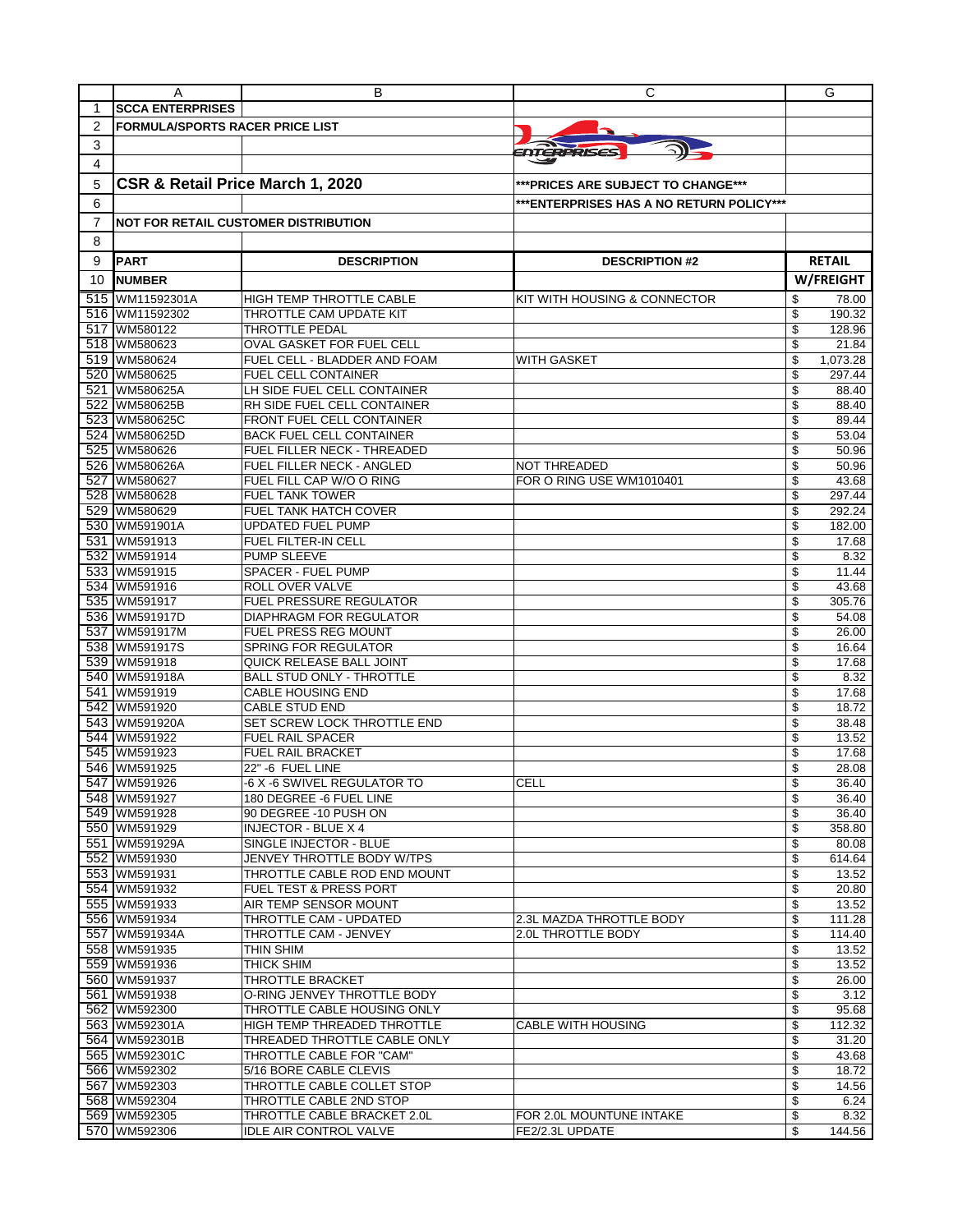|                | A                                      | В                                                                | С                                        | G                              |
|----------------|----------------------------------------|------------------------------------------------------------------|------------------------------------------|--------------------------------|
| 1              | <b>SCCA ENTERPRISES</b>                |                                                                  |                                          |                                |
| $\overline{2}$ | <b>FORMULA/SPORTS RACER PRICE LIST</b> |                                                                  |                                          |                                |
| 3              |                                        |                                                                  |                                          |                                |
| 4              |                                        |                                                                  | ENTERPRISES                              |                                |
| 5              | CSR & Retail Price March 1, 2020       |                                                                  |                                          |                                |
|                |                                        |                                                                  | ***PRICES ARE SUBJECT TO CHANGE***       |                                |
| 6              |                                        |                                                                  | ***ENTERPRISES HAS A NO RETURN POLICY*** |                                |
| 7              |                                        | <b>NOT FOR RETAIL CUSTOMER DISTRIBUTION</b>                      |                                          |                                |
| 8              |                                        |                                                                  |                                          |                                |
| 9              | <b>PART</b>                            | <b>DESCRIPTION</b>                                               | <b>DESCRIPTION #2</b>                    | <b>RETAIL</b>                  |
| 10             | <b>NUMBER</b>                          |                                                                  |                                          | W/FREIGHT                      |
| 571            | WM593001                               | 2.25Ltr. FIRE EXTINGUISHER                                       | <b>SYSTEM</b>                            | 685.36<br>\$                   |
| 572            | WM593002                               | FIRE BOTTLE ONLY                                                 |                                          | \$<br>463.84                   |
| 573            | WM691937                               | FUEL PSI SENDER ADAPTOR                                          | ANY FE WITH PE                           | \$<br>70.72                    |
| 574            | WM691938                               | OIL PSI SENDER ADAPTOR                                           | 2.3L ONLY WITH PE                        | \$<br>65.52                    |
| 575            | 598005                                 | <b>FUEL FILTER ELEMENT</b>                                       |                                          | \$<br>33.28                    |
| 576            | 591913                                 | KINSLER FUEL FILTER                                              |                                          | \$<br>174.72                   |
| 577            |                                        |                                                                  |                                          | \$<br>$\frac{1}{2}$            |
| 578            |                                        | <b>LINES, HOSES &amp; TUBES</b>                                  |                                          | \$<br>$\overline{a}$           |
| 579            | WM1160001                              | FRONT BRAKE LINE KIT                                             |                                          | \$<br>48.88                    |
| 580            | WM1160002                              | REAR BRAKE LINE KIT AN                                           |                                          | \$<br>38.48                    |
| 581            | WM1160003                              | RADIATOR BLEED LINE KIT-RH                                       |                                          | \$<br>47.84                    |
| 582            | WM1160003A                             | RADIATOR BLEED LINE KIT- LH                                      |                                          | \$<br>47.84                    |
|                | 583 WM1160004                          | <b>CLUTCH SLAVE LINE KIT - IN</b>                                |                                          | \$<br>22.88                    |
| 584            | WM1160005<br>585 WM1160006             | <b>CLUTCH SLAVE LINE KIT - OUT</b><br>FRT TO REAR BRAKE LINE KIT |                                          | \$<br>20.80<br>56.16           |
|                | 586 WM1160007                          | FRT TO REAR CLUTCH LINE KIT                                      |                                          | \$<br>\$<br>71.76              |
| 587            | WM601002                               | 1 1/4 90 DEG RAD HOSE                                            |                                          | \$<br>31.20                    |
|                | 588 WM601003                           | 5/8 BREATHER FITTING ON TOP                                      | OF BELLHOUSING                           | \$<br>36.40                    |
| 589            | WM601004                               | OIL TANK PICK UP                                                 |                                          | \$<br>190.32                   |
|                | 590 WM601005                           | UPPER OIL TANK MOUNT                                             |                                          | \$<br>20.80                    |
|                | 591 WM601006                           | LOWER OIL TANK BRACKET                                           |                                          | \$<br>69.68                    |
| 592            | WM601007                               | -12 MALE STEEL WELD ON BUNG                                      |                                          | \$<br>20.80                    |
|                | 593 WM602003                           | ALI - 6JIC STR. PUSH FIT                                         |                                          | \$<br>28.08                    |
|                | 594 WM602004                           | <b>HOSE FINISHER-6</b>                                           |                                          | \$<br>30.16                    |
|                | 595 WM602005                           | 90 DEG. UNION-6                                                  |                                          | \$<br>65.52                    |
| 596            | WM602006                               | FEMALE STR. SWIVEL -6 UNION                                      |                                          | \$<br>18.72                    |
| 597            | WM602007                               | 1/2 BSP TO -10 MALE                                              |                                          | \$<br>8.32                     |
| 598<br>599     | WM602008SR<br>WM602009                 | ADAPTER, BRAKE LIGHT TEE TO<br>FEMALE BSP SS LINE TO TEE         | <b>BRAKE LINES - BSP</b>                 | \$<br>17.68<br>\$<br>20.80     |
| 600            | WM602010                               | -3 STRAIGHT TO SS HOSE                                           |                                          | \$<br>12.48                    |
| 601            | WM602011                               | 3 TO 10MM BANJO                                                  |                                          | \$<br>29.12                    |
| 602            | WM602012                               | -3 TO 90 DEGREE SS HOSE                                          |                                          | \$<br>31.20                    |
|                | 603 WM602013                           | -3 SS HOSE PER INCH                                              |                                          | \$<br>2.08                     |
|                | 604 WM602015                           | <b>BREATHER HOSE - PER INCH</b>                                  |                                          | \$<br>3.12                     |
|                | 605 WM602016                           | 1.25 STRAIGHT HOSE PER INCH                                      |                                          | \$<br>8.32                     |
|                | 606 WM703002                           | <b>BULKHEAD BLEADER W/SCREW</b>                                  | <b>CLUTCH</b>                            | \$<br>61.36                    |
| 607            |                                        |                                                                  |                                          | \$<br>$\overline{\phantom{a}}$ |
| 608            |                                        | <b>CLUTCH</b>                                                    |                                          | \$<br>$\overline{\phantom{a}}$ |
|                | 609 WM1101053                          | FLEX RING GEAR ASSY 5.5                                          |                                          | \$<br>463.84                   |
|                | 610 WM1170002                          | SLAVE CYL "O" RING KIT                                           |                                          | \$<br>13.52                    |
|                | 611 WM1170005                          | TILTON THROW OUT BEARING KIT                                     | NEW KIT W ADAPTOR                        | \$<br>509.60                   |
|                | 612 WM701000A<br>613 WM701000B         | 5.5 CLUTCH KIT WITH FLYWHEEL                                     |                                          | \$<br>1,077.44                 |
|                | 614 WM701000C                          | FLYWHEEL, 5.5 BUTTON<br>5.5 CLUTCH ASSY, COVER,                  | PLATES, AND DISCS                        | \$<br>333.84<br>\$<br>990.08   |
|                | 615 WM701000D                          | CLUTCH DISCS, 2 PACK 5.5                                         |                                          | \$<br>379.60                   |
|                | 616 WM701000E                          | CLUTCH COVER ASSY 5.5                                            |                                          | \$<br>516.88                   |
|                | 617 WM701000F                          | <b>FLOATER PLATE ONLY 5.5</b>                                    |                                          | \$<br>192.40                   |
|                | 618 WM701000G                          | SINGLE CLUTCH DISC 5.5                                           |                                          | \$<br>190.32                   |
|                | 619 WM701000P                          | PRESSURE PLATE ONLY 5.5                                          |                                          | \$<br>301.60                   |
|                | 620 WM701001A                          | 5/8 MASTER CYLINDER - CLUTCH                                     |                                          | \$<br>272.48                   |
|                | 621 WM701001AK                         | <b>MASTER CYL REPAIR KIT .625</b>                                |                                          | \$<br>22.88                    |
|                | 622 WM701002                           | CLUTCH MASTER CYL RESERVOIR                                      |                                          | \$<br>80.08                    |
|                | 623 WM701003                           | RELEASE CYLINDER HOUSING                                         |                                          | \$<br>234.00                   |
|                | 624 WM701004                           | PISTON- CLUTCH OE VAN DIEMEN                                     |                                          | \$<br>105.04                   |
|                | 625 WM701004A                          | 5.5 PISTON                                                       |                                          | \$<br>113.36                   |
|                | 626 WM701005A                          | SS SLEEVE - CLUTCH RELEASE                                       |                                          | \$<br>119.60                   |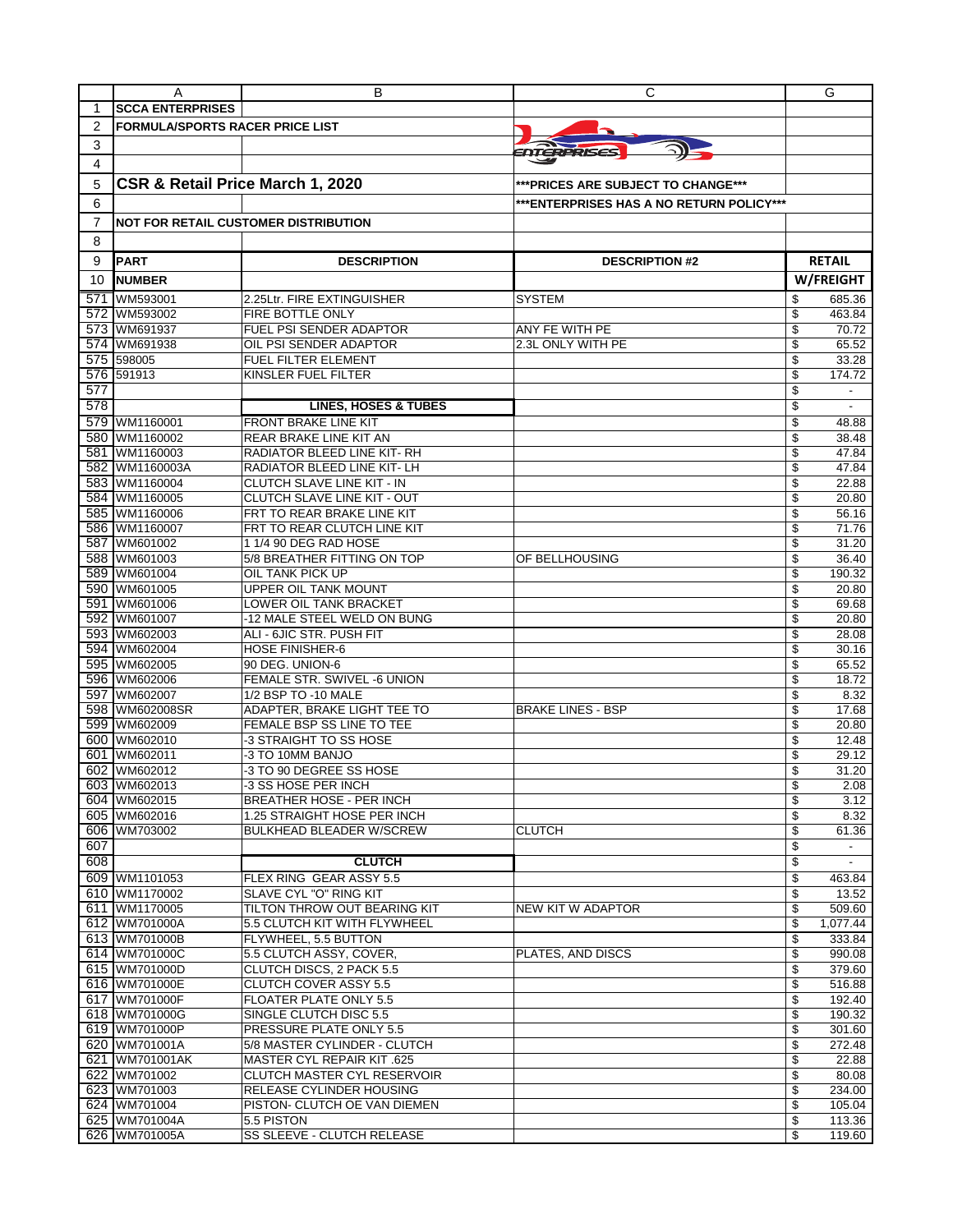|                | A                                      | В                                                             | С                                         | G                              |
|----------------|----------------------------------------|---------------------------------------------------------------|-------------------------------------------|--------------------------------|
| 1              | <b>SCCA ENTERPRISES</b>                |                                                               |                                           |                                |
| $\overline{2}$ | <b>FORMULA/SPORTS RACER PRICE LIST</b> |                                                               |                                           |                                |
| 3              |                                        |                                                               |                                           |                                |
|                |                                        |                                                               | <i>ENTERPRISES</i>                        |                                |
| 4              |                                        |                                                               |                                           |                                |
| 5              | CSR & Retail Price March 1, 2020       |                                                               | ***PRICES ARE SUBJECT TO CHANGE***        |                                |
| 6              |                                        |                                                               | *** ENTERPRISES HAS A NO RETURN POLICY*** |                                |
| 7              |                                        | NOT FOR RETAIL CUSTOMER DISTRIBUTION                          |                                           |                                |
| 8              |                                        |                                                               |                                           |                                |
|                |                                        |                                                               |                                           |                                |
| 9              | <b>PART</b>                            | <b>DESCRIPTION</b>                                            | <b>DESCRIPTION #2</b>                     | <b>RETAIL</b>                  |
| 10             | <b>NUMBER</b>                          |                                                               |                                           | <b>W/FREIGHT</b>               |
| 627            | WM701006A                              | T/O BRG FOR 5.5 CLUTCH                                        |                                           | 99.84<br>\$                    |
| 628            | WM701007                               | <b>CLUTCH ASSY BOLT KIT 5.5</b>                               |                                           | \$<br>39.52                    |
| 629            | WM701008                               | <b>FLYWHEEL BOLT KIT</b>                                      |                                           | 83.20<br>\$                    |
| 630            | WM701009                               | SINGLE CLUTCH DISC 5.5                                        |                                           | \$<br>152.88                   |
| 631            | WM701200                               | <b>RELEASE BEARING ADAPTER</b>                                | FITS TILTON T/O BEARING                   | \$<br>87.36                    |
| 632            | WM701201                               | TILTON THROW OUT BEARING                                      |                                           | \$<br>446.16                   |
| 633            | WM702001                               | <b>CLUTCH PEDAL</b>                                           |                                           | \$<br>179.92                   |
|                | 634 WM702002                           | CLUTCH CLEVIS (1/4 Hole)                                      |                                           | \$<br>86.32                    |
|                | 635 WM703001                           | <b>CLUTCH ALIGNMENT TOOL</b><br><b>CLUTCH BLEED SCREW 7X1</b> |                                           | \$<br>11.44                    |
| 636            | WM703002A                              |                                                               |                                           | \$<br>8.32                     |
| 637<br>638     |                                        |                                                               |                                           | \$<br>$\overline{\phantom{a}}$ |
|                |                                        | <b>BRAKE PARTS</b>                                            |                                           | \$                             |
| 639            | WM1180001SR                            | <b>BRAKE DUCT KIT SPORTS RACER</b>                            |                                           | \$<br>299.52                   |
| 640            | WM1180002A                             | PEG DRIVE KIT PER ROTOR PFC                                   |                                           | \$<br>80.08<br>227.76          |
| 641<br>642     | WM801001SET                            | <b>BRAKE PADS-AXLE SET</b><br>PFC FLOATING ROTOR KIT LH       |                                           | \$<br>\$                       |
| 643            | WM801002A<br>WM801003A                 | PFC FLOATING ROTOR KIT RH                                     |                                           | 352.56<br>\$<br>352.56         |
| 644            | WM801004                               | ROTOR TEMP BAND                                               |                                           | \$<br>36.40                    |
| 645            | WM801005                               | ESR BRAKE PAD BACKING PLATE                                   | <b>ESR ONLY</b>                           | \$<br>6.24                     |
|                | 646 WM802001                           | RH REAR CALIPER - LEADING                                     | <b>COMPLETE</b>                           | \$<br>982.80                   |
| 647            | WM802002                               | LH REAR CALIPER - LEADING                                     | <b>COMPLETE</b>                           | \$<br>982.80                   |
| 648            | WM802003                               | RH FRT. CALIPER - TRAILING                                    | <b>COMPLETE</b>                           | \$<br>982.80                   |
|                | 649 WM802004                           | LH FRT. CALIPER - TRAILING                                    | <b>COMPLETE</b>                           | 982.80<br>\$                   |
|                | 650 WM802005                           | MASTER CYL FRONT .70                                          |                                           | \$<br>182.00                   |
|                | 651 WM802005K                          | MASTER CYL REPAIR KIT .70                                     |                                           | \$<br>26.00                    |
|                | 652 WM802006                           | 75. MASTER CYL REAR!                                          |                                           | \$<br>184.08                   |
|                | 653 WM802006K                          | MASTER CYL REPAIR KIT.75                                      | <b>USE SRF #880359</b>                    | \$<br>38.48                    |
|                | 654 WM802007                           | <b>REMOTE RESERVOIR</b>                                       |                                           | \$<br>57.20                    |
|                | 655 WM802008                           | -3 to -3 UNION                                                |                                           | \$<br>14.56                    |
|                | 656 WM802009                           | FRONT CALIPER SEAL-EACH                                       |                                           | \$<br>26.00                    |
| 657            | WM802009KIT                            | FRONT CALIPER SEAL KIT                                        |                                           | \$<br>43.68                    |
| 658            | WM802010                               | <b>REAR CALIPER SEAL-EACH</b>                                 |                                           | \$<br>26.00                    |
|                | 659 WM802010KIT                        | IREAR CALIPER SEAL KIT                                        |                                           | \$<br>43.68                    |
|                | 660 WM802011                           | CALIPER WEAR PLATE-EACH                                       |                                           | \$<br>14.56                    |
|                | 661 WM802012                           | WEAR PLATE SCREW-EACH                                         |                                           | \$<br>8.32                     |
|                | 662 WM802013                           | CALIPER CROSSOVER PIPE                                        |                                           | \$<br>47.84                    |
|                | 663 WM802014                           | FRONT CALIPER PISTON-EACH                                     |                                           | \$<br>50.96                    |
|                | 664 WM802015                           | CALIPER PISTON REAR-EACH                                      |                                           | \$<br>48.88                    |
|                | 665 WM802016                           | PAD RETAINING PIN-EACH                                        |                                           | \$<br>13.52                    |
|                | 666 WM802017<br>667 WM802018           | 4 WAY BRAKE SWITCH TEE<br>BLEED SCREWS - PAIR W/O-RINGS       |                                           | \$<br>50.96<br>\$<br>40.56     |
|                |                                        | REDUCER MASTER CYLINDER                                       |                                           | \$<br>9.36                     |
|                | 668 WM803001<br>669 WM803002           | <b>BRAKE CLEVIS</b>                                           |                                           | \$<br>67.60                    |
|                | 670 WM803003                           | <b>BRAKE PUSH ROD</b>                                         |                                           | \$<br>35.36                    |
|                | 671 WM803004                           | MASTER CYL. MTG. PLATE                                        |                                           | \$<br>92.56                    |
|                | 672 WM803006                           | BARREL NUT - BRAKE BAL BAR                                    |                                           | \$<br>26.00                    |
|                | 673 WM803007                           | <b>BRAKE BIAS ADJUSTER</b>                                    | <b>FORMULA ASSY</b>                       | \$<br>314.08                   |
|                | 674 WM803008                           | <b>BRAKE PEDAL</b>                                            |                                           | \$<br>162.24                   |
|                | 675 WM803009                           | PEDAL PAD                                                     |                                           | \$<br>55.12                    |
|                | 676 WM803014                           | -3 DOUBLE ENDED BRAKE BANJO                                   | AT FRONT MASTER CYLINDER                  | \$<br>17.68                    |
| 677            | WM880356                               | BRAKE BALANCE BAR                                             |                                           | \$<br>112.32                   |
| 678            |                                        |                                                               |                                           | \$<br>$\overline{\phantom{a}}$ |
| 679            |                                        | <b>ELECTRICAL</b>                                             |                                           | \$                             |
|                | 680 G990504                            | 02 SENSOR                                                     | FE2 & GEN3                                | \$<br>194.48                   |
|                | 681 WM1100101                          | ALTERNATOR KIT W MOUNTS                                       | BELT, REGULATOR, HDWR                     | \$<br>754.00                   |
|                | 682 WM1194009                          | DRILLED ALTERNATOR                                            | NO PULLEY OR BOLT                         | \$<br>502.32                   |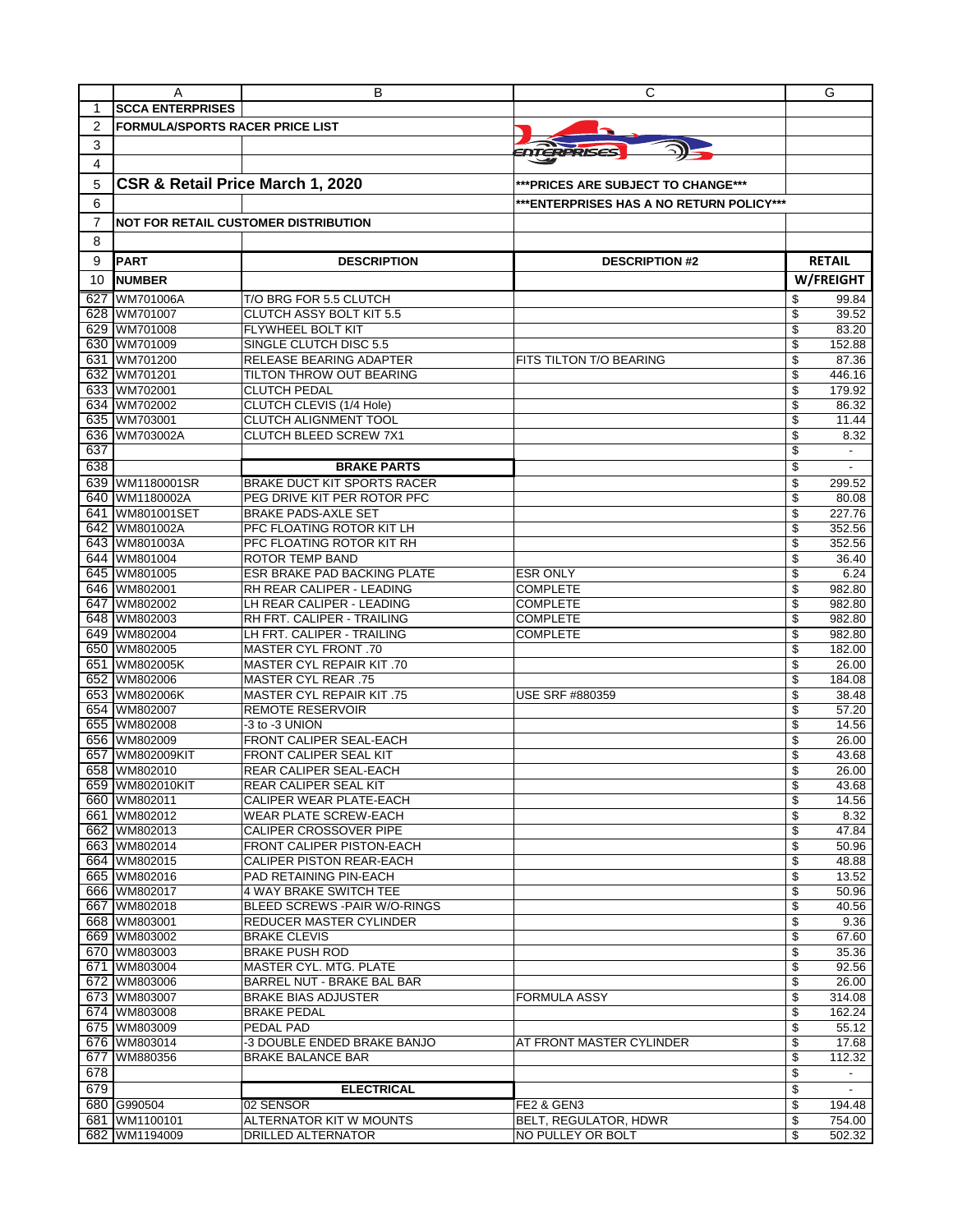|            | A                                      | в                                                             | С                                        | G                              |
|------------|----------------------------------------|---------------------------------------------------------------|------------------------------------------|--------------------------------|
| 1          | <b>SCCA ENTERPRISES</b>                |                                                               |                                          |                                |
| 2          | <b>FORMULA/SPORTS RACER PRICE LIST</b> |                                                               |                                          |                                |
| 3          |                                        |                                                               |                                          |                                |
| 4          |                                        |                                                               | ENTERPRISES                              |                                |
|            |                                        |                                                               |                                          |                                |
| 5          | CSR & Retail Price March 1, 2020       |                                                               | ***PRICES ARE SUBJECT TO CHANGE***       |                                |
| 6          |                                        |                                                               | ***ENTERPRISES HAS A NO RETURN POLICY*** |                                |
| 7          |                                        | <b>NOT FOR RETAIL CUSTOMER DISTRIBUTION</b>                   |                                          |                                |
| 8          |                                        |                                                               |                                          |                                |
| 9          | <b>PART</b>                            | <b>DESCRIPTION</b>                                            | <b>DESCRIPTION #2</b>                    | <b>RETAIL</b>                  |
| 10         | <b>NUMBER</b>                          |                                                               |                                          | W/FREIGHT                      |
|            |                                        |                                                               |                                          |                                |
| 683        | WM1194009A                             | <b>ALTERNATOR COMPLETE</b>                                    |                                          | 470.08<br>S                    |
| 684<br>685 | WM1194015A<br>WM1194015B               | <b>FORMULA ENGINE HARNESS</b><br>THROTTLE BODY PIGTAIL HARNES | <b>WITH PIGTAIL</b>                      | \$<br>1,080.56<br>122.72<br>\$ |
| 686        | WM1190500                              | FE2 COMPLETE HARNESS KIT                                      |                                          | 1,891.76<br>\$                 |
| 687        | WM1190501                              | <b>FE2/FE EFI HARNESS</b>                                     |                                          | \$<br>1,654.64                 |
| 688        | WM1190502                              | <b>FE2/FE CHASSIS HARNESS</b>                                 |                                          | \$<br>87.36                    |
| 689        | WM1190503A                             | FE2 WIDE BANK CONTROLLER KIT                                  |                                          | \$<br>388.96                   |
| 690        | WM1190505                              | <b>FE2 CHARGE HARNESS</b>                                     | FE2 ONLY                                 | \$<br>74.88                    |
| 691        | WM1190505A                             | FE2 CHARGE HARNESS KIT - LONGER                               | <b>UPDATED</b>                           | 90.48<br>\$                    |
| 692        | WM1190506                              | EFI EXTENSION HARNESS                                         | FE2 FE UPGRADE                           | \$<br>49.92                    |
| 693        | WM1190507                              | <b>FE2 DOWNLOAD HARNESS</b>                                   |                                          | \$<br>48.88                    |
| 694        | WM1190508                              | FE WHEEL SPEED KIT                                            | <b>COMPLETE KIT</b>                      | \$<br>317.20                   |
| 695        | WM1190509                              | WHEEL SPEED EXT. HARNESS                                      |                                          | \$<br>139.36                   |
|            | 696 WM1190510                          | WHEEL SPEED SENSOR HARNESS                                    |                                          | \$<br>139.36                   |
|            | 697 WM901001                           | <b>MASTER SWITCH.</b>                                         |                                          | \$<br>65.52                    |
|            | 698 WM901001A<br>699 WM901002          | <b>MASTER SWITCH KEY</b><br>TOGGLE SWITCH                     |                                          | \$<br>14.56<br>\$<br>43.68     |
|            | 700 WM901003                           | <b>STARTER BUTTON</b>                                         |                                          | \$<br>30.16                    |
|            | 701 WM901004                           | <b>SWITCH PANEL</b>                                           |                                          | \$<br>65.52                    |
|            | 702 WM901006                           | RELAY                                                         |                                          | \$<br>14.56                    |
| 703        | WM902001                               | <b>RAIN LAMP</b>                                              |                                          | \$<br>43.68                    |
|            | 704 WM902002                           | RAIN LAMP BRACKET                                             |                                          | \$<br>20.80                    |
|            | 705 WM902003                           | RAIN LAMP LEAD                                                |                                          | \$<br>31.20                    |
|            | 706 WM902004C                          | CHASSIS HARNESS "C" DASH                                      |                                          | \$<br>959.92                   |
|            | 707 WM902006SR                         | <b>BRAKE LIGHT - SPORTS RACER</b>                             |                                          | \$<br>38.48                    |
| 708        | WM902007SR                             | <b>BRAKE LIGHT SWITCH</b>                                     |                                          | \$<br>38.48                    |
|            | 709 WM902008SR                         | <b>BRAKE LIGHT HARNESS - BODY</b>                             | <b>SPORTS RACER</b>                      | \$<br>111.28                   |
| 710        | WM902009SR                             | <b>BRAKE LIGHT BULB</b>                                       | <b>SPORTS RACER</b>                      | \$<br>5.20                     |
| 711        | WM902010SR                             | <b>BRAKE LIGHT HARNESS FROM</b>                               | SWITCH - SPORTS RACER                    | \$<br>281.84                   |
| 713        | 712 WM902011SR<br>WM902013SR           | RUBBER BOOT / SPORTS RACER<br>RAIN LIGHT HARNESS EXTENSION    | <b>SPORTS RACER</b>                      | 20.80<br>\$<br>\$<br>11.44     |
|            | 714 WM902021                           | CAP-DOWN LOAD CABLE                                           |                                          | \$<br>8.32                     |
|            | 715 WM902127A                          | FE2 2.0L HD ALTERNATOR                                        | RACE PROVEN                              | 407.68                         |
|            | 716 MZR2004                            | FE2 ALTERNATOR BRACKET                                        |                                          | \$<br>81.12                    |
|            | 717 WM903001                           | CABLE - BATTERY TO GROUND                                     |                                          | 62.40<br>\$                    |
|            | 718 WM903002                           | CABLE - BATTERY TO MASTER                                     |                                          | \$<br>105.04                   |
|            | 719 WM903003                           | CABLE - MASTER TO STARTER                                     |                                          | \$<br>104.00                   |
|            | 720 WM904001                           | BATTERY BRACKET FRONT 15                                      |                                          | 36.40<br>\$                    |
|            | 721 WM904002                           | BATTERY BRACKET REAR                                          |                                          | \$<br>20.80                    |
|            | 722 WM904003                           | BATTERY STRAP 15                                              |                                          | \$<br>13.52                    |
|            | 723 WM904004                           | BATTERY STRAP (O/C CLIP)                                      |                                          | 31.20<br>\$                    |
|            | 724 WM904005                           | <b>BATTERY COVER</b>                                          |                                          | \$<br>45.76                    |
|            | 725 WM904007<br>726 WM904008           | AIR TEMP SENSOR<br><b>STARTER</b>                             |                                          | \$<br>107.12<br>\$<br>326.56   |
|            | 727 WM904008A                          | STARTER SOLENOID                                              |                                          | \$<br>50.96                    |
|            | 728 WM904008B                          | STARTER DRIVE                                                 |                                          | \$<br>50.96                    |
|            | 729 WM904010                           | VOLTAGE REGULATOR                                             |                                          | 99.84<br>\$                    |
|            | 730 WM904012                           | ALTERNATOR MOUNT                                              |                                          | \$<br>47.84                    |
|            | 731 WM904013                           | ALTERNATOR ADJUSTER                                           | <b>MOUNT</b>                             | \$<br>54.08                    |
|            | 732 WM904015                           | ENGINE MANAGEMENT HARNESS                                     | <b>NO PIGTAIL</b>                        | \$<br>628.16                   |
|            | 733 WM904016                           | <b>TENSION LINK</b>                                           |                                          | 31.20<br>\$                    |
|            | 734 WM904018                           | MALE SNAP PLUG CONNECTOR                                      |                                          | \$<br>2.08                     |
|            | 735 WM904018A                          | FEMALE SNAP CONNECTOR                                         |                                          | \$<br>2.08                     |
|            | 736 WM904019<br>737 WM904020           | <b>BUTT CONNECTOR</b><br>#10 RING TERMINAL                    |                                          | \$<br>2.08<br>\$<br>2.08       |
|            | 738 WM904021                           | 24" GROUND WIRE EXTENSION                                     |                                          | \$<br>2.08                     |
|            |                                        |                                                               |                                          |                                |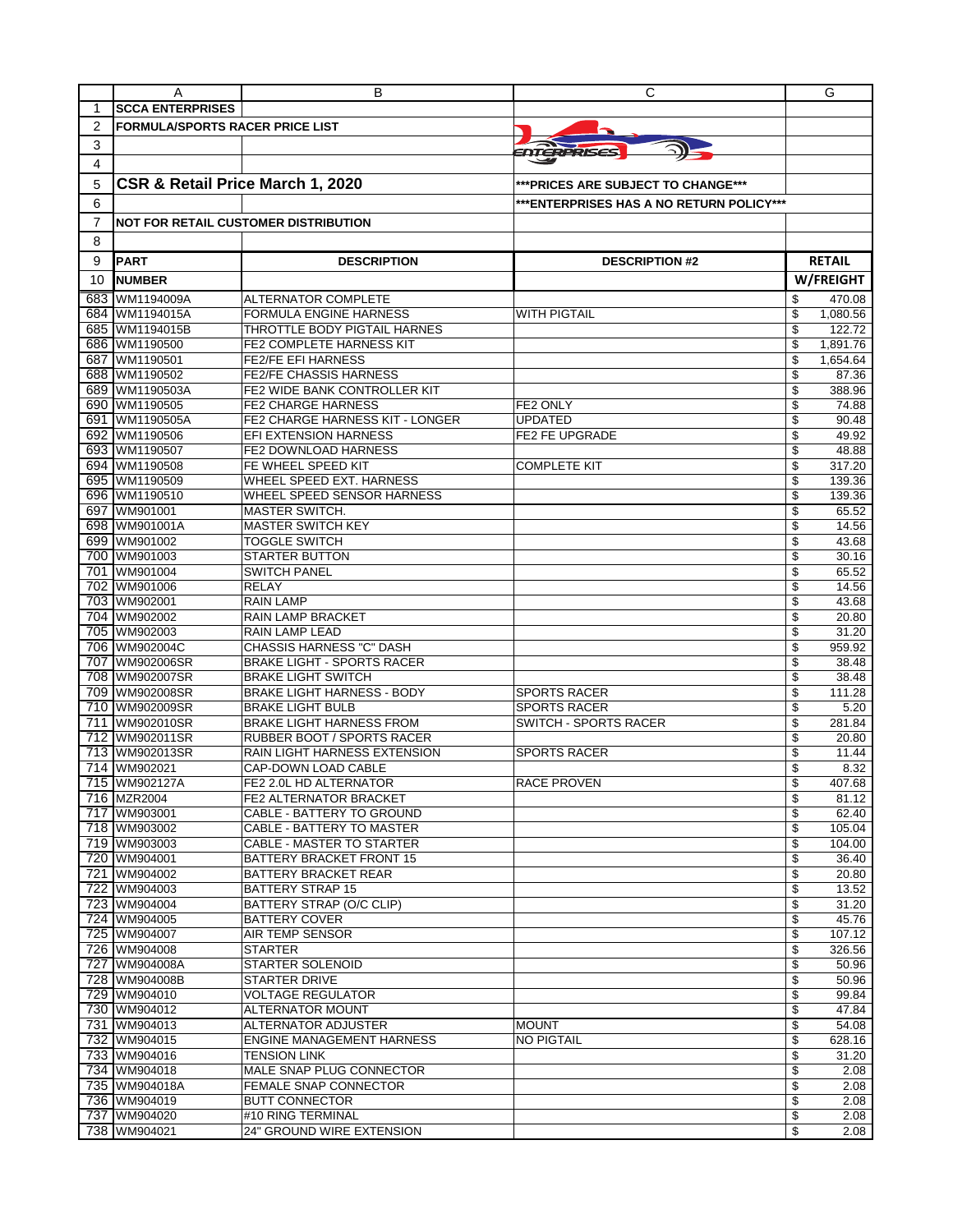|                  | A                                      | в                                                     | С                                         | G                              |
|------------------|----------------------------------------|-------------------------------------------------------|-------------------------------------------|--------------------------------|
| 1                | <b>SCCA ENTERPRISES</b>                |                                                       |                                           |                                |
| 2                | <b>FORMULA/SPORTS RACER PRICE LIST</b> |                                                       |                                           |                                |
| 3                |                                        |                                                       |                                           |                                |
|                  |                                        |                                                       | <b>ENTERPRISES</b>                        |                                |
| 4                |                                        |                                                       |                                           |                                |
| 5                | CSR & Retail Price March 1, 2020       |                                                       | *** PRICES ARE SUBJECT TO CHANGE***       |                                |
| 6                |                                        |                                                       | *** ENTERPRISES HAS A NO RETURN POLICY*** |                                |
|                  |                                        |                                                       |                                           |                                |
| 7                |                                        | <b>NOT FOR RETAIL CUSTOMER DISTRIBUTION</b>           |                                           |                                |
| 8                |                                        |                                                       |                                           |                                |
| 9                | <b>PART</b>                            | <b>DESCRIPTION</b>                                    | <b>DESCRIPTION #2</b>                     | <b>RETAIL</b>                  |
| 10               | <b>NUMBER</b>                          |                                                       |                                           | W/FREIGHT                      |
|                  |                                        |                                                       |                                           |                                |
| 739              | WM904022<br>740 WM904023               | <b>NEW ALTERNATOR BELT</b><br>NEW ALT PULLEY 14 TOOTH |                                           | \$<br>30.16<br>\$<br>57.20     |
|                  | 741 WM904024                           | WATER TEMP SENSOR                                     |                                           | 36.40<br>\$                    |
|                  | 742 WM904025                           | FE2 ALTERNATOR PULLEY                                 | 2.0 <sub>L</sub>                          | \$<br>134.16                   |
|                  | 743 WM904026                           | FE2 CRANKSHAFT PULLEY                                 | 2.0 <sub>L</sub>                          | \$<br>546.00                   |
|                  | 744 WM904027                           | FE2 IDLER PULLEY                                      | 2.0 <sub>L</sub>                          | \$<br>52.00                    |
|                  | 745 WM904029                           | 1/4 INCH RING TERMINAL                                |                                           | \$<br>2.08                     |
|                  | 746 WM904030                           | 1/4 INCH MALE SPADE                                   |                                           | \$<br>2.08                     |
|                  | 747 WM980485                           | OIL PRESSURE SENDER                                   |                                           | \$<br>179.92                   |
|                  | 748 WM980902                           | 2.0L CAM SENSOR                                       |                                           | \$<br>32.24                    |
|                  | 749 WM990201SR                         | <b>COIL MOUNT-ESR</b>                                 | 2.3L HO                                   | \$<br>36.40                    |
|                  | 750 WM991899                           | CONNECTOR - CRANK SENSOR                              |                                           | \$<br>92.56                    |
| 751              | WM991900                               | CONNECTOR - FUEL INJECTOR                             |                                           | \$<br>18.72                    |
|                  | 752 WM991903                           | CONNECTOR ONLY - TPS                                  |                                           | \$<br>38.48                    |
|                  | 753 WM991905                           | CONNECTOR - WATER TEMP                                |                                           | \$<br>54.08                    |
|                  | 754 WM991908                           | <b>CONNECTOR - AIR TEMP</b>                           | USE SRF # 991900                          | \$<br>6.24                     |
|                  | 755 WM991910                           | CONNECTOR-RELAYS-PIGTAIL                              |                                           | 30.16<br>\$                    |
|                  | 756 WM991915                           | <b>BODY - FUEL PUMP CONNECTOR</b>                     | <b>FUEL PUMP SIDE</b>                     | \$<br>21.84                    |
|                  | 757 WM991916                           | PIN FOR BODY- FUEL PUMP                               | CONNECTOR-FUEL PUMP SIDE                  | \$<br>3.12                     |
|                  | 758 WM991917                           | <b>CONNECTOR - FUEL PUMP</b>                          | <b>HARNESS SIDE</b>                       | \$<br>31.20                    |
|                  | 759 WM991918                           | PIGTAIL - ENG HARNESS TO                              | CHASSIS HARNESS, ENGINE SIDE              | \$<br>43.68                    |
|                  | 760 WM991922                           | <b>CRANK &amp; CAM PLUG</b>                           | DURATEC 2-PIN                             | \$<br>20.80                    |
|                  | 761 WM991924                           | <b>MOMENTARY BUTTON</b>                               | <b>FE2 HARNESS</b>                        | \$<br>5.20                     |
|                  | 762 WM992011                           | FE2 CRANK SENSOR ADAPTOR                              | 2.0 <sub>L</sub>                          | \$<br>40.56                    |
|                  | 763 WM992012                           | MBE EEC 2.3L                                          |                                           | \$<br>1,380.08                 |
|                  | 764 WM992013                           | <b>CRANK POSITION SENSOR</b>                          |                                           | \$<br>80.08                    |
|                  | 765 WM992014                           | CONNECTOR - UPRATED F/P                               |                                           | \$<br>11.44                    |
|                  | 766 WM992015                           | THROTTLE POSITION SENSOR                              |                                           | \$<br>60.32                    |
| 767              | WM992016                               | <b>FORMULA COIL</b>                                   |                                           | \$<br>223.60                   |
|                  | 768 WM992017                           | CONNECTOR - COIL                                      |                                           | 56.16<br>\$                    |
|                  | 769 WM993001                           | ADAPTOR SERIAL TO ECU                                 | FOR READING ECU                           | \$<br>45.76                    |
|                  | 770 WM1190503                          | WIDEBAND KIT                                          |                                           | \$<br>382.72                   |
|                  | 771 WM1190503A                         | WIDEBAND CONTROLLER KIT                               | WITH CONNECTOR                            | 388.96                         |
| $\overline{772}$ |                                        |                                                       |                                           | \$<br>$\overline{\phantom{a}}$ |
| 773              |                                        |                                                       |                                           | \$<br>$\overline{\phantom{a}}$ |
| 774              |                                        | <b>FASTENERS</b>                                      |                                           | \$                             |
|                  | 775 WM1006658                          | #20 LINED HOSE CLAMP                                  |                                           | \$<br>8.32                     |
|                  | 776 WM1010000                          | <b>FE/SR SUSPENSION</b>                               | FASTENER KIT - AN                         | \$<br>202.80                   |
|                  | 777 WM1010101                          | 12M X 1.25 JETNUT                                     |                                           | \$<br>20.80                    |
|                  | 778 WM1010102                          | 12M X 1.5 JETNUT                                      |                                           | \$<br>12.48                    |
|                  | 779 WM1010103                          | 10M X 1.5 JETNUT                                      |                                           | \$<br>5.20                     |
|                  | 780 WM1010104                          | 8M X 1.25 JETNUT                                      |                                           | \$<br>5.20                     |
|                  | 781 WM1010105                          | 6M JETNUT                                             |                                           | \$<br>6.24                     |
|                  | 782 WM1010106                          | <b>4M JETNUT</b>                                      |                                           | \$<br>5.20                     |
|                  | 783 WM1010107                          | 3/8 JETNUT                                            |                                           | \$<br>11.44                    |
|                  | 784 WM1010108                          | 5/16 JETNUT                                           |                                           | \$<br>3.12                     |
|                  | 785 WM1010109                          | 1/4-28 JETNUT                                         |                                           | \$<br>2.08                     |
|                  | 786 WM1010110                          | 10M X 1.5 X 40 BOLT                                   |                                           | \$<br>2.08                     |
|                  | 787 WM1010111                          | 5/16 -24 X 1.5 AN BOLT                                |                                           | \$<br>5.20                     |
|                  | 788 WM1010112                          | 3/8-24 X 2.25 AN BOLT                                 |                                           | \$<br>7.28                     |
|                  | 789 WM1010113                          | 8M X 1.25 X 25 FLANGE BOLT                            |                                           | \$<br>3.12                     |
|                  | 790 WM1010114                          | 8M X 1.25 X 30 FLANGE BOLT                            |                                           | \$<br>3.12                     |
|                  | 791 WM1010115                          | 10M X12 X 60 SHOULDER BOLT                            |                                           | \$<br>11.44                    |
|                  | 792 WM1010116<br>793 WM1010117         | 5/16 AN WASHER 063<br>3/8 AN WASHER 063               |                                           | \$<br>2.08<br>\$<br>2.08       |
|                  | 794 WM1010118                          | 3/8 WASHER EXTRA THICK                                |                                           | \$<br>2.08                     |
|                  |                                        |                                                       |                                           |                                |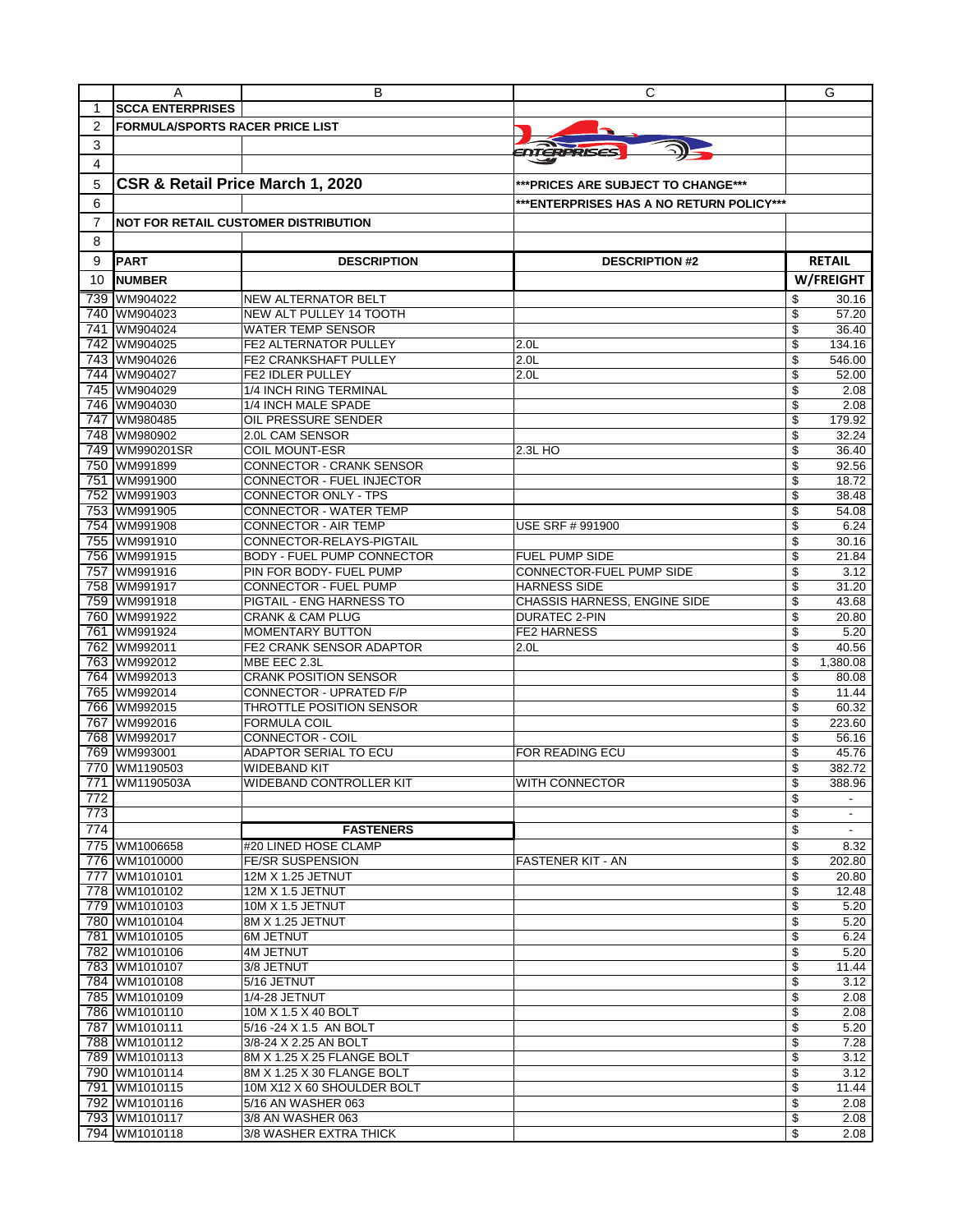|                | A                                      | В                                                          | С                                         | G                          |
|----------------|----------------------------------------|------------------------------------------------------------|-------------------------------------------|----------------------------|
| 1              | <b>SCCA ENTERPRISES</b>                |                                                            |                                           |                            |
| $\overline{2}$ | <b>FORMULA/SPORTS RACER PRICE LIST</b> |                                                            |                                           |                            |
| 3              |                                        |                                                            |                                           |                            |
| 4              |                                        |                                                            | ENTERPRISES                               |                            |
|                |                                        |                                                            |                                           |                            |
| 5              | CSR & Retail Price March 1, 2020       |                                                            | *** PRICES ARE SUBJECT TO CHANGE***       |                            |
| 6              |                                        |                                                            | *** ENTERPRISES HAS A NO RETURN POLICY*** |                            |
| 7              |                                        | <b>NOT FOR RETAIL CUSTOMER DISTRIBUTION</b>                |                                           |                            |
| 8              |                                        |                                                            |                                           |                            |
|                |                                        |                                                            |                                           |                            |
| 9              | <b>PART</b>                            | <b>DESCRIPTION</b>                                         | <b>DESCRIPTION #2</b>                     | <b>RETAIL</b>              |
| 10             | <b>NUMBER</b>                          |                                                            |                                           | W/FREIGHT                  |
|                | 795 WM1010119                          | 8M X 1.25 X 35 FLANGE BOLT                                 |                                           | \$<br>3.12                 |
|                | 796 WM1010120                          | -8 TO -6 UNION - FUEL RAIL                                 |                                           | \$<br>14.56                |
| 797            | WM1010121                              | 8M X 1.25 X 40 FLANGE BOLT                                 |                                           | \$<br>3.12                 |
|                | 798 WM1010122                          | 22M X 1.5 EGR PLUG                                         |                                           | 26.00<br>\$                |
| 799            | WM1010123                              | 22M COPPER SEALING RING                                    |                                           | \$<br>3.12                 |
|                | 800 WM1010124                          | SPIROLOCK-WATER PUMP PULLEY                                |                                           | \$<br>13.52                |
|                | 801 WM1010125<br>802 WM1010126A        | 8M X 1.25 X 20 SOCKET CAP<br><b>BARBED 90 DEG BREATHER</b> | <b>FITTING</b>                            | \$<br>2.08<br>\$<br>24.96  |
|                | 803 WM1010127                          | 9/16 COPPER SEALING RING                                   |                                           | 2.08<br>\$                 |
|                | 804 WM1010128                          | 14M X 1.5 X 45 BOLT 10.9                                   |                                           | \$<br>11.44                |
|                | 805 WM1010129                          | 9/16 EXTRA THICK WASHER                                    |                                           | \$<br>3.12                 |
|                | 806 WM1010130                          | 90 DEGREE SCAVENGE PIPE                                    |                                           | \$<br>38.48                |
| 807            | WM1010131                              | #10 AN WASHER THICK                                        |                                           | \$<br>2.08                 |
|                | 808 WM1010132                          | #10 SEALING WASHER                                         |                                           | \$<br>6.24                 |
|                | 809 WM1010133                          | <b>IDLER PLUG - TIMING COVER</b>                           |                                           | \$<br>2.08                 |
|                | 810 WM1010134                          | -10 CAP                                                    |                                           | \$<br>2.08                 |
|                | 811 WM1010135                          | -12 CAP                                                    |                                           | 2.08<br>\$                 |
|                | 812 WM1010136                          | 2 1/2 T-BOLT MUFFLER CLAMP                                 |                                           | \$<br>22.88                |
|                | 813 WM1010136A                         | 2 3/8 MUFFLER CLAMP                                        |                                           | \$<br>27.04                |
|                | 814 WM1010137                          | 10M HIGH LOCKNUT                                           |                                           | 2.08<br>\$                 |
|                | 815 WM1010138                          | 6M HIGH COLLAR SPLIT LOCK                                  |                                           | \$<br>2.08                 |
|                | 816 WM1010139                          | 3/8-24 LH JAM NUT                                          |                                           | \$<br>2.08                 |
|                | 817 WM1010140                          | 4M NYLOCK                                                  |                                           | \$<br>2.08                 |
|                | 818 WM1010141                          | 4M X 30 SOCKET CAP SCREW                                   |                                           | \$<br>2.08                 |
|                | 819 WM1010142                          | 8M X 1.25 X 45 BOLT                                        |                                           | 2.08<br>\$                 |
|                | 820 WM1010143SR<br>821 WM1010145       | RUBBER WASHER - BODY MOUNT<br>COLUMN APEX JOINT            |                                           | \$<br>9.36<br>\$<br>347.36 |
|                | 822 WM1010146                          | RING GEAR BOLT - CHECK DEPTH                               | MAKE SURE IT DOES NOT BOTTOM              | \$<br>27.04                |
|                | 823 WM1010147                          | WASHER FOR RING GEAR BOLT                                  |                                           | \$<br>2.08                 |
|                | 824 WM1010148                          | 8M X 1.25 X 40 SOCKET CAP SC                               |                                           | 2.08<br>\$                 |
|                | 825 WM1010149                          | 1/2 BSP SEALING WASHER                                     |                                           | \$<br>9.36                 |
|                | 826 WM1010150                          | 1/2 SEALING CAP                                            |                                           | \$<br>2.08                 |
|                | 827 WM1010151                          | THROTTLE BODY SPRING - EACH                                |                                           | 14.56                      |
|                | 828 WM1010152                          | 5M X .8 X 16 BUTTON HEAD                                   |                                           | \$<br>2.08                 |
|                | 829 WM1010153                          | <b>6M LOCK WASHER</b>                                      |                                           | \$<br>2.08                 |
|                | 830 WM1010154                          | 6M X 1.0 NUT                                               |                                           | \$<br>2.08                 |
|                | 831 WM1010155                          | 10/32 X 1.25 FLATHEAD                                      |                                           | \$<br>2.08                 |
|                | 832 WM1010156                          | 10/32 X 1 FLATHEAD                                         |                                           | \$<br>2.08                 |
|                | 833 WM1010157                          | 6M X 1.0 X 70 FLATHEAD                                     |                                           | \$<br>3.12                 |
|                | 834 WM1010158                          | 10/32 X 1/2 HEX HEAD MACHINE                               | <b>SCREW</b>                              | \$<br>2.08                 |
|                | 835 WM1010159                          | #10 FENDER WASHER                                          |                                           | \$<br>2.08                 |
|                | 836 WM1010160                          | 4 X .7 X 10 BUTTON                                         |                                           | \$<br>2.08                 |
|                | 837 WM1010161<br>838 WM1010162         | 8/32 X 3/8 FLAT SOCKET HEAD                                |                                           | \$<br>2.08<br>\$           |
|                | 839 WM1010163                          | SHAPED 5M WASHER<br>10M X 1.5 X 30 BUTTON HEAD             | SHIFT LEVER TO CHASSIS                    | 12.48<br>\$<br>2.08        |
|                | 840 WM1010164                          | 8/32 X 1 FLAT HEAD ALLEN                                   |                                           | \$<br>2.08                 |
|                | 841 WM1010165                          | 8/32 NYLOCK                                                |                                           | \$<br>2.08                 |
|                | 842 WM1010166                          | 8/32 FLAT WASHER                                           |                                           | \$<br>2.08                 |
|                | 843 WM1010167                          | 8/32 STOVER NUT                                            |                                           | \$<br>2.08                 |
|                | 844 WM1010168                          | 8/32 X 1/2 SCS                                             |                                           | \$<br>2.08                 |
|                | 845 WM1010181                          | 8M X 35 SOCKET HEAD                                        |                                           | \$<br>2.08                 |
|                | 846 WM1010211                          | 5/16-24 X 3/4 COUNTERSUNK                                  |                                           | \$<br>2.08                 |
|                | 847 WM1010201                          | <b>6M DOUBLE LUG ANCHOR</b>                                |                                           | \$<br>11.44                |
|                | 848 WM1010202                          | 5M ANCHOR NUT                                              |                                           | \$<br>5.20                 |
|                | 849 WM1010203                          | 10/32 DOUBLE LUG ANCHOR NUT                                |                                           | \$<br>3.12                 |
|                | 850 WM1010204                          | 5M X .8 NUT                                                |                                           | \$<br>2.08                 |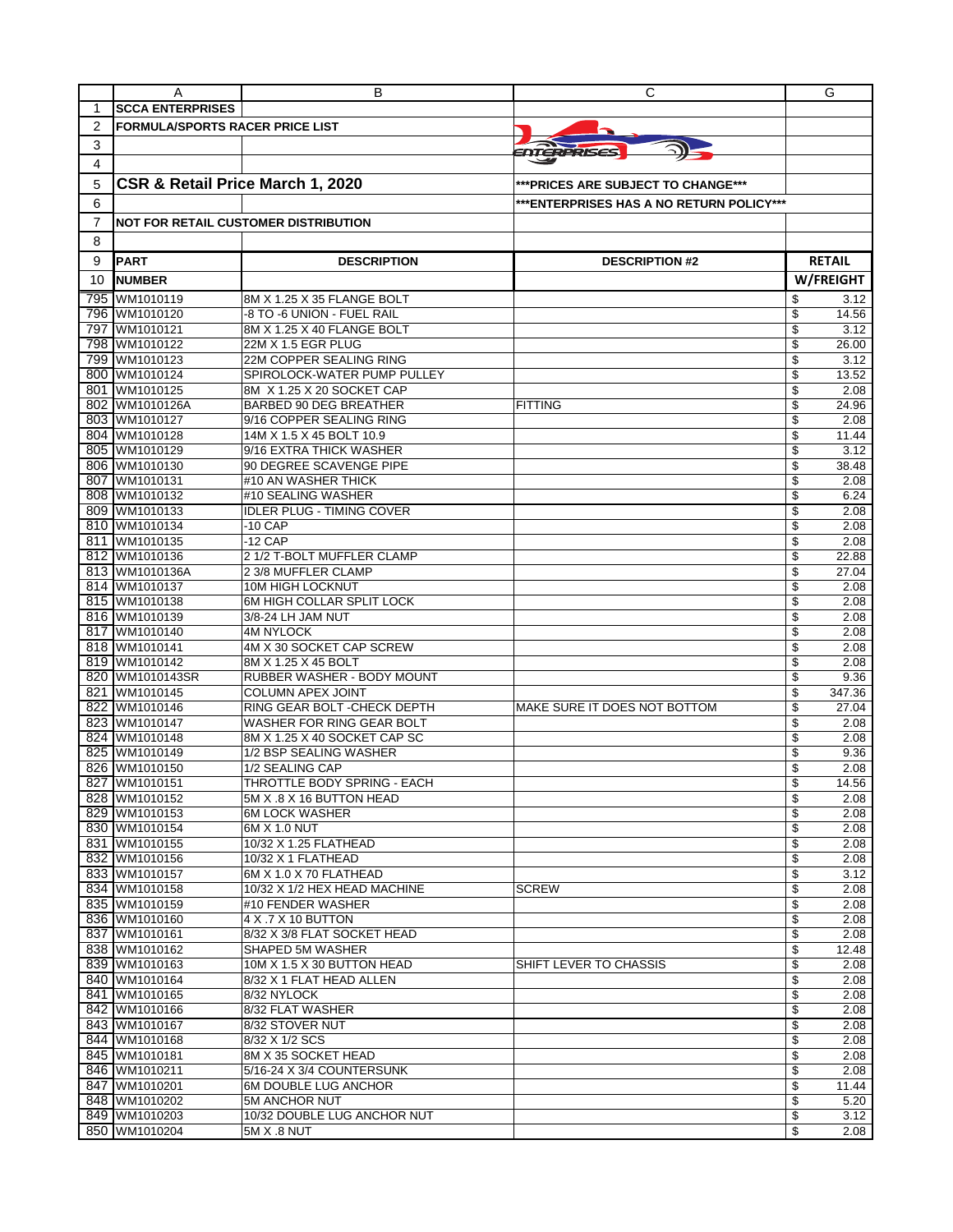|     | A                                      | В                                                     | С                                         | G                        |
|-----|----------------------------------------|-------------------------------------------------------|-------------------------------------------|--------------------------|
| 1   | <b>SCCA ENTERPRISES</b>                |                                                       |                                           |                          |
| 2   | <b>FORMULA/SPORTS RACER PRICE LIST</b> |                                                       |                                           |                          |
| 3   |                                        |                                                       |                                           |                          |
| 4   |                                        |                                                       | ENTERPRISES                               |                          |
|     |                                        |                                                       |                                           |                          |
| 5   | CSR & Retail Price March 1, 2020       |                                                       | *** PRICES ARE SUBJECT TO CHANGE***       |                          |
| 6   |                                        |                                                       | *** ENTERPRISES HAS A NO RETURN POLICY*** |                          |
| 7   |                                        | <b>NOT FOR RETAIL CUSTOMER DISTRIBUTION</b>           |                                           |                          |
| 8   |                                        |                                                       |                                           |                          |
|     |                                        |                                                       |                                           | <b>RETAIL</b>            |
| 9   | <b>PART</b>                            | <b>DESCRIPTION</b>                                    | <b>DESCRIPTION #2</b>                     |                          |
| 10  | <b>NUMBER</b>                          |                                                       |                                           | W/FREIGHT                |
| 851 | WM1010205                              | 5/16 HIGH COLLAR LOCK WASHER                          |                                           | \$<br>2.08               |
|     | 852 WM1010206                          | 10M HIGH COLLAR LOCK WASHER                           |                                           | \$<br>2.08               |
|     | 853 WM1010207                          | #10 PRESSED WASHER                                    |                                           | \$<br>11.44              |
|     | 854 WM1010208                          | 6M SWAGED WASHER - FLOOR                              |                                           | \$<br>11.44              |
|     | 855 WM1010209                          | <b>BALL STUD &amp; CAP</b>                            | <b>REVERSE / NEUTRAL</b>                  | \$<br>30.16              |
|     | 856 WM1010210<br>WM1010211             | CUP-REVERSE/NUETRAL                                   |                                           | \$<br>26.00              |
| 857 | 858 WM1010301                          | 5/16-24 X 3/4 COUNTERSUNK<br>HINGE - COCKPIT SURROUND |                                           | \$<br>2.08<br>\$<br>9.36 |
|     | 859 WM1010302                          | PIP PIN - 1/4 x 0.7                                   |                                           | \$<br>38.48              |
|     | 860 WM1010303                          | DOWEL TRANS TO BELLHOUSING                            |                                           | \$<br>13.52              |
|     | 861 WM1010304                          | <b>ENGINE BLOCK DOWEL</b>                             |                                           | \$<br>12.48              |
|     | 862 WM1010305                          | 10M - BANJO BOLT CALIPER                              |                                           | \$<br>8.32               |
|     | 863 WM1010306                          | <b>BOLT, ROTOR TO HUB</b>                             | AP ROTOR                                  | \$<br>9.36               |
|     | 864 WM1010307                          | RAWLNUT SWITCH PANEL MOUNT                            |                                           | \$<br>3.12               |
|     | 865 WM1010308                          | 6M NYLON F/P WIRE INSULATOR                           |                                           | \$<br>8.32               |
|     | 866 WM1010309                          | <b>RED PLASTIC BUSHING WATER</b>                      | PIPE CROSSOVER                            | \$<br>5.20               |
|     | 867 WM1010310                          | 1/8 BSP RAD. BLANKING PLUG                            |                                           | \$<br>9.36               |
|     | 868 WM1010311                          | <b>DZUS FASTENER MEDIUM</b>                           | USE 1080735                               | \$<br>8.32               |
|     | 869 WM1010312                          | <b>DZUS SPRING</b>                                    | USE 1080757                               | \$<br>3.12               |
|     | 870 WM1010313                          | <b>TYWRAP</b>                                         | USE 1080938                               | \$<br>2.08               |
| 871 | WM1010315                              | 8/32 X 1/2 BUTTON SOC SCREW                           |                                           | \$<br>2.08               |
|     | 872 WM1010316                          | 10/32 X 7/8 BUTTON HEAD                               |                                           | \$<br>2.08               |
|     | 873 WM1010317                          | 10M X 1.5 X 80 SOCKET CAP                             |                                           | \$<br>3.12               |
|     | 874 WM1010318                          | 10M X 1.5 X 75 SOCKET CAP                             | <b>BELLHOUSING TO FRAME LOWER</b>         | \$<br>5.20               |
|     | 875 WM1010319                          | 6M X 1 X 25 FLAT                                      |                                           | 2.08<br>\$               |
|     | 876 WM1010320                          | 10M LOCK WASHER                                       |                                           | \$<br>2.08               |
|     | 877 WM1010321<br>878 WM1010322         | 10/32 X 5/8 BUTTON HEAD<br>-12 90 DEGREE PUSH ON ALUM |                                           | \$<br>2.08<br>\$         |
|     | 879 WM1010323                          | -12 OIL HOSE 18"                                      |                                           | 48.88<br>\$<br>20.80     |
|     | 880 WM1010323A                         | -12 OIL HOSE PER INCH                                 |                                           | 3.12<br>\$               |
| 881 | WM1010324                              | 8M X 1.25 X 50 12.9 SOCKET                            | <b>HEAD</b>                               | \$<br>11.44              |
|     | 882 WM1010325                          | 6M X 1 X 10 BUTTON HEAD                               |                                           | \$<br>2.08               |
|     | 883 WM1010326                          | 10/32 X .5 SOCKET CAP SCREW                           |                                           | 2.08                     |
|     | 884 WM1010327                          | 10/32 X .5 BUTTON HEAD                                |                                           | \$<br>2.08               |
|     | 885 WM1010328                          | 8M X 1.25 X 25 SOCKET CAP                             |                                           | \$<br>2.08               |
|     | 886 WM1010329                          | 5/16 - 24 X 2 SOCKET CAP SCR                          |                                           | \$<br>2.08               |
|     | 887 WM1010330                          | 10M X 1.5 X 130 SOCKET CAP                            |                                           | \$<br>9.36               |
|     | 888 WM1010331                          | 8M X 1.25 X 90 SOCKET CAP                             | THROUGH HUB WHEELBEARING                  | \$<br>3.12               |
|     | 889 WM1010333                          | 10M X 1.5 X 110 SOCKET CAP                            |                                           | \$<br>6.24               |
|     | 890 WM1010334                          | 10M X 1.5 X 60 SOCKET CAP                             |                                           | \$<br>3.12               |
|     | 891 WM1010335                          | -10 45DEG PUSH ON                                     |                                           | \$<br>45.76              |
|     | 892 WM1010336                          | -10 180DEG PUSH ON ALUMINUM                           |                                           | \$<br>45.76              |
|     | 893 WM1010337                          | -10 120DEG PUSH ON ALUMINUM                           |                                           | \$<br>45.76              |
|     | 894 WM1010338                          | -12 90DEG PUSH ON STEEL                               |                                           | \$<br>45.76              |
|     | 895 WM1010339<br>896 WM1010341         | -10 90DEG PUSH ON<br>6M X 1 X 30 FLAT                 |                                           | \$<br>22.88<br>2.08      |
|     | 897 WM1010342                          | 6M X 1 X 25 SOCKET CAP                                |                                           | \$<br>\$<br>2.08         |
|     | 898 WM1010343                          | 6M X 1 X 16 BUTTON SKT SCRW                           |                                           | \$<br>2.08               |
|     | 899 WM1010344                          | 10/32 X 3/4 FLAT SCKT SCREW                           |                                           | \$<br>2.08               |
|     | 900 WM1010345                          | 5/32 X 1/8 POP RIVET ALU                              |                                           | \$<br>2.08               |
|     | 901 WM1010346                          | 10M X 1.5 X 10 SET SCREW                              |                                           | \$<br>2.08               |
|     | 902 WM1010347                          | 1/4 X 28 X 1.5 SKT CAP SCREW                          |                                           | \$<br>2.08               |
|     | 903 WM1010348                          | 10M X 1.5 X 30 SKT CAP SCREW                          |                                           | \$<br>2.08               |
|     | 904 WM1010349                          | 1/4-28 X 1.25 SKT CAP SCREW                           |                                           | \$<br>2.08               |
|     | 905 WM1010350                          | 1/4-28 X 1 SOCKET CAP SCREW                           |                                           | \$<br>2.08               |
|     | 906 WM1010351                          | -6 STRAIGHT HOSE END                                  |                                           | \$<br>34.32              |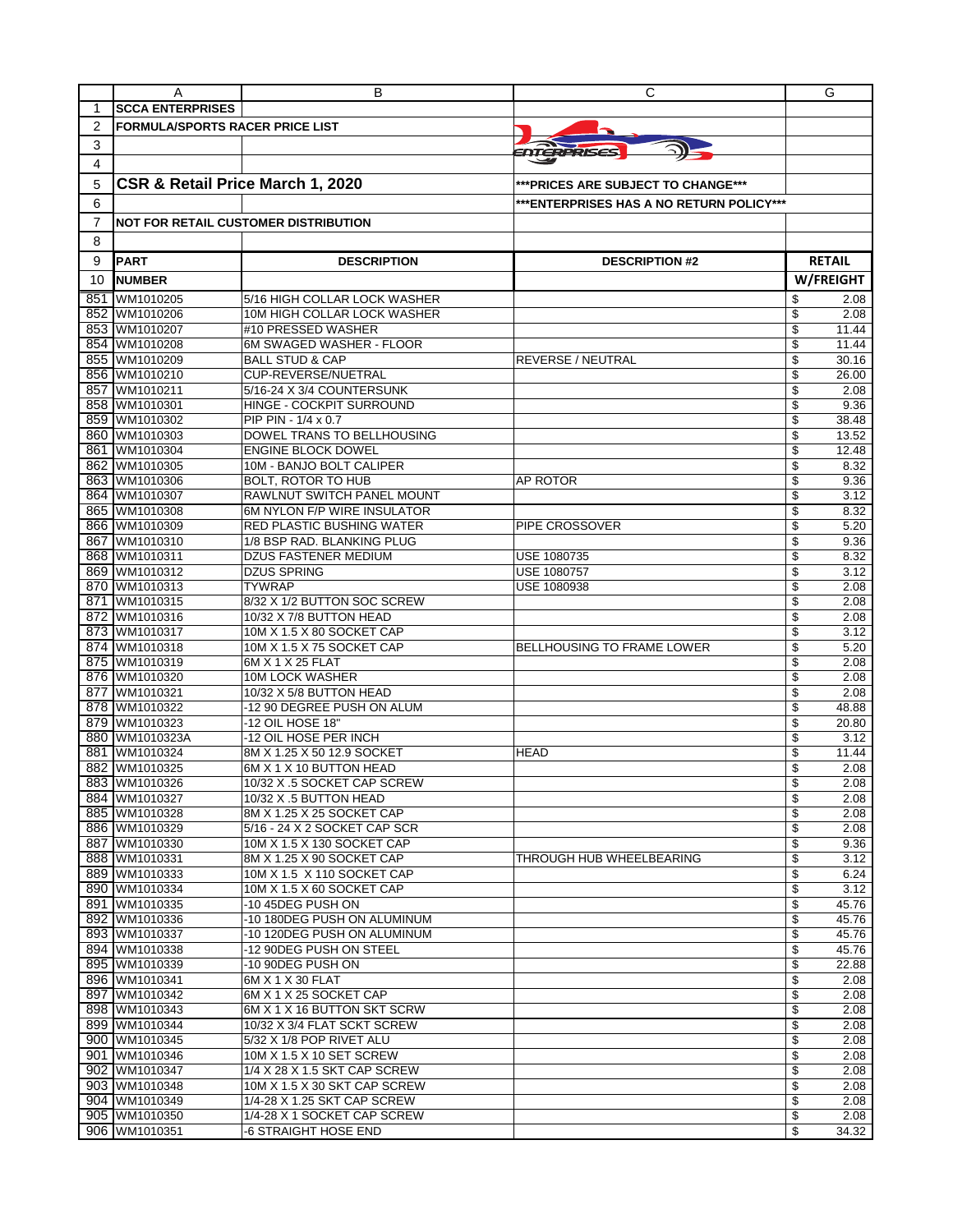|     | A                                      | В                                                   | С                                         | G                         |
|-----|----------------------------------------|-----------------------------------------------------|-------------------------------------------|---------------------------|
| 1   | <b>SCCA ENTERPRISES</b>                |                                                     |                                           |                           |
| 2   | <b>FORMULA/SPORTS RACER PRICE LIST</b> |                                                     |                                           |                           |
| 3   |                                        |                                                     |                                           |                           |
| 4   |                                        |                                                     | <i><b>ENTERPRISES</b></i>                 |                           |
|     |                                        |                                                     |                                           |                           |
| 5   | CSR & Retail Price March 1, 2020       |                                                     | *** PRICES ARE SUBJECT TO CHANGE***       |                           |
| 6   |                                        |                                                     | *** ENTERPRISES HAS A NO RETURN POLICY*** |                           |
| 7   |                                        | <b>NOT FOR RETAIL CUSTOMER DISTRIBUTION</b>         |                                           |                           |
| 8   |                                        |                                                     |                                           |                           |
| 9   | <b>PART</b>                            | <b>DESCRIPTION</b>                                  | <b>DESCRIPTION #2</b>                     | <b>RETAIL</b>             |
| 10  | <b>NUMBER</b>                          |                                                     |                                           | W/FREIGHT                 |
|     | WM1010352                              |                                                     |                                           |                           |
| 907 | 908 WM1010353                          | 6M X 1 X 20 FLAT<br>6M X 1 X 12 FLAT                |                                           | 2.08<br>\$<br>\$<br>2.08  |
|     | 909 WM1010354                          | 10M X 1.5 X 45 SOCKET CAP                           | <b>BELLHOUSING TO FRAME UPPER</b>         | \$<br>3.12                |
|     | 910 WM1010355                          | 1/4 28 X 1.5 7/8 SHANK SCS                          |                                           | \$<br>2.08                |
| 911 | WM1010356                              | 5/16 24 X 1.5 7/8 SHANK SCS                         |                                           | \$<br>2.08                |
|     | 912 WM1010357                          | 5/16 24 X 1 3/8 1" SHANK                            | SCS                                       | \$<br>3.12                |
|     | 913 WM1010358                          | 8M HI COLLAR LOCK                                   |                                           | \$<br>2.08                |
|     | 914 WM1010359                          | 1/4 AN THIN                                         |                                           | \$<br>2.08                |
|     | 915 WM1010360                          | 5/16 AN THIN                                        |                                           | 2.08<br>\$                |
|     | 916 WM1010361                          | 5/16 X 1.5 1" SHANK SCS                             |                                           | \$<br>3.12                |
|     | 917 WM1010362                          | 1/4 28 X 1 1/2 NAS - 19                             |                                           | \$<br>5.20                |
|     | 918 WM1010363<br>919 WM1010364         | 1/4 AN WASHER THICK<br>1/4 28 X 1 7/16 NAS - 18     |                                           | \$<br>2.08<br>\$<br>5.20  |
|     | 920 WM1010365                          | 5M X .8 X 16 SCS                                    |                                           | 2.08<br>\$                |
|     | 921 WM1010366                          | BANJO BOLT - 3/8-24                                 |                                           | \$<br>14.56               |
|     | 922 WM1010367                          | 10/24 X 1 1/4 SCS                                   |                                           | \$<br>2.08                |
|     | 923 WM1010368                          | 6M X 1 X 16 FLAT                                    |                                           | \$<br>2.08                |
|     | 924 WM1010369                          | 10/32 X 1 FLAT                                      |                                           | \$<br>2.08                |
|     | 925 WM1010370                          | 6M X 1.0 X 60 FLAT                                  |                                           | \$<br>2.08                |
|     | 926 WM1010371                          | 10/24 X 5/8 BUTTON HEAD                             |                                           | 2.08<br>\$                |
| 927 | WM1010372                              | 10M X 1.5 X 90 SOCKET CAP                           |                                           | \$<br>5.20                |
|     | 928 WM1010373                          | 5M X 10 BUTTON HEAD                                 |                                           | \$<br>2.08                |
|     | 929 WM1010374                          | 10/24 X 3/8 BUTTON HEAD                             |                                           | \$<br>2.08                |
|     | 930 WM1010375                          | -6 90 DEGREE FITTING                                |                                           | \$<br>39.52               |
|     | 931 WM1010376<br>932 WM1010377         | -3 STRAIGHT BULKHEAD<br>-10 TO 7/8 O-RING           |                                           | \$<br>8.32<br>\$<br>37.44 |
|     | 933 WM1010378                          | 10M X 1.5 X 120 SCS                                 |                                           | \$<br>11.44               |
|     | 934 WM1010379                          | 8M X 1.25 X 140 SOCKET CAP                          |                                           | \$<br>8.32                |
|     | 935 WM1010380                          | 5 X .8 X 35 SCS                                     |                                           | \$<br>2.08                |
|     | 936 WM1010381                          | 6 X 1.0 X 27 SCS                                    |                                           | 2.08<br>\$                |
| 937 | WM1010382                              | 8 X 1.25 X 40 SCS                                   |                                           | \$<br>2.08                |
|     | 938 WM1010383                          | 10/32 X 3/8 SCS                                     |                                           | \$<br>2.08                |
|     | 939 WM1010384                          | 10/32 X 5/8 SCS                                     |                                           | 2.08                      |
|     | 940 WM1010385                          | -6 90 DEGREE LOW CLEARANCE                          |                                           | \$<br>45.76               |
|     | 941 WM1010386                          | -6 45 DEGREE REUSABLE                               |                                           | \$<br>38.48               |
|     | 942 WM1010387                          | -6 120 DEGREE REUSABLE                              |                                           | \$<br>48.88               |
|     | 943 WM1010388<br>944 WM1010389         | <b>AVEX COUNTERSUNK RIVET</b><br>3/8 - 24 X 1/2 HCS |                                           | \$<br>2.08<br>2.08<br>\$  |
|     | 945 WM1010390                          | O-RING ADAPTER WINDOW                               |                                           | \$<br>3.12                |
|     | 946 WM1010391                          | O-RING FUEL/OIL SENSOR ADAPTOR                      | USED ON WM691939 & 938                    | \$<br>2.08                |
|     | 947 WM1010401                          | O-RING, GAS CAP                                     |                                           | \$<br>5.20                |
|     | 948 WM1010402                          | O RING - SEALING RING                               | OIL TANK HALVES                           | \$<br>11.44               |
|     | 949 WM1010403                          | O RING                                              |                                           | \$<br>5.20                |
|     | 950 WM1010404                          | O-RING OIL TANK SCAVENGE                            |                                           | \$<br>3.12                |
|     | 951 WM1010405                          | O RING - PISTON CLUTCH                              | RELEASE - OE-VD                           | \$<br>6.24                |
|     | 952 WM1010405A                         | O RING NEW DESIGN PISTON                            | <b>INNER</b>                              | \$<br>6.24                |
|     | 953 WM1010406                          | O RING NEW DESIGN PISTON                            | <b>OUTER</b>                              | \$<br>8.32                |
|     | 954 WM1010407<br>955 WM1010408         | O RING FUEL TOWER & WATER<br>O RING OIL FILLER CAP  | <b>PUMP</b>                               | \$<br>3.12<br>\$          |
|     | 956 WM1010409                          | O-RING - OIL PAN SCAVENGE                           |                                           | 2.08<br>\$<br>2.08        |
|     | 957 WM1010410                          | O RING - FUEL RAIL                                  |                                           | \$<br>2.08                |
|     | 958 WM1010411                          | O RING OIL IN -10                                   |                                           | \$<br>5.20                |
|     | 959 WM1010412                          | O RING OIL IN PLATE                                 |                                           | \$<br>2.08                |
|     | 960 WM1010413                          | O-RING OIL FILTER MOUNT                             |                                           | 6.24<br>\$                |
|     | 961 WM1010414                          | USE WM1010407                                       |                                           | \$<br>3.12                |
|     | 962 WM1010415                          | TY WRAP MOUNT WATER TUBE                            |                                           | \$<br>3.12                |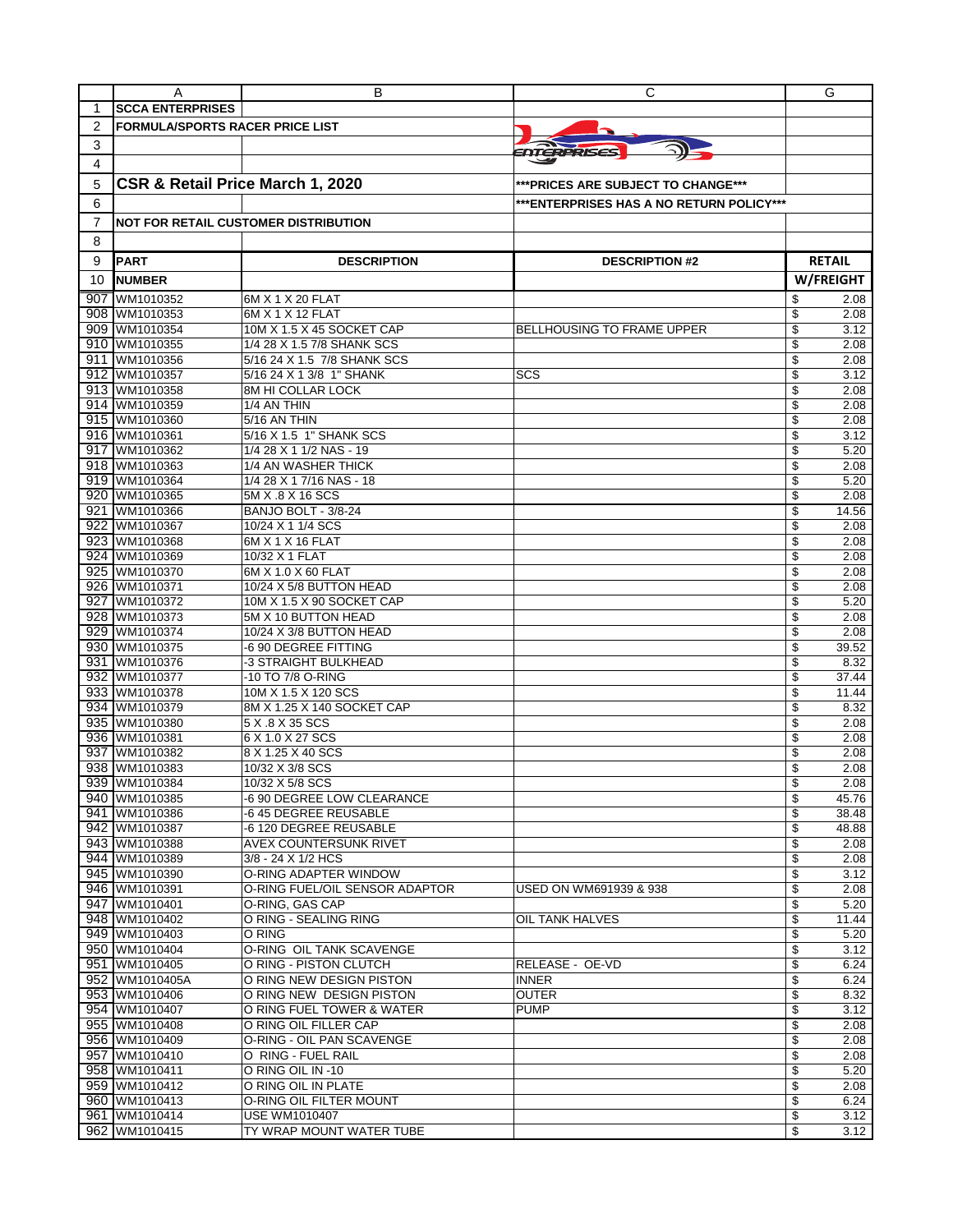|                | A                                      | В                                                                | С                                         | G                        |
|----------------|----------------------------------------|------------------------------------------------------------------|-------------------------------------------|--------------------------|
| 1              | <b>SCCA ENTERPRISES</b>                |                                                                  |                                           |                          |
| $\overline{2}$ | <b>FORMULA/SPORTS RACER PRICE LIST</b> |                                                                  |                                           |                          |
|                |                                        |                                                                  |                                           |                          |
| 3              |                                        |                                                                  | ENTERPRISES                               |                          |
| 4              |                                        |                                                                  |                                           |                          |
| 5              | CSR & Retail Price March 1, 2020       |                                                                  | ***PRICES ARE SUBJECT TO CHANGE***        |                          |
| 6              |                                        |                                                                  | *** ENTERPRISES HAS A NO RETURN POLICY*** |                          |
|                |                                        |                                                                  |                                           |                          |
| 7              |                                        | NOT FOR RETAIL CUSTOMER DISTRIBUTION                             |                                           |                          |
| 8              |                                        |                                                                  |                                           |                          |
| 9              | <b>PART</b>                            | <b>DESCRIPTION</b>                                               | <b>DESCRIPTION #2</b>                     | <b>RETAIL</b>            |
| 10             | <b>NUMBER</b>                          |                                                                  |                                           | W/FREIGHT                |
|                |                                        |                                                                  |                                           |                          |
| 963            | WM1010416                              | O-RING - OIL PUMP MANIFOLD                                       |                                           | \$<br>3.12               |
|                | 964 WM1010417                          | O-RING TRANS TO BELLHOUSING                                      |                                           | \$<br>6.24               |
| 965            | WM1010501                              | <b>CIRCLIP-FRONT LCA OUTER</b>                                   |                                           | \$<br>3.12               |
|                | 966 WM1010502                          | SPIROLOCK PENSKE BODY                                            |                                           | \$<br>6.24<br>\$         |
| 967            | WM1010503                              | <b>CIRCLIP SIZE 87</b>                                           | <b>VD WHEEL NUT</b>                       | 2.08                     |
|                | 968 WM1010503A<br>969 WM1010504        | SPIROLOCK FF WHEEL NUT<br>CIRCLIP DRIVESHAFT - OUTER             |                                           | \$<br>5.20<br>\$<br>2.08 |
|                | 970 WM1010505                          | SNAP RING - PENSKE EYE                                           |                                           | \$<br>2.08               |
|                | 971 WM1010601                          | ANTI ROLL BAR BEARING                                            |                                           | 33.28<br>\$              |
|                |                                        |                                                                  |                                           | \$                       |
|                | 972 WM1010602<br>973 WM1010604         | <b>BEARING - G/SHIFT - LEVER</b><br><b>BEARING - REAR ROCKER</b> |                                           | 17.68<br>\$<br>30.16     |
|                | 974 WM1010605                          | <b>THRUST BEARING</b>                                            |                                           | \$<br>30.16              |
|                | 975 WM1010606                          | <b>TORRINGTON JOINT</b>                                          | NON APEX COLUMN                           | 125.84<br>\$             |
|                | 976 WM1010701                          | NEEDLE BRG - FRONT LEVER                                         |                                           | 55.12<br>\$              |
|                | 977 WM1010702                          | PEDAL PIVOT BUSH-CLUTCH                                          |                                           | \$<br>38.48              |
|                | 978 WM1010703                          | PEDAL PIVOT BUSH-THROTTLE                                        |                                           | \$<br>38.48              |
|                | 979 WM1010704                          | PEDAL PIVOT BUSH-BRAKE                                           | <b>SLEEVE</b>                             | \$<br>12.48              |
|                | 980 WM1010705                          | PEDAL BUSH                                                       |                                           | \$<br>6.24               |
|                | 981 WM1010707                          | STEERING COLUMN BUSH FORWARD                                     |                                           | \$<br>16.64              |
|                | 982 WM1010709                          | <b>BUSH STEERING COLUMN REAR</b>                                 |                                           | \$<br>8.32               |
|                | 983 WM1010710                          | <b>BUSHING - BRASS EARLY RACK</b>                                |                                           | \$<br>22.88              |
|                | 984 WM1010710A                         | <b>BUSHING - PLASTIC LATE RACK</b>                               |                                           | \$<br>48.88              |
|                | 985 WM1010711                          | <b>BEARING - ALTERNATOR</b>                                      |                                           | \$<br>35.36              |
|                | 986 WM1010801                          | STUD - 10 X 1.5 X 125MM                                          | ADAPTER TO G/BOX LONG                     | \$<br>9.36               |
| 987            | WM1010802                              | STUD 10 X 1.5 X 65MM                                             | ADAPTER TO G/BOX SHORT                    | \$<br>5.20               |
|                | 988 WM1010803                          | GEARBOX/ADAP. STUD UPPER                                         | <b>ENG FRAME TO CHASSIS</b>               | \$<br>13.52              |
|                | 989 WM1010804                          | TOP ENGINE STUD                                                  |                                           | \$<br>6.24               |
|                | 990 WM1010806                          | STUD-LWR.ENG.MTG. to TUB                                         |                                           | \$<br>17.68              |
|                | 991 WM1010807                          | STUD 14 X 1.5 -8 X 1.25 X115                                     | <b>REAR LEVER RETENTION</b>               | \$<br>100.88             |
|                | 992 WM1010808                          | STUD FOR OIL PUMP AND                                            | ALTERNATOR MOUNTING                       | 12.48<br>\$              |
|                | 993 WM1010901                          | HOSE CLIP O                                                      |                                           | \$<br>6.24               |
|                | 994 WM1010902                          | HOSE CLIP 1A                                                     |                                           | \$<br>13.52              |
|                | 995 WM1010903                          | <b>HOSE CLIP 1X</b>                                              |                                           | 8.32                     |
|                | 996 WM1010904                          | HOSE CLIP 2                                                      |                                           | \$<br>8.32               |
|                | 997 WM1010905                          | HOSE CLIP 3                                                      |                                           | 52.00<br>\$              |
|                | 998 WM1010906                          | <b>HOSE CLIP 3X</b>                                              |                                           | \$<br>18.72              |
|                | 999 WM1010907                          | <b>HOSE CLIP 5</b>                                               |                                           | \$<br>14.56              |
|                | 1000 WM1010908                         | HOSE CLIP 7                                                      |                                           | \$<br>16.64              |
|                | 1001 WM1010909                         | #48 HOSE CLAMP-AIR FILTER                                        |                                           | \$<br>8.32               |
|                | 1002 WM1010910                         | 1 X .5 WEATHERSTRIP PER INCH                                     |                                           | \$<br>2.08               |
|                | 1003 WM1010911                         | 1/4 - 28 AN BOLT                                                 |                                           | \$<br>3.12               |
|                | 1004 WM1010912                         | 1/4 AN WASHER - THICK                                            |                                           | \$<br>2.08               |
|                | 1005 WM1010913                         | 1/4 AN WASHER - THIN                                             |                                           | 2.08<br>\$               |
|                | 1006 WM1010914                         | -4 30 DEGREE PUSH ON                                             |                                           | \$<br>38.48              |
|                | 1007 WM1010915                         | -4 45 DEGREE PUSH ON                                             |                                           | \$<br>30.16              |
|                | 1008 WM1010916                         | -4 60 DEGREE PUSH ON                                             |                                           | \$<br>38.48              |
|                | 1009 WM1010917                         | P-CLIP                                                           | FE2 HOSE TO MANIFOLD                      | \$<br>2.08               |
|                | 1010 WM1010918                         | M10 X 1.5 X 60                                                   |                                           | \$<br>3.12               |
|                | 1011 WM1010919                         | M10 X 1.5 X 100                                                  |                                           | \$<br>5.20               |
|                | 1012 WM1010920                         | M10 WASHER                                                       |                                           | \$<br>2.08               |
|                | 1013 WM1010921                         | M5 X 14MM BUTTONHEAD                                             |                                           | \$<br>2.08               |
|                | 1014 WM1010922                         | IM6 X 14MM BUTTONHEAD                                            |                                           | \$<br>2.08               |
|                | 1015 WM1011001                         | 1/4 X 5/8 SPHERICAL BRG                                          |                                           | \$<br>67.60              |
|                | 1016 WM1011002                         | 5/16 X 11/16 SPHERICAL BRG                                       | <b>REAR UPPER INNER</b>                   | \$<br>70.72              |
|                | 1017 WM1011003                         | 3/8 X 13/16 SPHERICAL BRG                                        | FT UPPER / REAR UPPER OUTER               | \$<br>67.60              |
|                | 1018 WM1011004                         | 1/2 X 1 1/8 SPHERICAL BRG                                        | <b>FRONT LOWER</b>                        | \$<br>130.00             |